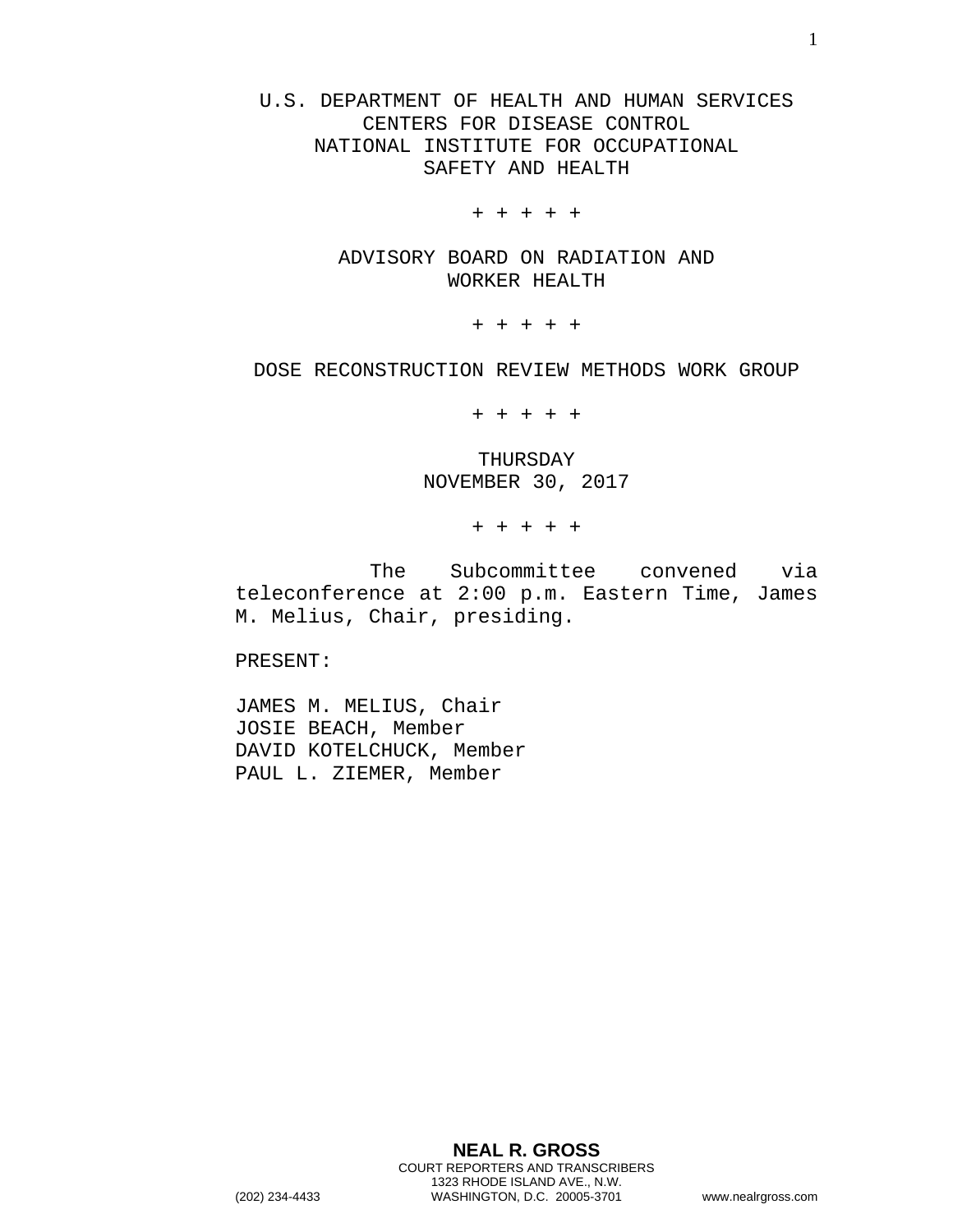ALSO PRESENT:

TED KATZ, Designated Federal Official BOB BARTON, SC&A KATHY BEHLING, SC&A RON BUCHANAN, SC&A GRADY CALHOUN, DCAS ROSE GOGLIOTTI, SC&A MARK GRIFFON, NIOSH Contractor STU HINNEFELD, DCAS JENNY LIN, HHS JOHN MAURO, SC&A JIM NETON, DCAS JOHN STIVER, SC&A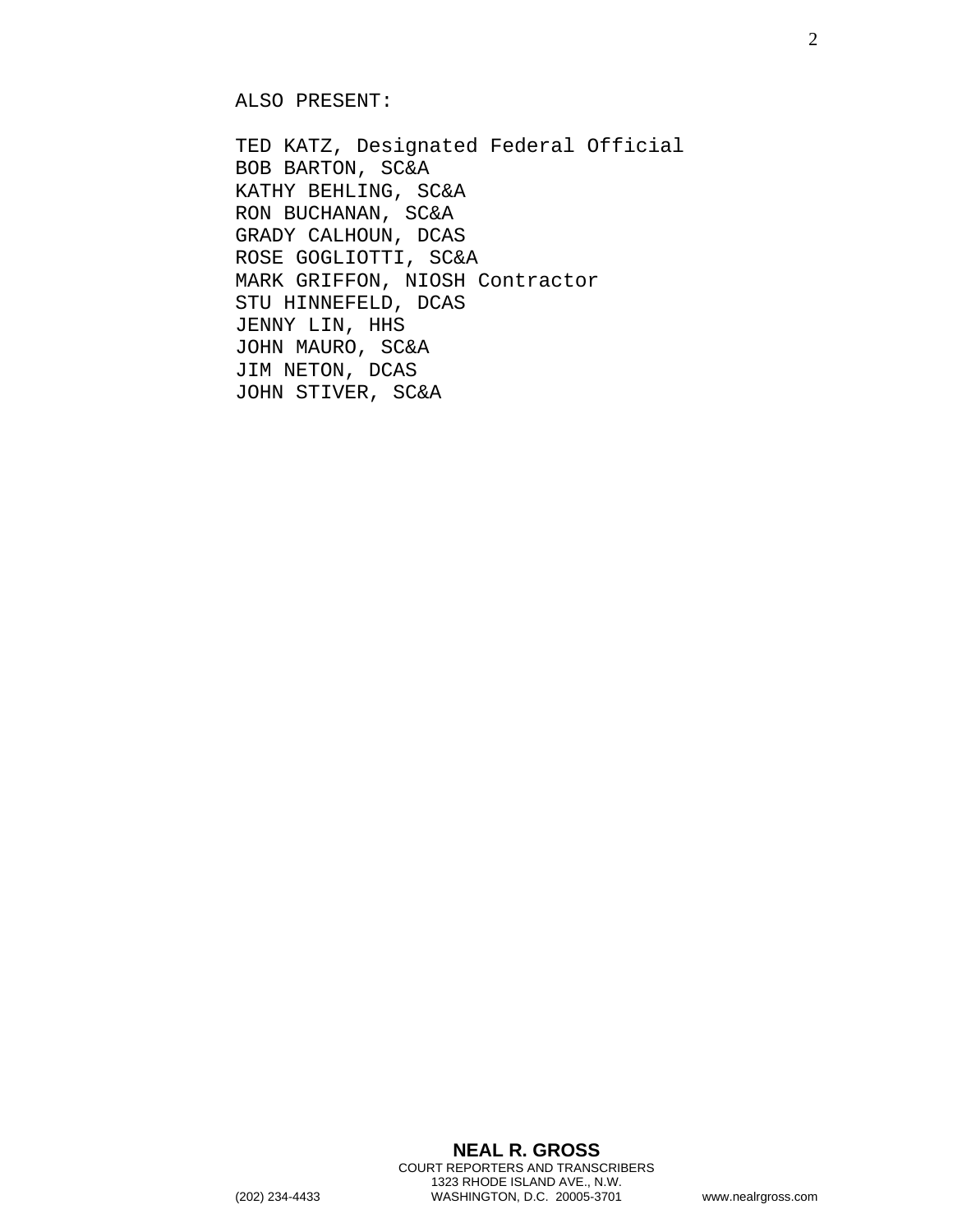**Contents**

**No table of contents entries found.**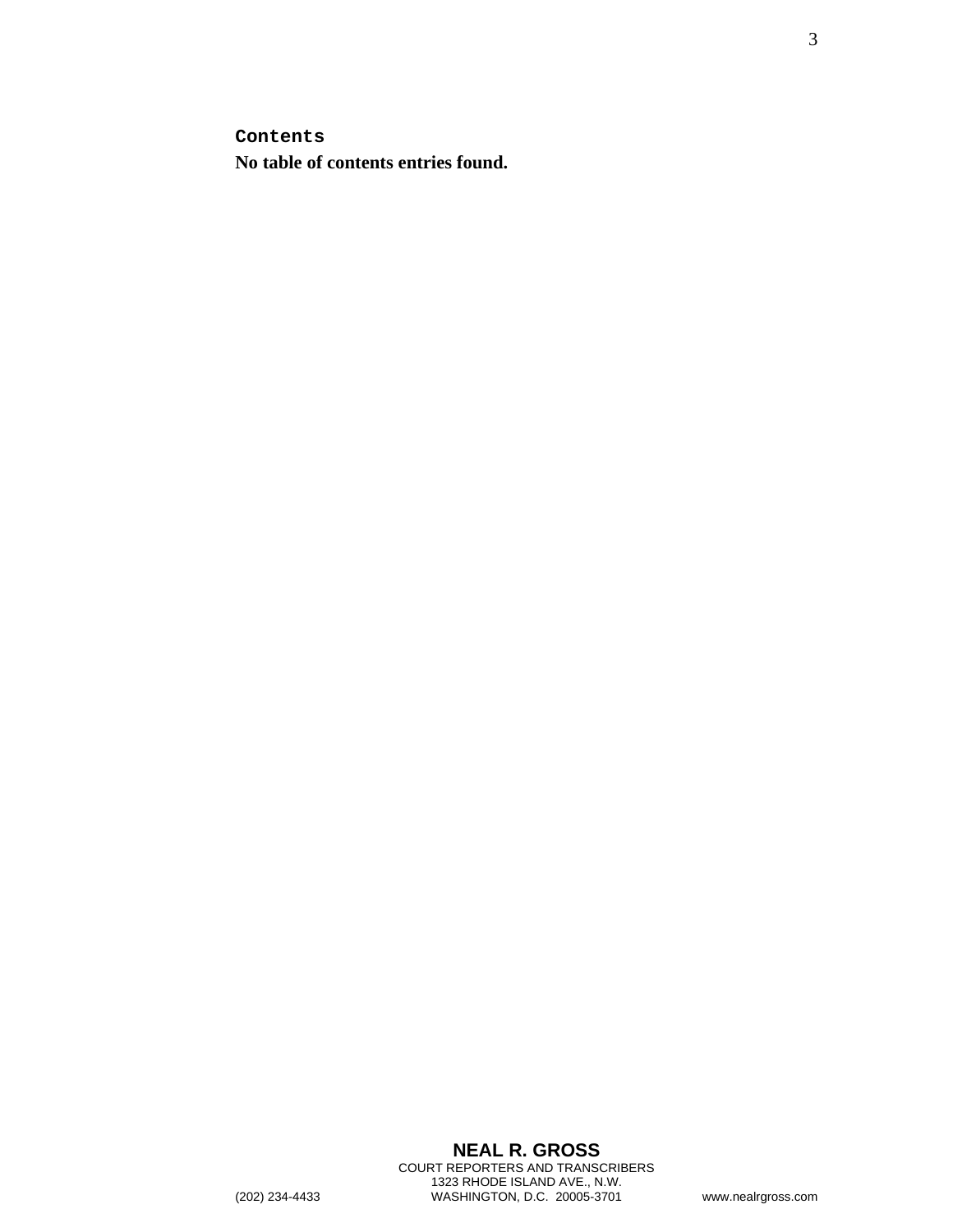| $\mathbf{1}$   | $P-R-O-C-E-E-D-I-N-G-S$                          |
|----------------|--------------------------------------------------|
| $\overline{2}$ | $2:02$ p.m.                                      |
| 3              | Welcome and Roll Call                            |
| $\overline{4}$ | MR. KATZ: So, welcome, this is the               |
| 5              | Advisory Board on Radiation and Worker Health.   |
| 6              | It is the Dose Reconstruction Methods Work Group |
| 7              | and Dose Reconstruction Review Methods Work      |
| 8              | Group.                                           |
| 9              | And the agenda for today and as well             |
| 10             | as a primary document that we'll be discussing   |
| 11             | today is posted on the NIOSH website under this  |
| 12             | program under the Board Section Schedule of      |
| 13             | Meetings today's date.                           |
| 14             | So, anyone online can go there and               |
| 15             | pull up that. It's quite a big document that     |
| 16             | will be discussed today.                         |
| 17             | All right, and so, otherwise, let me             |
| 18             | just take the roll call as there aren't any      |
| 19             | conflict of interest matters.                    |
| 20             | Actually, I could just deal with the             |
| 21             | roll call because I know who's on.               |
| 22             | (Roll call.)                                     |
| 23             | MR. KATZ: Okay then, the Members of              |
|                |                                                  |

**NEAL R. GROSS** COURT REPORTERS AND TRANSCRIBERS 1323 RHODE ISLAND AVE., N.W.

(202) 234-4433 WASHINGTON, D.C. 20005-3701 www.nealrgross.com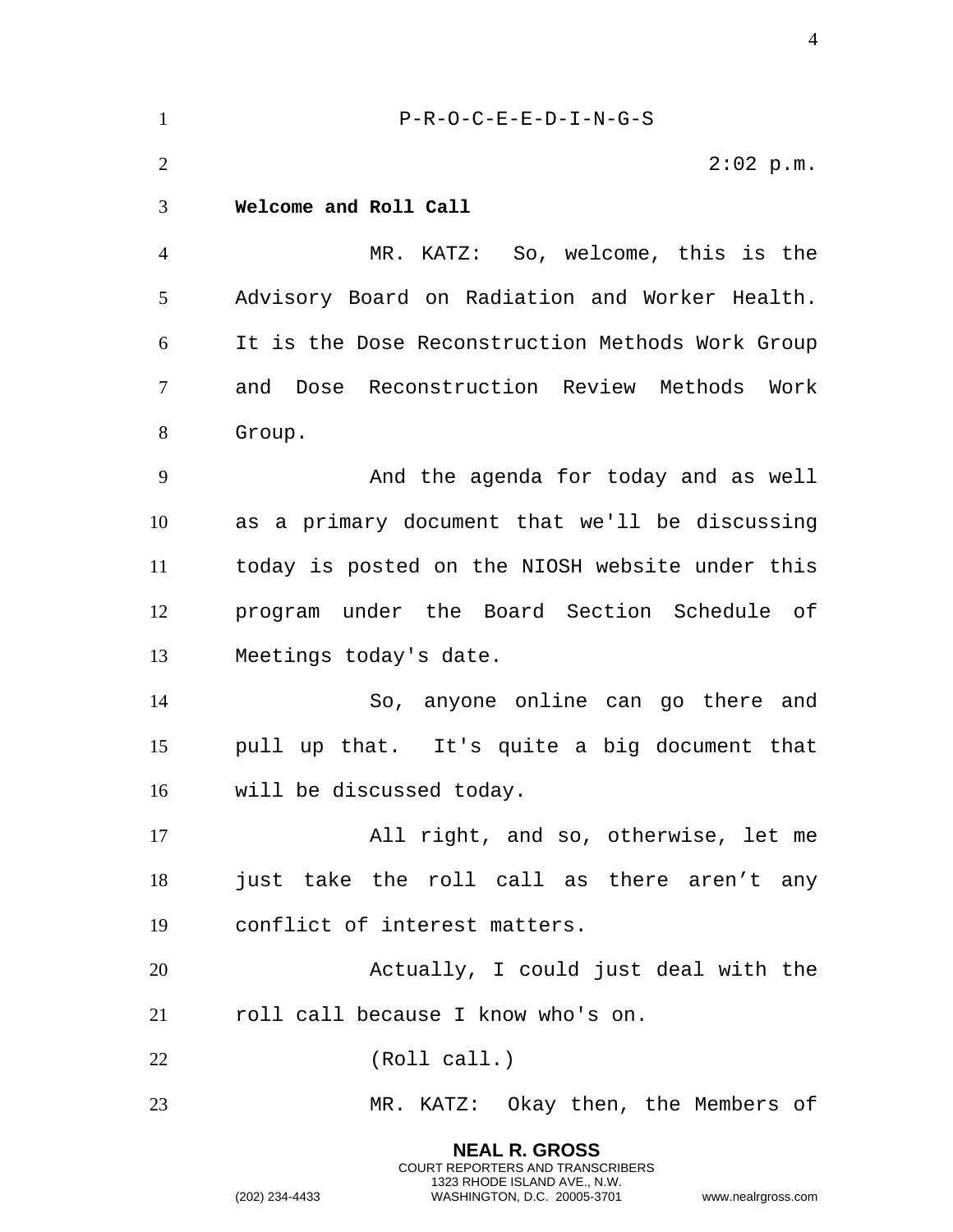Board, I'm going to mute your phones and, Dr. Melius, it's your meeting.

 CHAIR MELIUS: Okay, thank you. Thank you, Ted.

 I think we're going to be discussing, there are two documents today. One is the one - - the large one by Mark Griffon and then, I can't remember if it was sent out separately, but it's also included as the second appendix on Mark's document is a document dated March 11, 2016 from SC&A from Rose regarding -- sort of summarizing of some ideas on ways that we can look into or subjects for looking at consistency and among the dose reconstructions in terms of our review process.

 I don't think we've met since some time in 2015, maybe in '16, I can't remember. But, since our meeting, one is for the Review Subcommittee to sort of get caught up and then starting -- where we started any new endeavors.

 And then, secondly, we've also been waiting for Mark's report to get completed and through review. And so, back and forth there.

> **NEAL R. GROSS** COURT REPORTERS AND TRANSCRIBERS 1323 RHODE ISLAND AVE., N.W.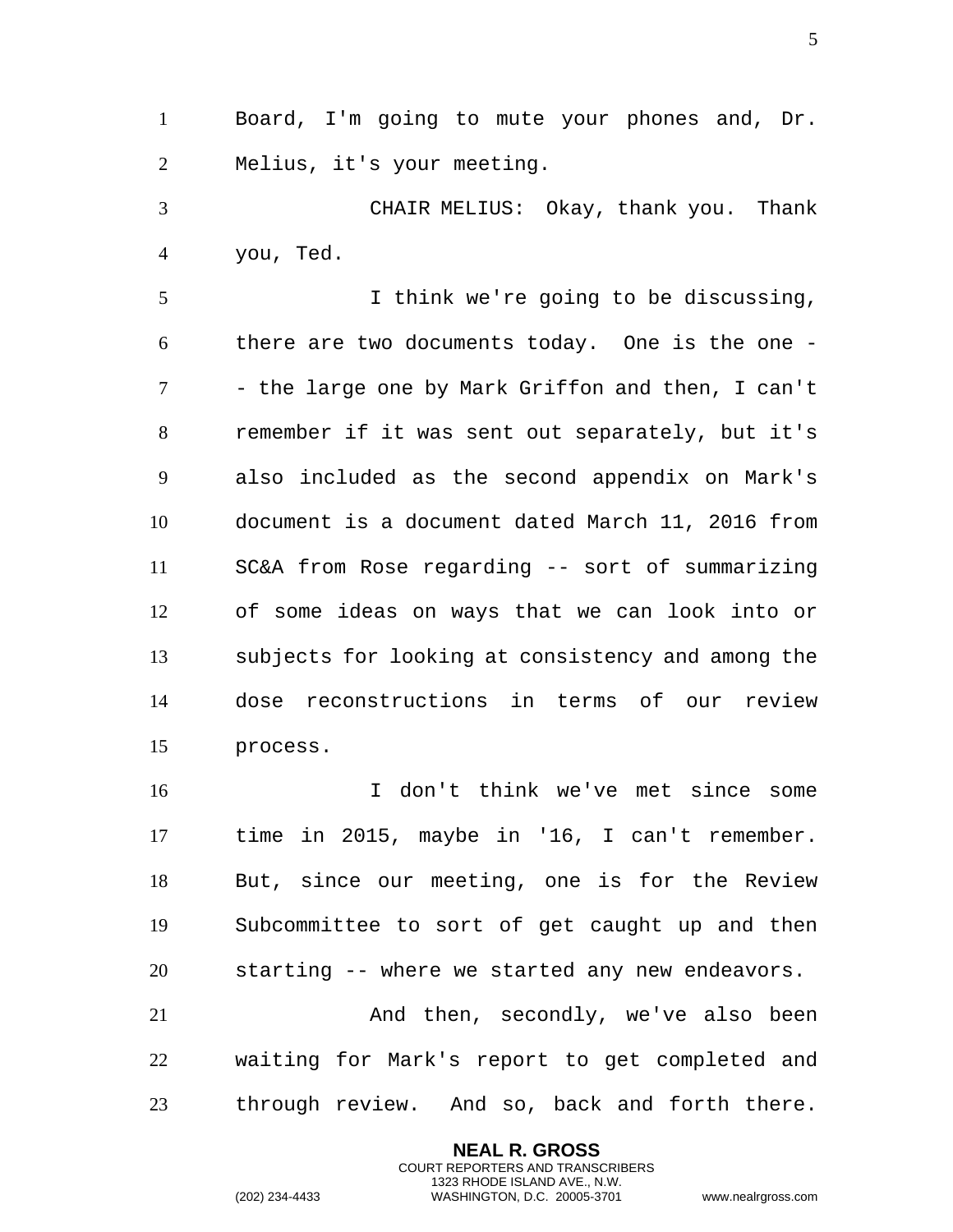So, we have that.

| $\overline{2}$ | I think, if I'm understanding things               |
|----------------|----------------------------------------------------|
| 3              | right, we're almost at the point where the Dose    |
| $\overline{4}$ | Construction Review Subcommittee is sort of        |
| 5              | caught up, I think is fair to say. There's still   |
| 6              | some work to do, but they're going along at decent |
| $\overline{7}$ | speed.                                             |
| 8              | I guess one of us just got taken away.             |
| 9              | MEMBER KOTELCHUCK: Right, yes, we're               |
| 10             | moving along.                                      |
| 11             | CHAIR MELIUS: Yes. And so, we need                 |
| 12             | to start thinking about the new assignments for    |
| 13             | them. So, one of the rationales for getting this   |
| 14             | Methods Committee meeting again and trying to      |
| 15             | move that whole process along with that.           |
| 16             | Since we're meeting in a couple weeks              |
| 17             | on the agenda for the Board meeting, we have sort  |
| 18             | of a presentation from Dave Kotelchuck to bring    |
| 19             | us up to date on where the Subcommittee is.        |
| 20             | And then, we'll also talk about the                |
| 21             | methods or new methods.                            |
| 22             | Then, we'll get a more complete                    |
| 23             | presentation of Mark's report. But, all I asked    |

**NEAL R. GROSS** COURT REPORTERS AND TRANSCRIBERS 1323 RHODE ISLAND AVE., N.W.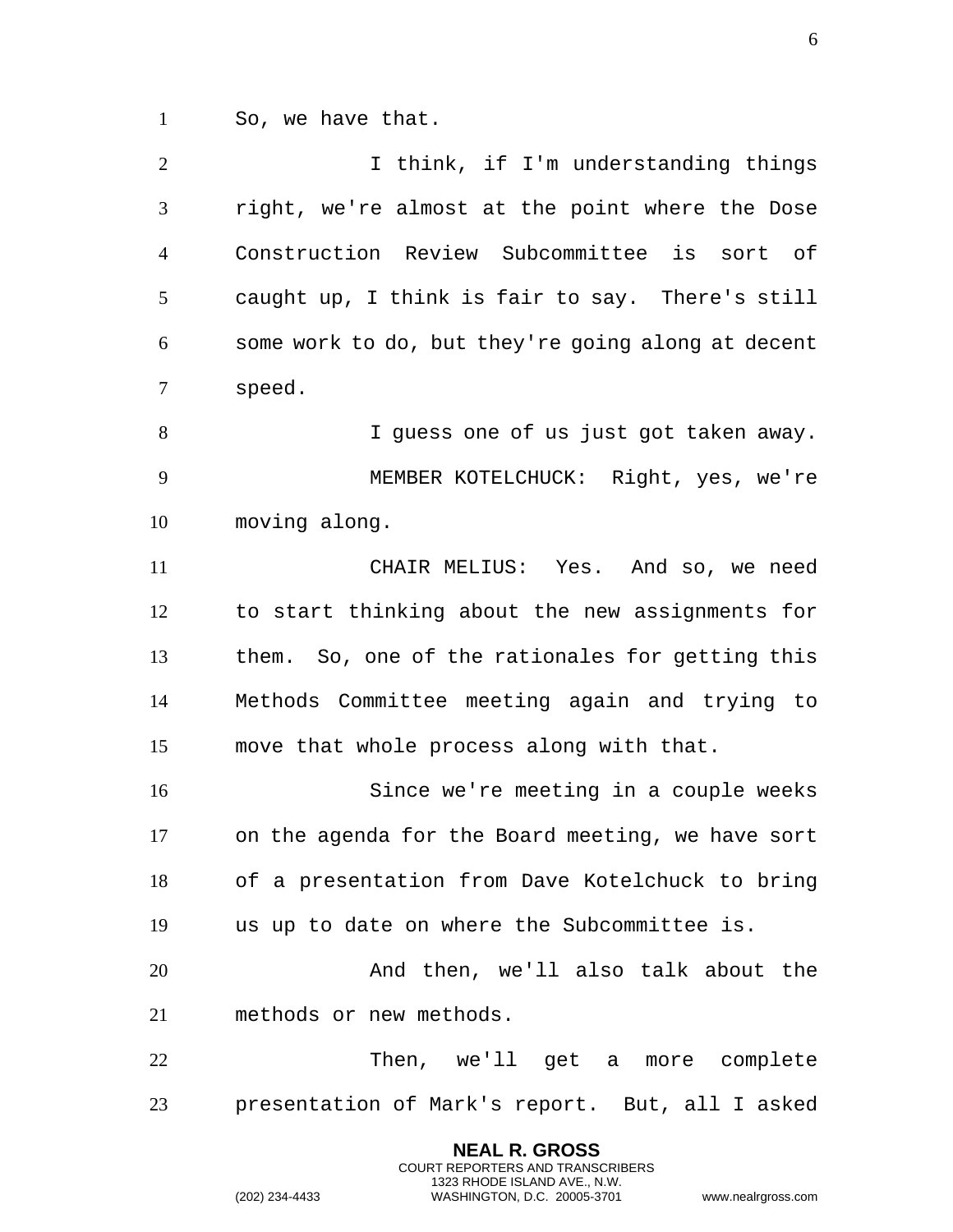him to do today was to sort of summarize it. 2 And, I was hoping to accomplish this so everybody knows that information is out there and thinking about what we need to do. Obviously, if we are going to change the approach to dose reconstruction reviews, that, you know, really is a decision for the full Board to make. And, hoping at our meeting in Albuquerque in a few weeks, we'll have some good discussion on that and be able to at least chart our plan for moving forward on this. So, let me start with asking Mark to do a brief summary of his report. **Are you there, Mark? Report on Assuring Consistency in Dose Reconstructions**  MR. GRIFFON: Sure. This is Mark Griffon, contractor for NIOSH. And, I, yes, I'll keep it brief today. I planned in this call just to give an overview and then have a quite a bit more granularity in the presentation in a couple weeks in Albuquerque, if that makes sense.

> **NEAL R. GROSS** COURT REPORTERS AND TRANSCRIBERS 1323 RHODE ISLAND AVE., N.W.

(202) 234-4433 WASHINGTON, D.C. 20005-3701 www.nealrgross.com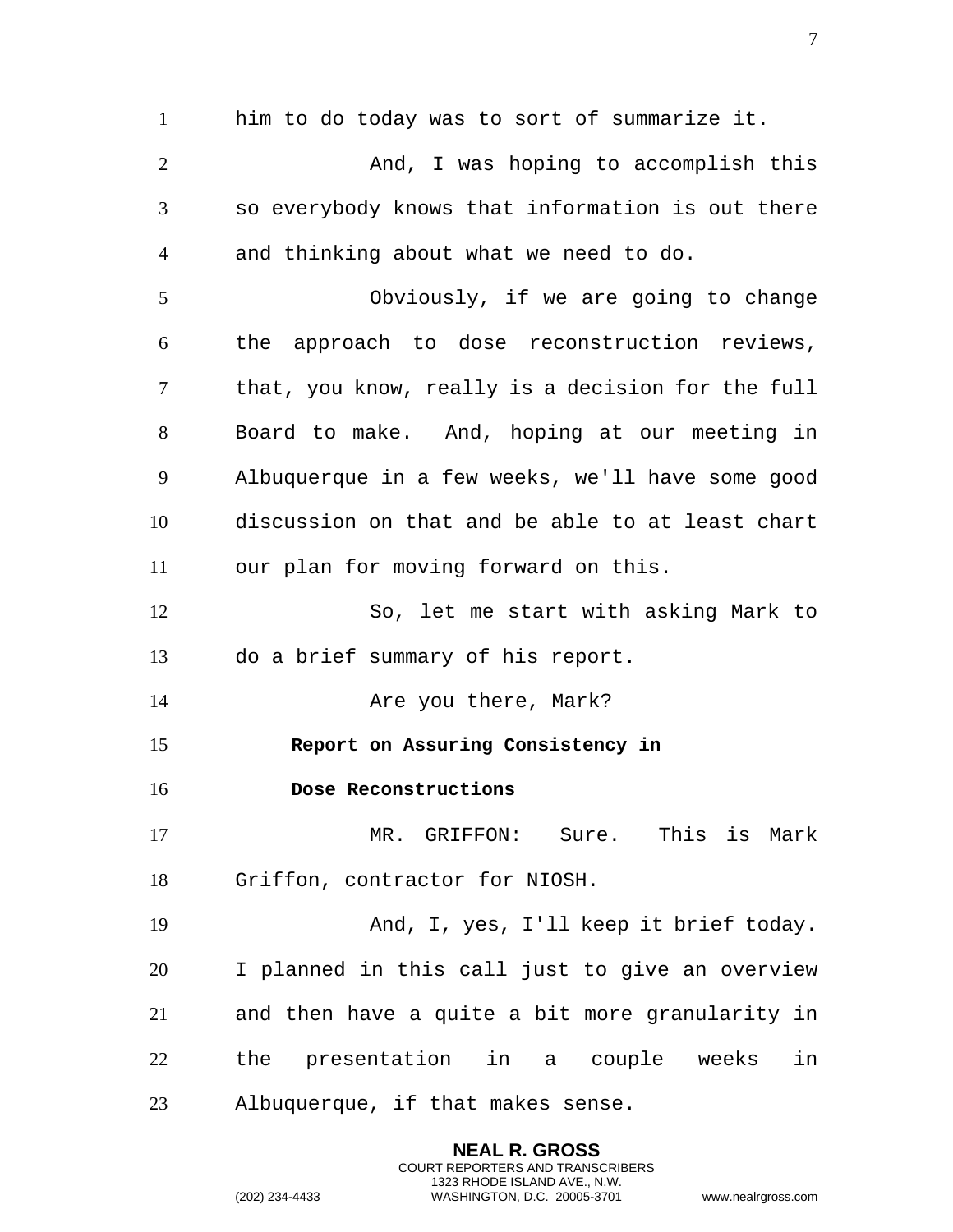So, first of all, I mean, the focus of this report was to try to look a little further at, and maybe in more detail, look at where professional judgments are necessary in the dose reconstructions.

And, I did that through -- we selected a couple sample sites and, perhaps, not completely representative of all sites, but we wanted to have at least one large DOE site to look at and one AWE type site to look at as examples. And, I looked at Savannah River and Linde Ceramics for the two examples.

The idea was to, first of all, determine whether professional judgments could result in potential inconsistencies. In other words, are these judgments such that two different dose reconstructors could get significantly different, you know, answers or doses or whatever in certain areas of the dose reconstruction.

And then, possible approaches for assessing the dose reconstructions to determine where professional judgments may result in these

> **NEAL R. GROSS** COURT REPORTERS AND TRANSCRIBERS 1323 RHODE ISLAND AVE., N.W.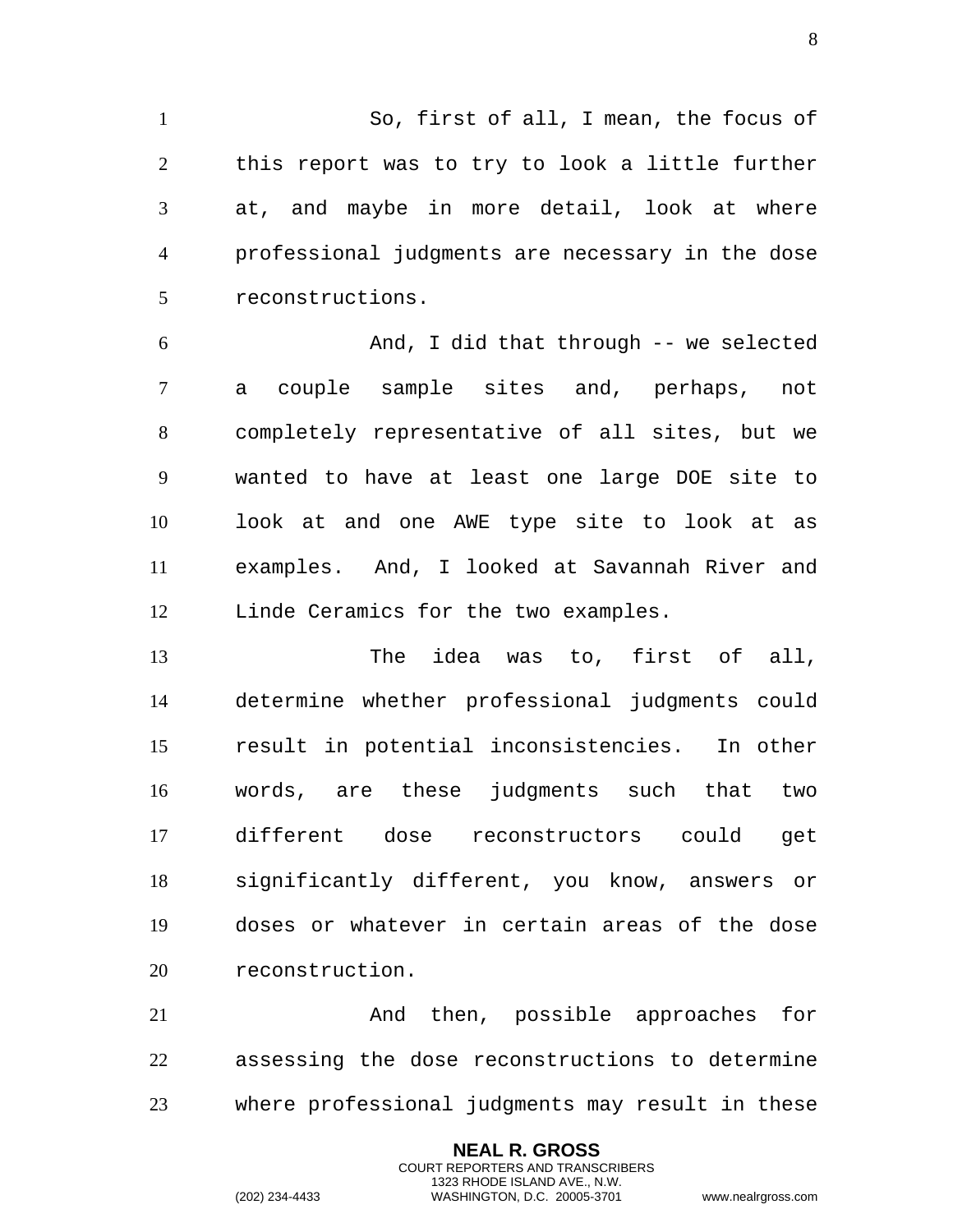inconsistencies.

So, the assessment, you know, sort of the how can we examine that?

And, if you look at the document itself, I did an executive summary. And then, the frame of the report. And then, further back in the report, there's a section on Savannah River, the review I did of Savannah River and then Linde and then several appendices at the end, or attachments at the end.

To look at -- to do this review, just quickly, I mean, I looked at those two sites. I reviewed a lot of different TBDs, TIBs and procedures and in more depth than I --

And certainly, I appreciated what happens in the dose reconstruction reviews. I went down into the details of calculating the doses, so I had a little re-learning curve on some of that.

I also looked at SC&A's reviews of a lot of the TIBs and TBDs and Technical Basis Documents.

Importantly, I reviewed internal

**NEAL R. GROSS** COURT REPORTERS AND TRANSCRIBERS 1323 RHODE ISLAND AVE., N.W.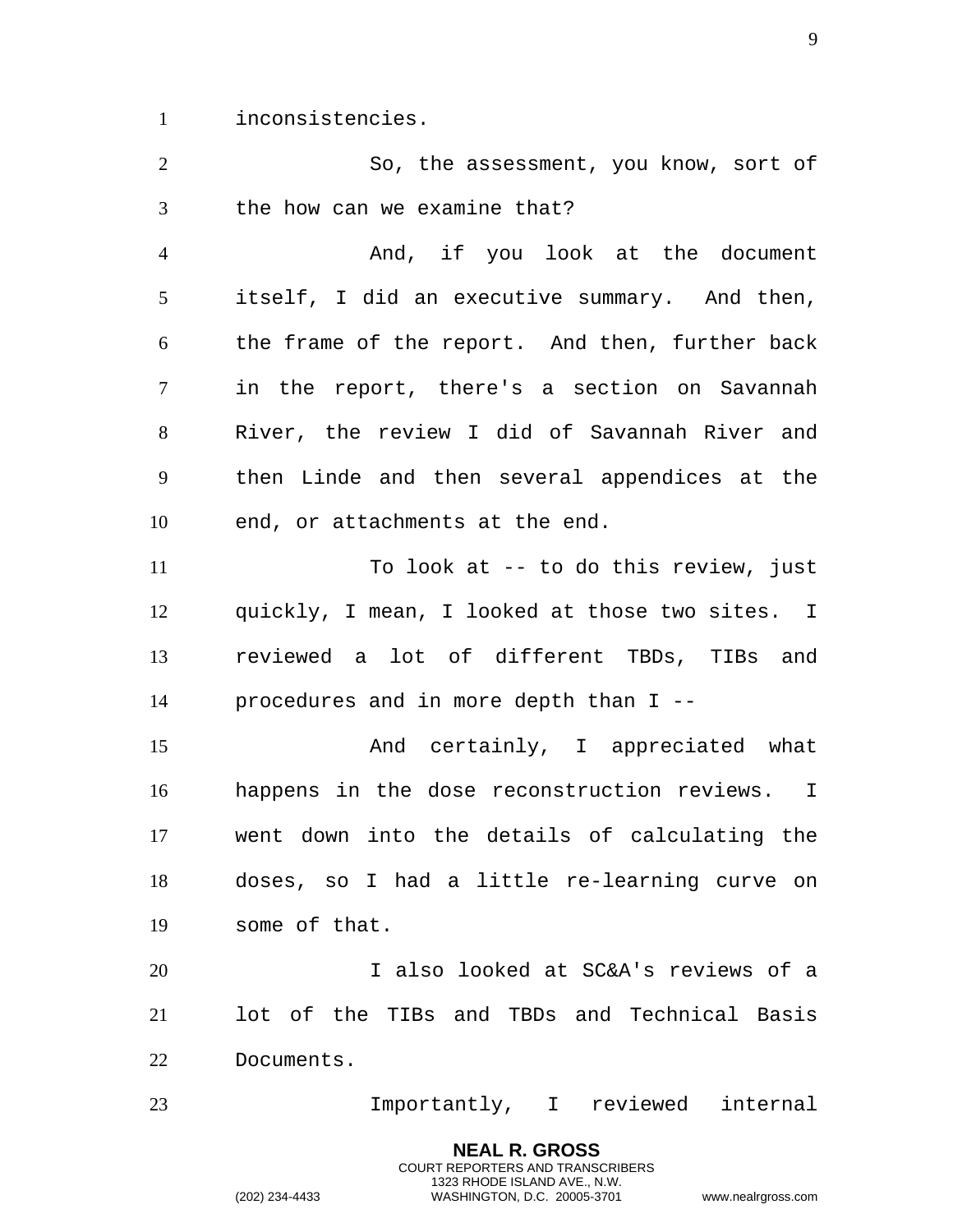guidance documents, such examples, DR Guidelines for Savannah River Site.

 And so, these are not controlled documents. They're sort of done in between revisions of TBDs sometimes. And, I think sometimes they spend a little more detail of prescriptive guidelines for the dose reconstructor to do certain parts of the dose reconstruction, whether it be external or internal dose calculations, that sort of thing. And, they become very important in the

process.

 And then, I looked at many individual cases. My focus on the cases was from trying to select best estimate cases through querying NOCTS. NOCTS usually is -- to get those, you sort of have to look at full internal, full external. I couldn't necessarily query based on 45 to 52 percent PoC, but I tried to get the ones that would likely be best estimate cases.

 And I also did, some ones that were identified in some of the other databases, tracking databases, where findings have been

> **NEAL R. GROSS** COURT REPORTERS AND TRANSCRIBERS 1323 RHODE ISLAND AVE., N.W.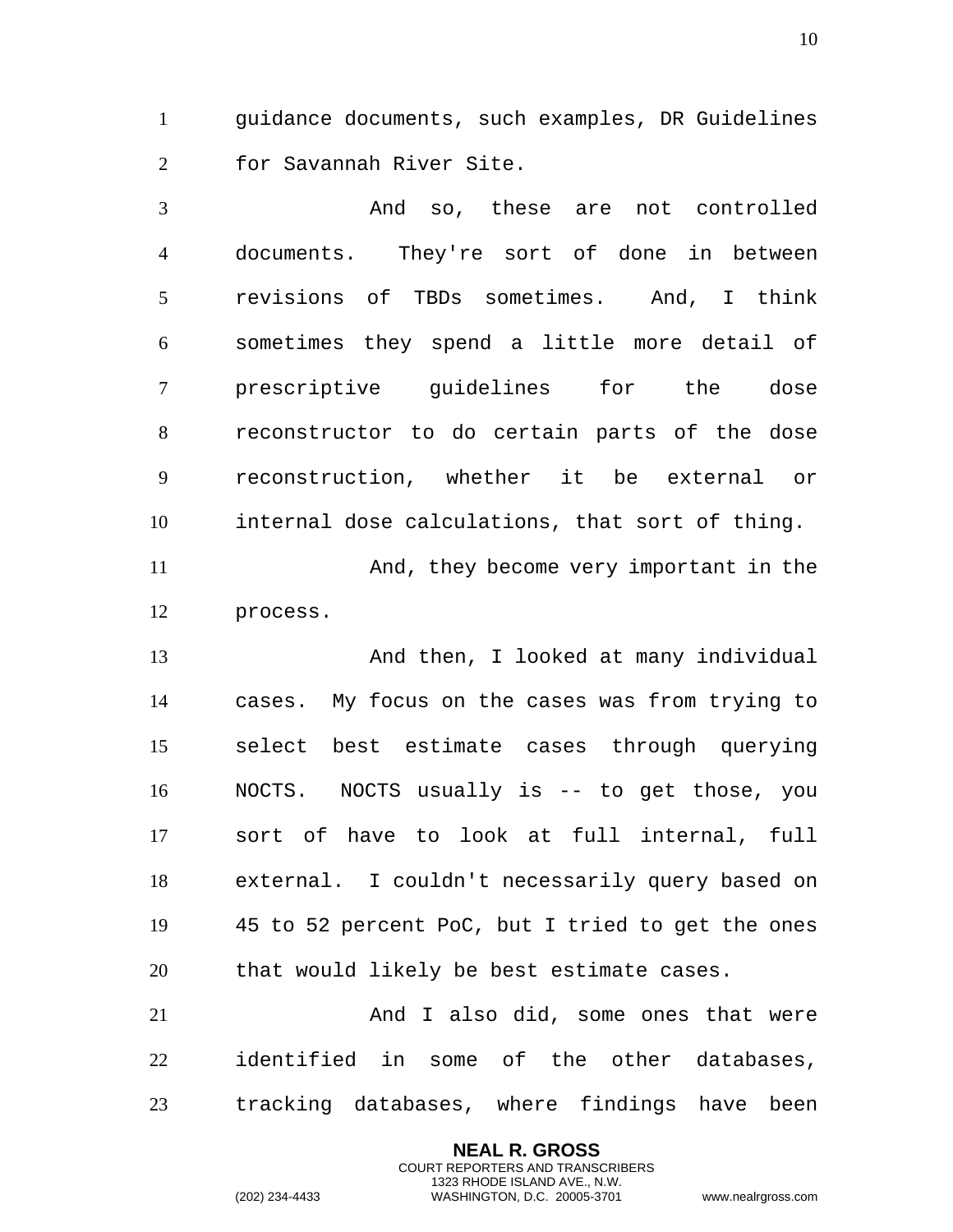found, even the Board's -- the Dose Reconstruction Subcommittee, a few of those cases I also included.

 One -- so, one thing I want to note up front is I sort of defined this notion of two general categories of judgments.

 And, one is what I defined as personal 8 judgments and the other is program judgments.

 And, personal judgments are -- I defined them as being judgments that the individual dose reconstructor has to make in reconstructing an individual case.

 Whereas, the program judgments are still professional judgments, but they're made sort of for the dose reconstructor ahead of time. So, they're either in Technical Information Bulletins or the Tech Basis Document or these DR Guidelines and through the work of ORAU and then often reviewed by NIOSH and the Board.

 These procedures have professional judgments in them, but they're not individual judgments that the dose reconstructor has to worry about. They've been taken care of. They're

> **NEAL R. GROSS** COURT REPORTERS AND TRANSCRIBERS 1323 RHODE ISLAND AVE., N.W.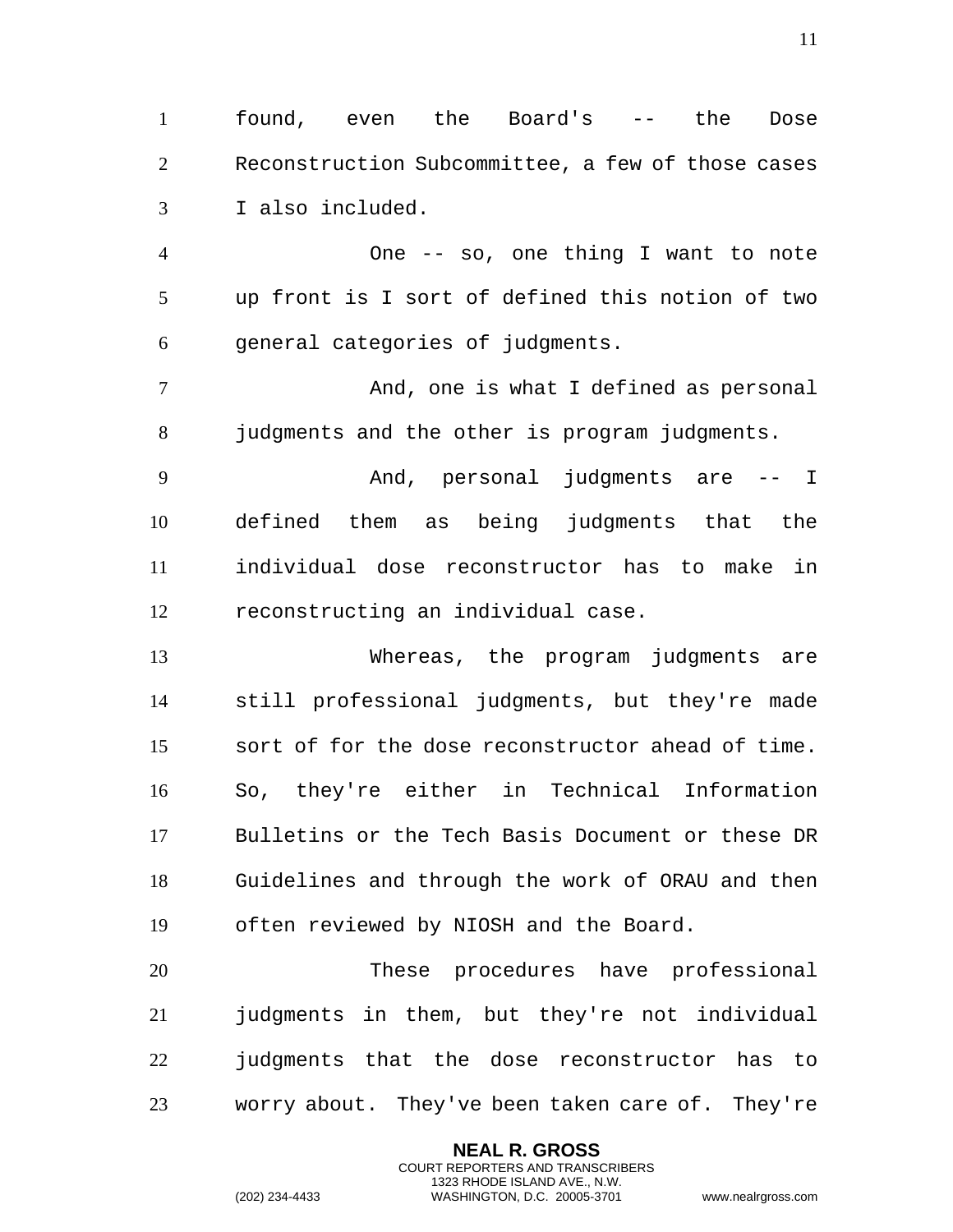sort of prescribed for the case work.

So, and then, if you look at a lot of my -- there is a listing of sort of personal judgments. And, in Albuquerque I will expand on some of these so you get a better sense of the specific ones, especially the ones I found at Savannah River and more at Savannah River, and I'll get to it in a second. But, a lot of the, I think, if you

look at the two documents you have, not surprisingly, these overlap quite a bit with ones that SC&A identified through, you know, through their ten years or so of experiences in dose reconstructions.

And, you know, they include the one that we all remember very well is the judgments regarding worker location for the purposes of, you know, both internal and external dose estimates.

I think the -- an example of one of those that came up often in -- while I was on the Dose Reconstruction Subcommittee was the assignment of neutron dose.

> **NEAL R. GROSS** COURT REPORTERS AND TRANSCRIBERS 1323 RHODE ISLAND AVE., N.W.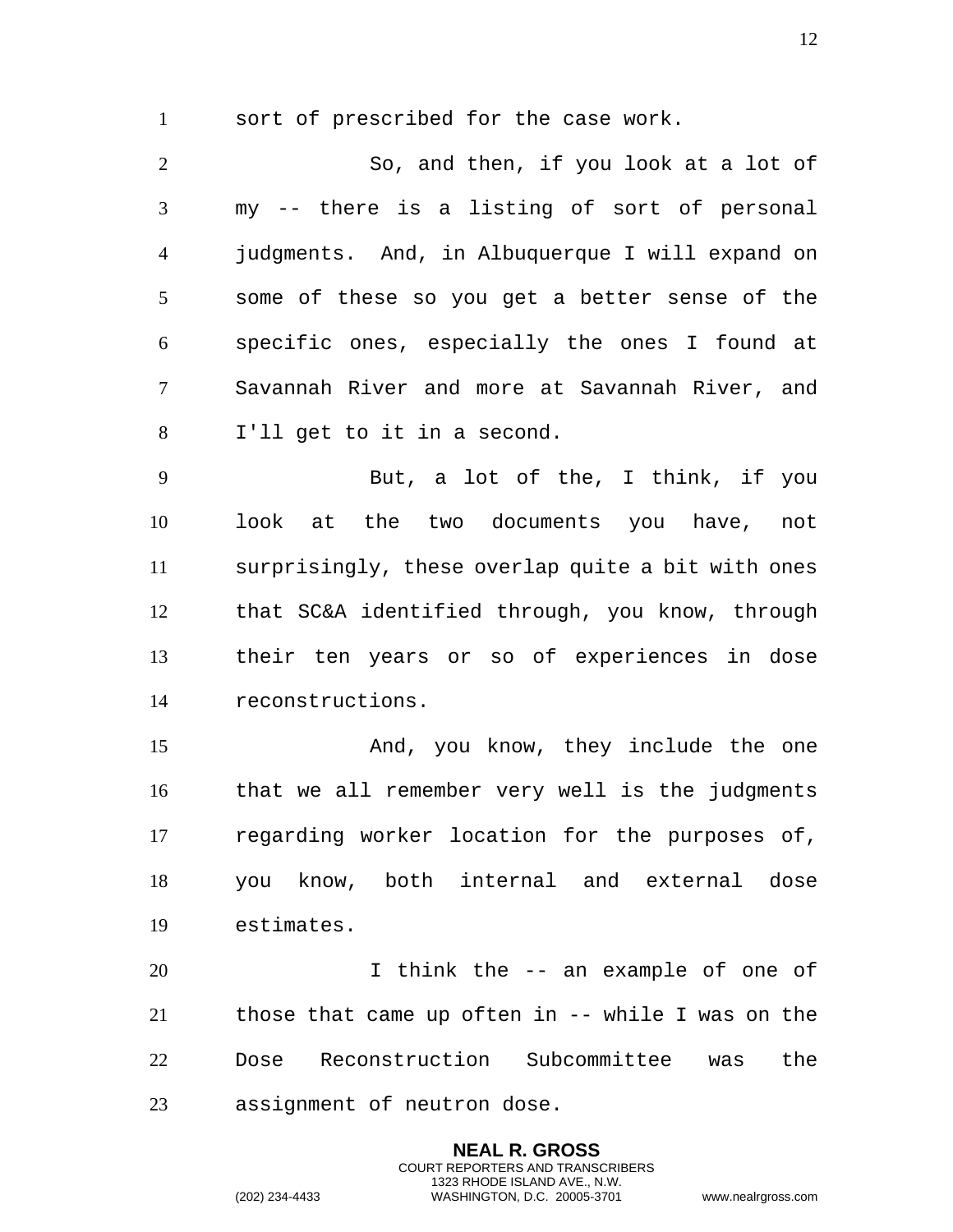1 And, sometimes you wouldn't have data and there had to be a judgment depending on the individual's job title and/or work location whether they were likely -- or whether neutron dose should be assigned. So, that's one we all remember very well. Job title and this sometimes gets into the construction trades question versus non-CTW 10 jobs by calculation of missed dose both internal and external. And, judgments require reconciling discrepancies and, I don't need to go through all of them, but that's just some of the personal judgments. As an example for the personal judgments, you know, resolving missed doses, the individual dose reconstructor has -- often has a few options. They can use either nearby doses. They can use a coworker dose of, you know, sometimes an option of either if it's in the 95th percentile of the coworker dose or they can use

> **NEAL R. GROSS** COURT REPORTERS AND TRANSCRIBERS 1323 RHODE ISLAND AVE., N.W.

(202) 234-4433 WASHINGTON, D.C. 20005-3701 www.nealrgross.com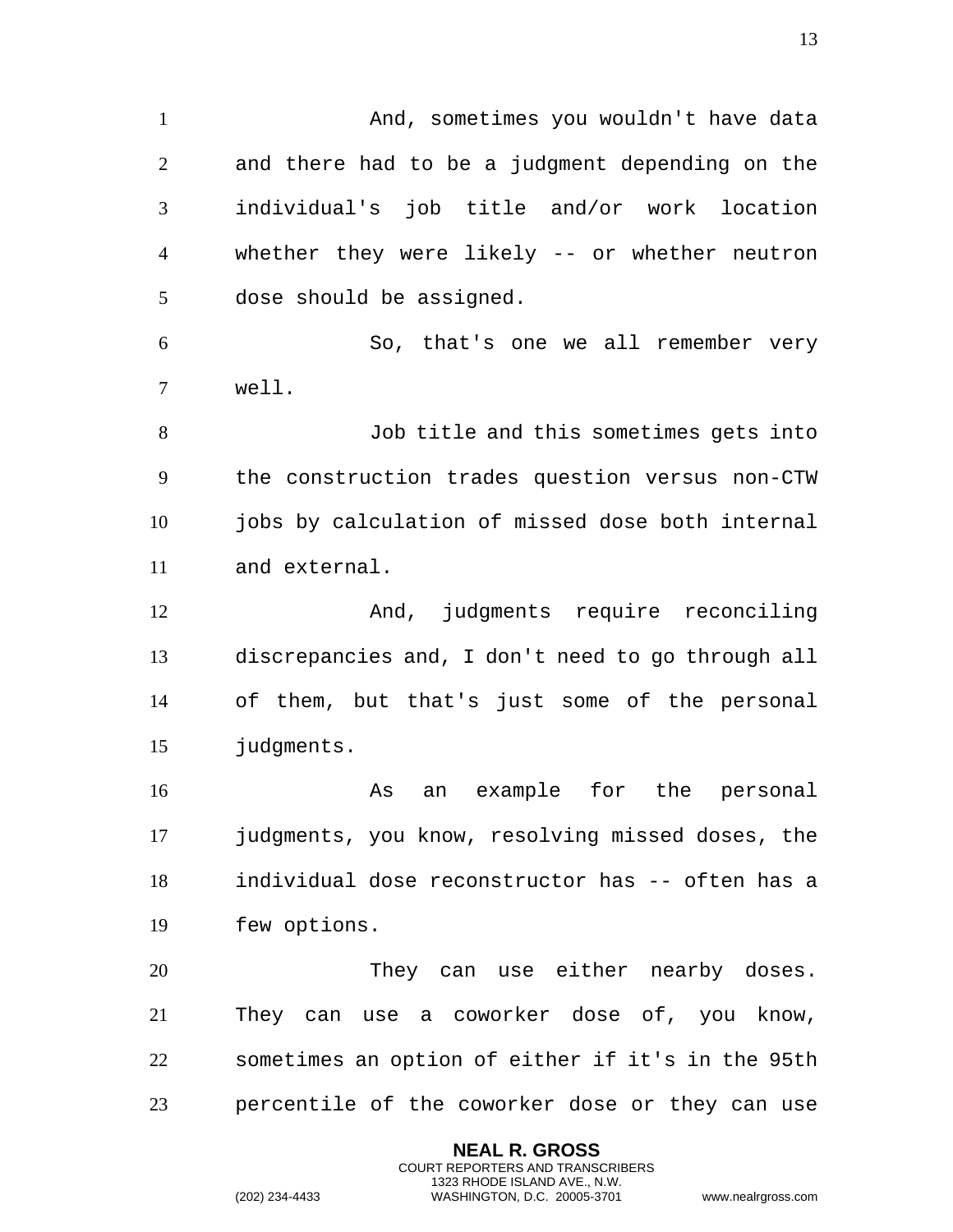LOD over 2 in many cases to fill in those missed dose areas.

Some of that is, I should note, is often pretty well prescribed on like for Savannah River where they've done the guidance, the DR Guidance lays out pretty precisely in different time periods what some of the -- it certainly narrows down the options for the individual, you know, individual dose reconstruction to help facilitate that decision.

And then, the other broad category that is the professional judgment. And, you know, some that I noted, and I included this in the report because I think some of these are fairly important and very cross cutting issues.

And, for instance, one of them would be the judgment on how to handle doses from residual contamination at the AWE sites. So, this after the operational period and, I believe it's TIB-70 outlined this protocol.

There's other ones that have, you know, certainly have come up over the years and some are still included in the Board tracking

> **NEAL R. GROSS** COURT REPORTERS AND TRANSCRIBERS 1323 RHODE ISLAND AVE., N.W.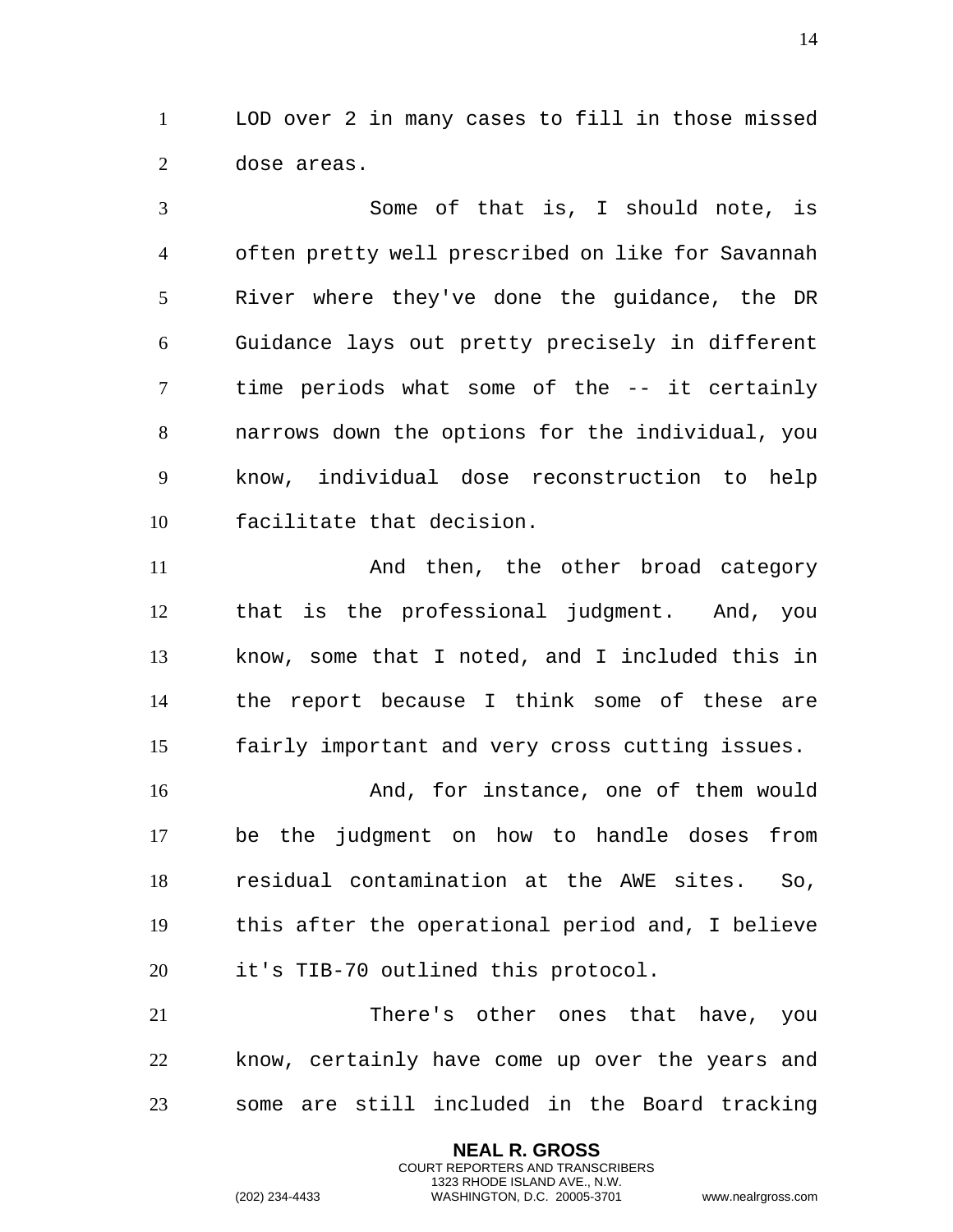system as sort of global issues.

One would be, even estimating uncertainty for internal, external doses, there is some overall guidance and there's some level of individual or site specific approaches that are used there.

And, you know, and so, I mean, that's -- this is why I used these is because -- or include these is because they're pretty cross cutting issues.

Now, I should note that, you know, that's what the Board's been doing for 13 or so years is looking at a lot of these, you know, the procedures, the TIBs, everything else and reviewing them and approving these, what I would call program judgments.

So, one reason I raise this, though, is that, and Jim Neton wrote a very nice summary document for the first one that I just raised, the residual contamination, summarizing the sort of history of that document and the review by SC&A and the Board and then the sort of final agreement by the Board of the approach in the

> **NEAL R. GROSS** COURT REPORTERS AND TRANSCRIBERS 1323 RHODE ISLAND AVE., N.W.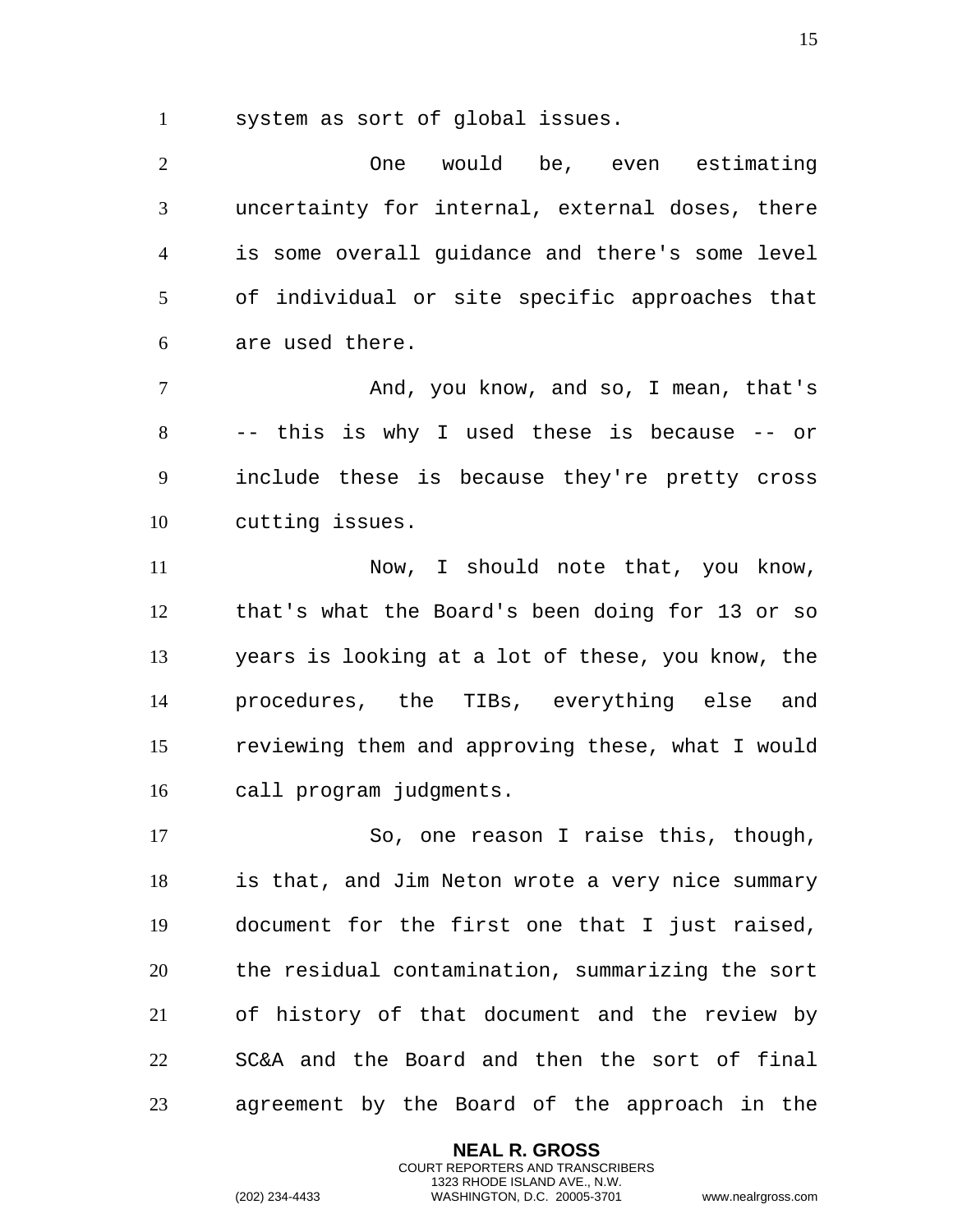final revision of TIB-70.

| $\overline{2}$ | And, I thought that was a very useful             |
|----------------|---------------------------------------------------|
| 3              | summary. And, for some of these other issues,     |
| $\overline{4}$ | I'll use uncertainty as an example, I found       |
| 5              | myself really, really trying to track through and |
| 6              | see where these issues stood and how and whether  |
| 7              | they were completely closed out by the Board.     |
| 8              | And, I thought that, for some of the              |
| 9              | bigger issues, it might be useful to have a nice  |
| 10             | summary document, you know, outlining all the     |
| 11             | years of work that have gone into these issues    |
| 12             | and the final decision that, you know, that was   |
| 13             | arrived upon.                                     |
| 14             | And then, $I'll$ just go into the $-$ so,         |
| 15             | some recommendations that came out of this.       |
| 16             | The first recommendation was to do                |
| 17             | assessments in these areas that were identified   |
| 18             | for the personal professional judgments.          |
| 19             | And, I left some options of how, and              |
| 20             | the options and/or a combination of things that   |
| 21             | I think might be appropriate, including ORAU and  |
| 22             | NIOSH blind and/or focused reviews.               |
|                |                                                   |

**NEAL R. GROSS** COURT REPORTERS AND TRANSCRIBERS 1323 RHODE ISLAND AVE., N.W.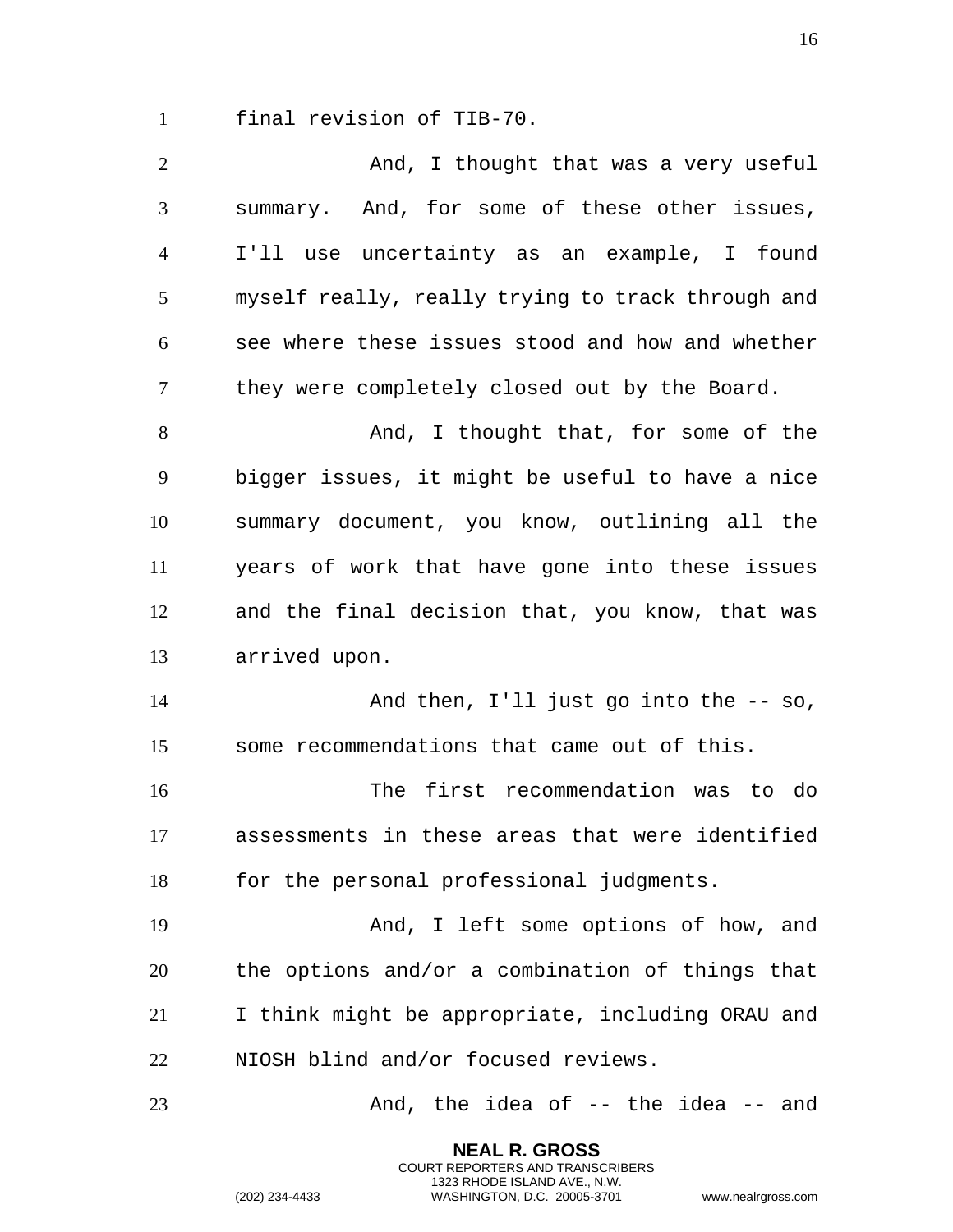then, when the Board blind and focus reviews and also another part of that recommendation was to perhaps refine the current approach for the peer review by NIOSH to get a greater percentage of best estimate cases that are -- that go through the comprehensive review.

7 The one thing, when I say ORAU, I'm not certain how this would work but, if for ORAU, I know right now that they -- I think it was in 2012 enhanced their internal peer review.

So, and I believe I have this right, that all their best estimate cases, anything in that 45 to 52 percent range of PoC, they were actually put through an extra peer review for those cases.

And, the idea of this -- these -- for the ORAU blinds would be to take one case that would have some of these professional judgments and give it to two separate dose reconstructors and see if, given the guidance available to see if they came up with the same answers and where there were inconsistencies. And so, sort of a split sample approach internally before, you

> **NEAL R. GROSS** COURT REPORTERS AND TRANSCRIBERS 1323 RHODE ISLAND AVE., N.W.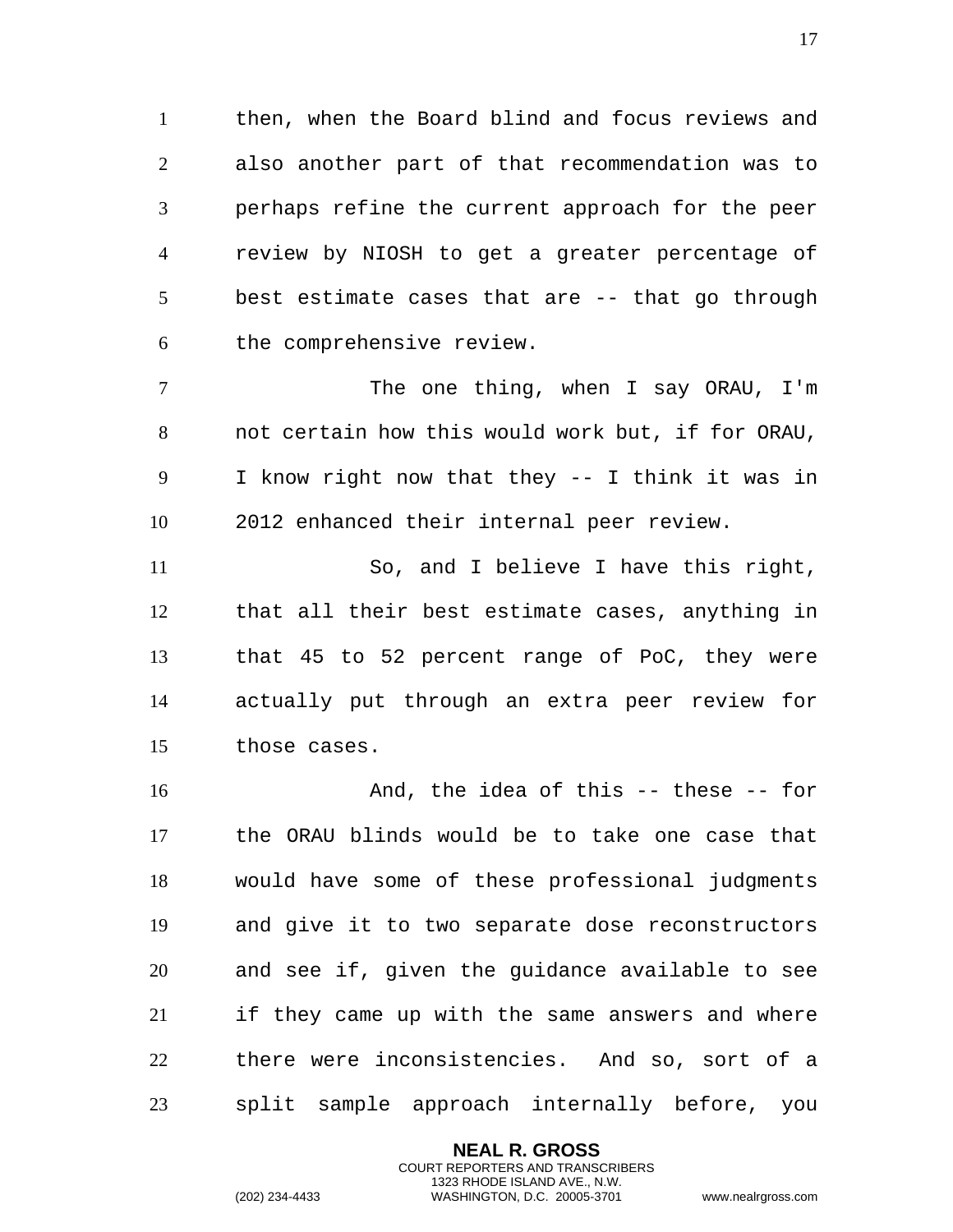know, before it gets to the Board.

I think, you know, one note I will make on this recommendation is that I think this works -- this will work best if there is a -- well, let me preface this by saying that, over the years in this program, it's obvious that the improvement in the sort of question we had earlier on in the Board about showing the work in the case files, and it's drastically improved from the early days.

11 And, but, on the best estimate cases, I think there is some enhancements that might be made. And, I give in the report an example of the Hanford. Hanford has a workbook, a time line workbook, for cases.

I'm not sure how old or new that, you know, when they started using this, but it even notes in the instructions on the workbook how the importance of using the time line to do the dose reconstructions including that it will make the review, the peer reviews, more efficient.

That, in other words, the more of the work that is shown up front, it makes it a lot

> **NEAL R. GROSS** COURT REPORTERS AND TRANSCRIBERS 1323 RHODE ISLAND AVE., N.W.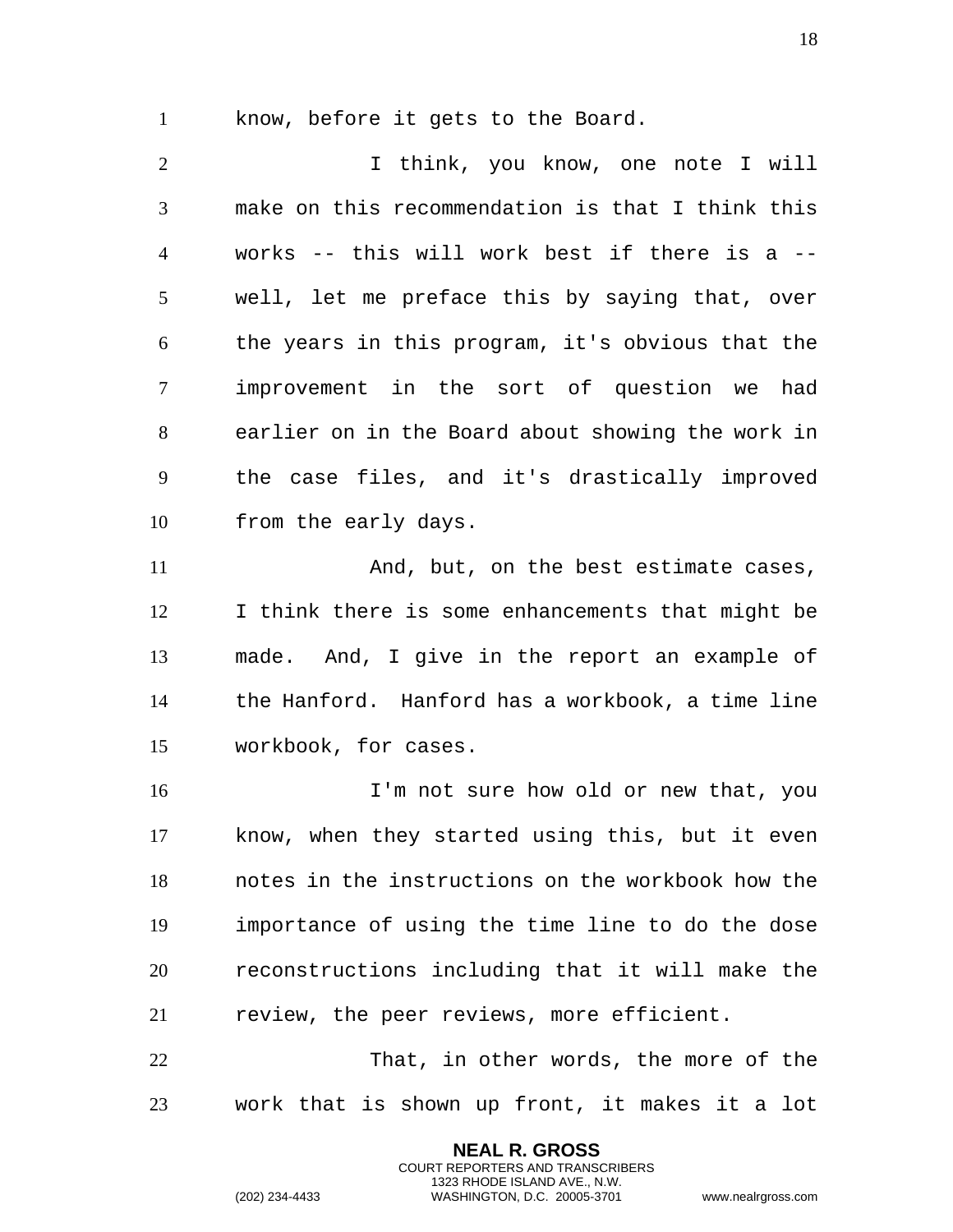easier in the review process so there is no -- less guess work on what, you know, where the judgments were made and what the basis for making a certain judgment was. If it's just included right there in some sort of a road map or a time line of the case, that would make it easier. 8 And, you know, so, that's just one point I wanted to make on that. The other recommendations, and these will be quicker because I'm sure people want to discuss this and have questions. Recommendation two was what I just mentioned a few minutes ago about a summary document for some of these bigger issues, the program-wide issues. And, recommendation three is similarly is looking at these sort of the broader approach on AWE sites. And, they're all based on similar case underlying data. And, I think it would be worthwhile to do some inter-comparison to assure that similar protocol and, you know, the hierarchical approach

> **NEAL R. GROSS** COURT REPORTERS AND TRANSCRIBERS 1323 RHODE ISLAND AVE., N.W.

(202) 234-4433 WASHINGTON, D.C. 20005-3701 www.nealrgross.com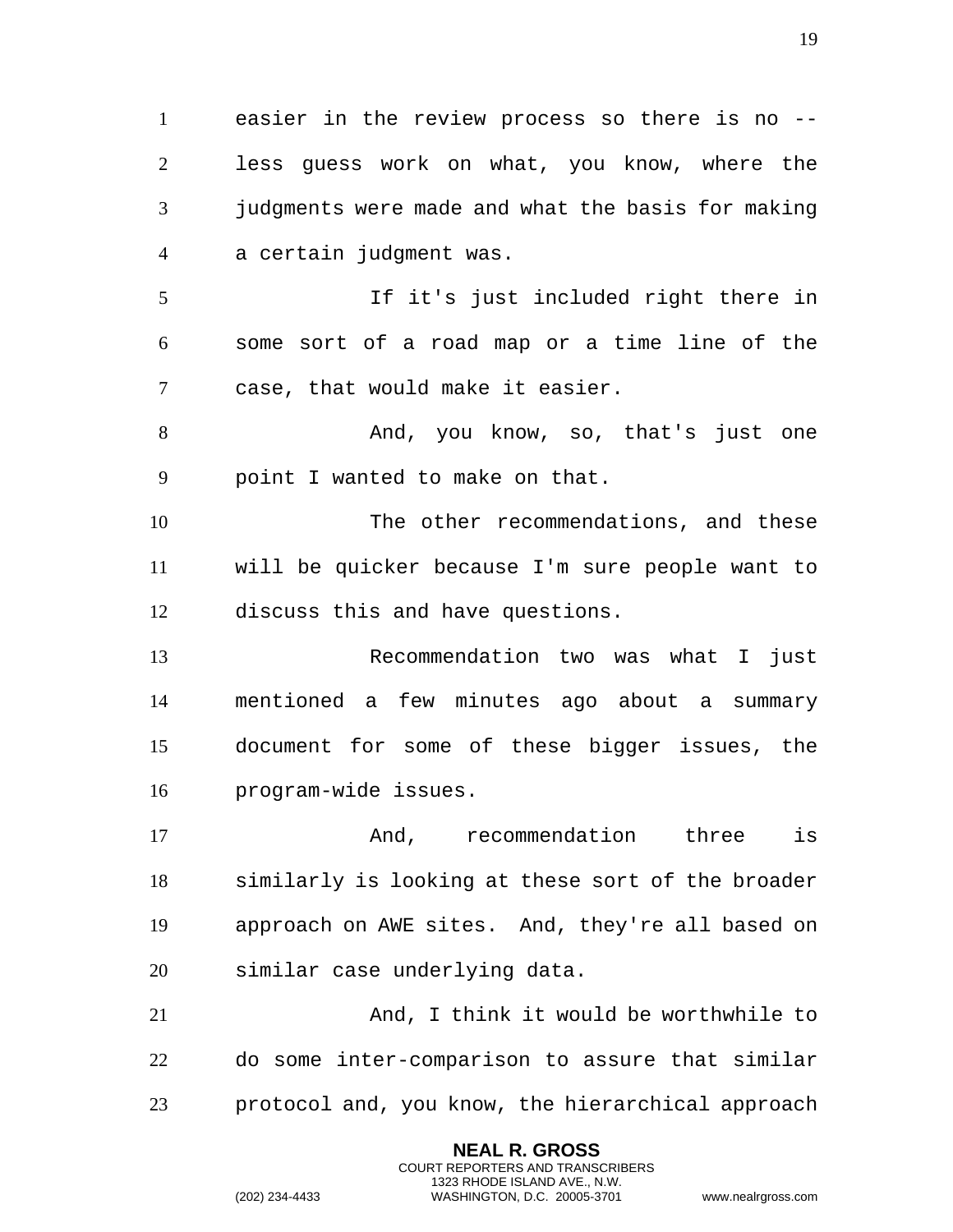of which data should be used when available, you know, that should be compared across some of these sites to make sure that there is consistency there in the way that the sort of non-personal dosimetry data is being used to estimate personal doses.

 And then, moving toward the end of the executive summary, the additional recommendations.

 One was for a tracking system. And, I think there is a few database tracking systems right now that have some of the internal peer review information.

14 And, I know that since 2012, ORAU has done a more expansive tracking of these sort of internal peer review findings.

17 And, I think it may be useful to see if some of those various ones can be merged into one database so that if there's a way to track the Board findings with the internal findings.

 And perhaps some things will jump out at us there, you know, certain types of -- I mean, anecdotally, we see this, but searching through

> **NEAL R. GROSS** COURT REPORTERS AND TRANSCRIBERS 1323 RHODE ISLAND AVE., N.W.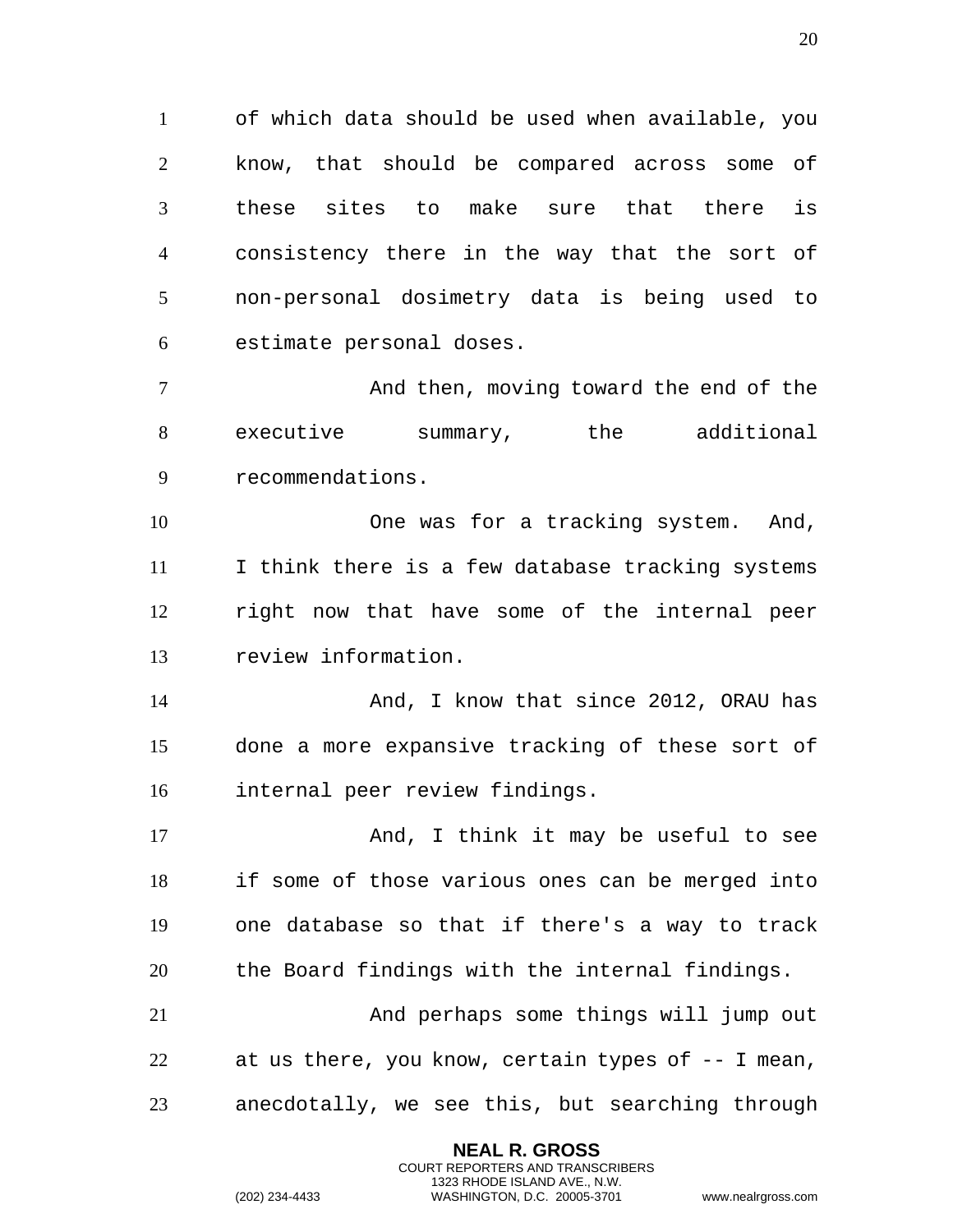the database might show some other things where professional judgments are coming up in findings fairly frequently.

 The second was this -- I think I mentioned this earlier, the increased level of peer review for best estimate cases or cases with significant professional judgment.

8 And, that was currently, I believe NIOSH does a comprehensive peer review of five percent of the cases that come from ORAU. And, 11 I believe they are randomly selected.

 And, if possible, if practicable, I would say that it may be -- you may want to bias that sampling a little towards best estimate type cases.

 Although, we, you know, I know the Board already reviews many, many, many of the best estimate cases, but that's just one other possible additional peer review.

 And, as I was, you know, writing this document, ORAU also did note to me that they, I believe, again, it was in 2012, that they modified their own QA/QC approach to require an

> **NEAL R. GROSS** COURT REPORTERS AND TRANSCRIBERS 1323 RHODE ISLAND AVE., N.W.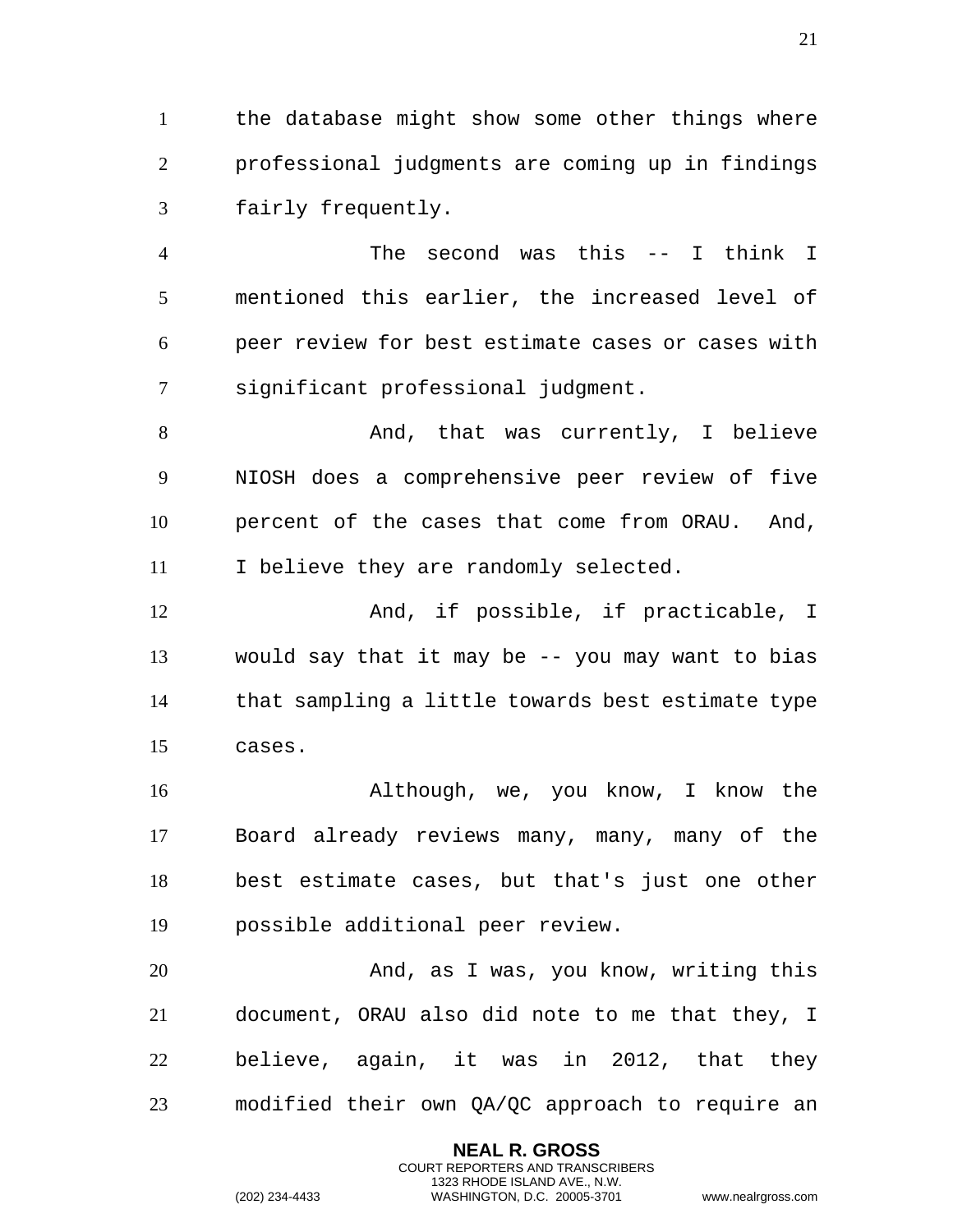additional peer review for the best estimate type cases.

 So, and then, the last one was the idea, during this review, I looked at a lot of the CATI information.

 And, you know, one thing I wanted to look at was how the judgments were made, if individuals noted incidents or accidents or those sort of information in their CATI, what sort of judgments had to be made in terms of handling that.

 But, also, another thing that struck me was, you know, the question, and this is perhaps an older issue, but the question of whether the CATI information might be useful in aggregate.

17 10 I did a sampling of certain -- a few 18 job titles and found that there was a fairly, well, not always including great information on dates, it was just a pretty high level of specificity about a number of accidents and incidents and that sorts of thing.

And, I thought the dose reconstructor

**NEAL R. GROSS** COURT REPORTERS AND TRANSCRIBERS 1323 RHODE ISLAND AVE., N.W.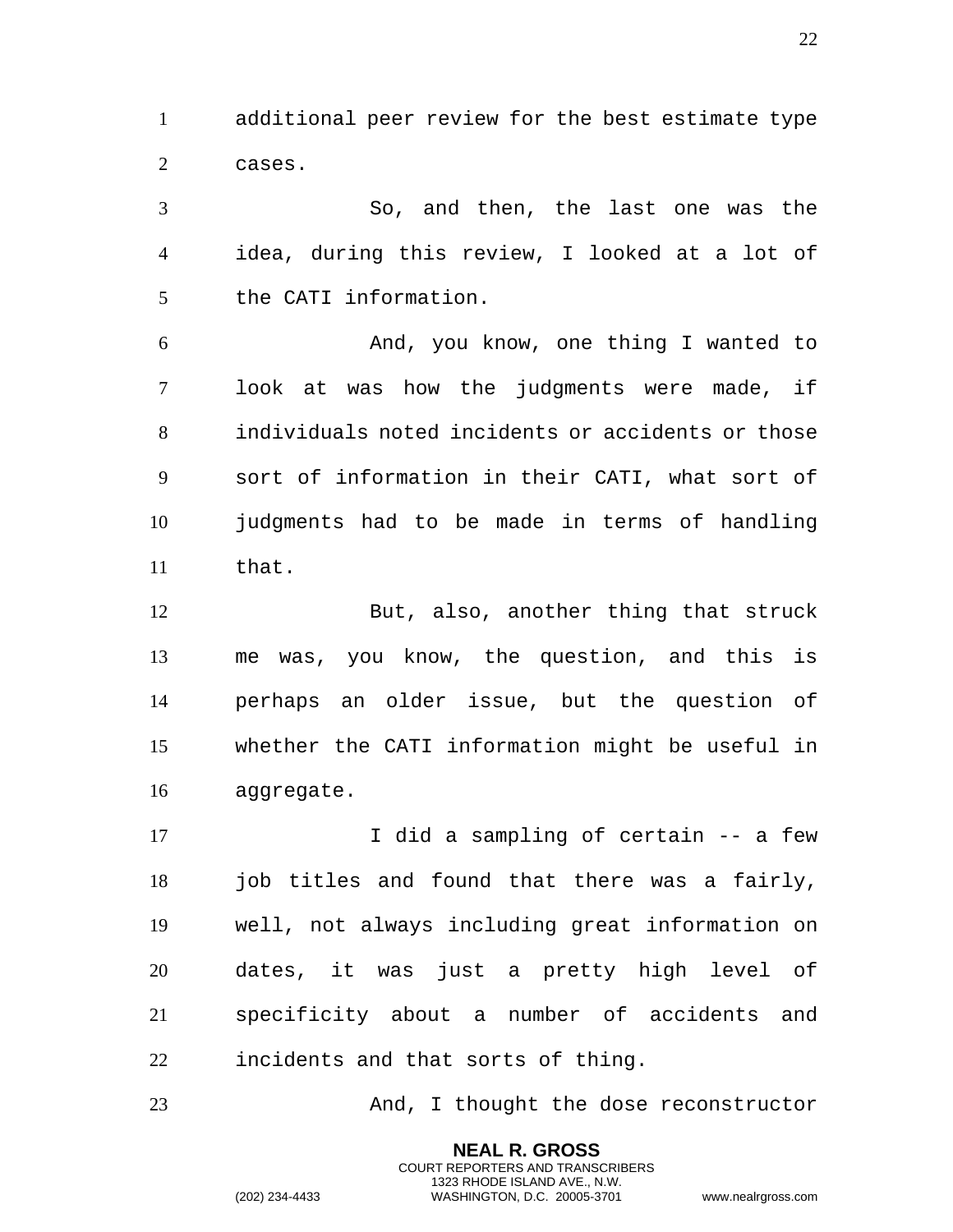is handling this, you know, in the individual claims development, but would there be any utility in sort of aggregating some of this data from the CATIs, from the questionnaires. And, I also think that, and I'm not sure about this, but I believe early on in the program, there were some efforts to look at the -- some of the AWE questionnaires sort of in aggregate form. But, that was on sites where they had a much -- NIOSH and ORAU had a much less certain idea of the history of the sites. So, you know, but anyway, that's sort of the final recommendation along the lines of CATI. And, I guess I'll leave it there. I mean, I think it's, you know, that's, like I said, I plan to present and give some more detail on the individual professional judgment examples, personal professional judgment examples that I found, especially in the Savannah River Site example. And, I think a lot of them are

> **NEAL R. GROSS** COURT REPORTERS AND TRANSCRIBERS 1323 RHODE ISLAND AVE., N.W.

(202) 234-4433 WASHINGTON, D.C. 20005-3701 www.nealrgross.com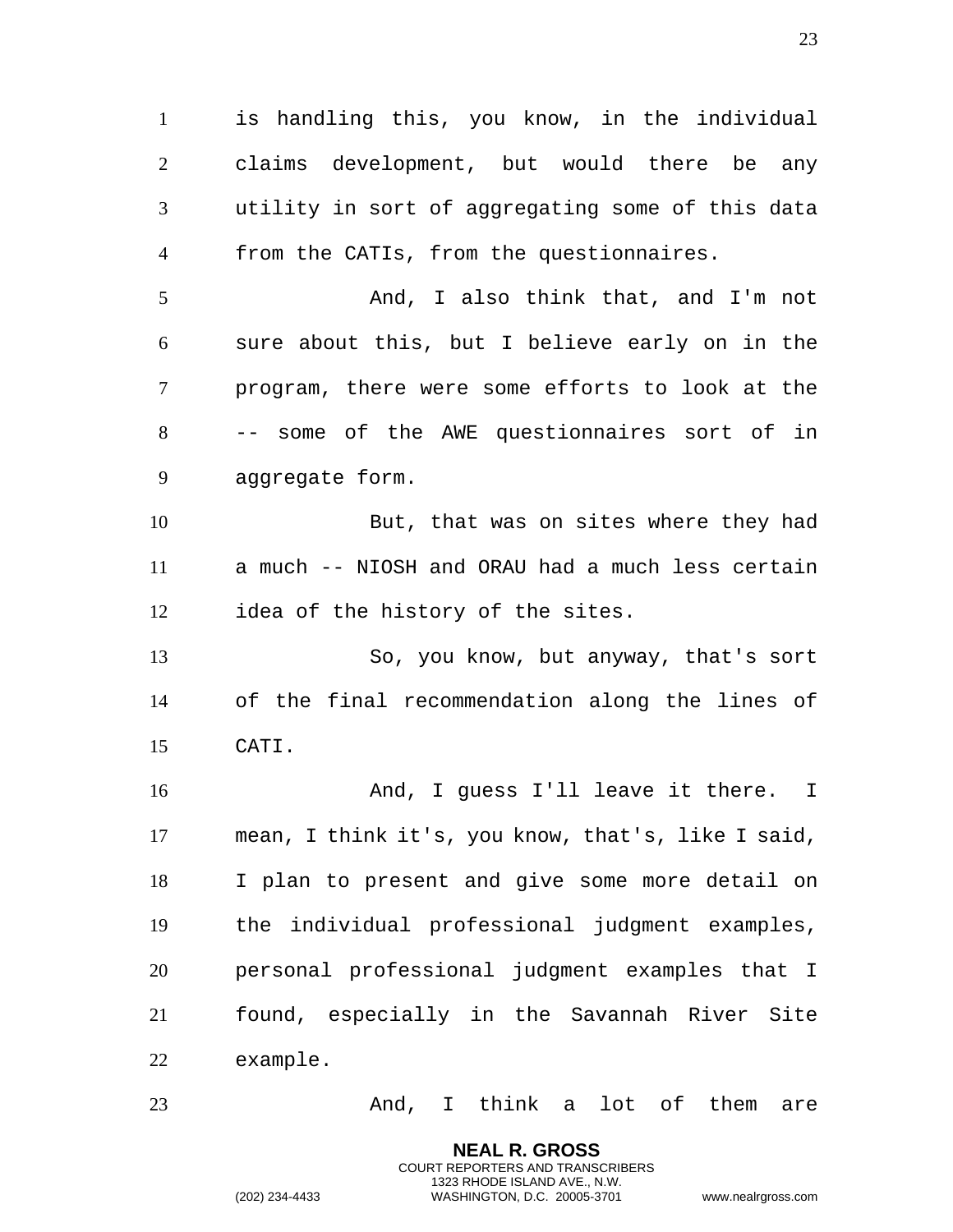probably applicable at many of the DOE sites. You know, the one I just talked about, the missed dose and how do you form the absent doses for external, for internal. You know, there's a lot of overlap there.

 And, that does bring up one final issue I think which is important in terms of the assessment that's done, I think it would be useful, at least on some of these professional judgment instances, in looking at -- or looking at them in a cross cutting way.

 For example, their internal dose is largely covered by TIB-60, I believe. And, it's applicable at several or many of the DOE sites. And, it is the overarching guidance.

 And, it would be useful to see if the internal dose reconstructor is doing the cases for Hanford are following sort of a similar claimant favorable approach as the ones at Savannah River?

 You know, are they using similar rules of thumb in cases where one example would be the bioassay data runs through a certain time period

> **NEAL R. GROSS** COURT REPORTERS AND TRANSCRIBERS 1323 RHODE ISLAND AVE., N.W.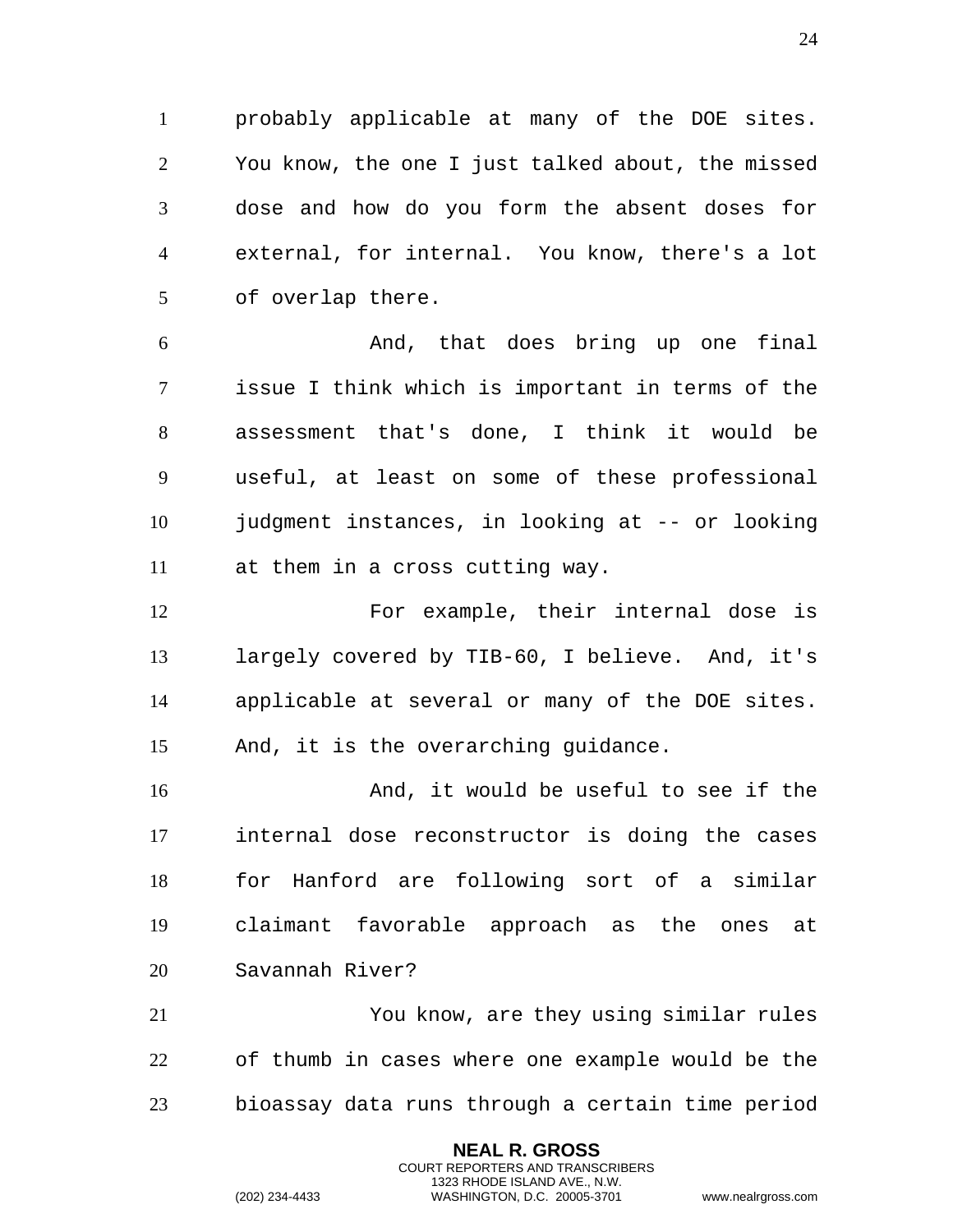and then there's another ten years where the person is employed, how do they handle internal dose for that later ten years of employment? 4 And there's some, again, there's guidelines on that in the TIBs. It would be -- I think it would be useful to assure that it's being handled consistently across sites as well as within one site. But, that's just one example of that. And, that's it, Jim. I'll leave it there for now. CHAIR MELIUS: And, I'll take my call off mute. Thanks, Mark. 15 MR. GRIFFON: Okay. CHAIR MELIUS: That was helpful. I didn't want you to think that we had all hung up or something. MR. GRIFFON: Not at all, not at all, am I connected still? CHAIR MELIUS: You were talking to a conference call for a half hour. MR. GRIFFON: Right.

> **NEAL R. GROSS** COURT REPORTERS AND TRANSCRIBERS 1323 RHODE ISLAND AVE., N.W.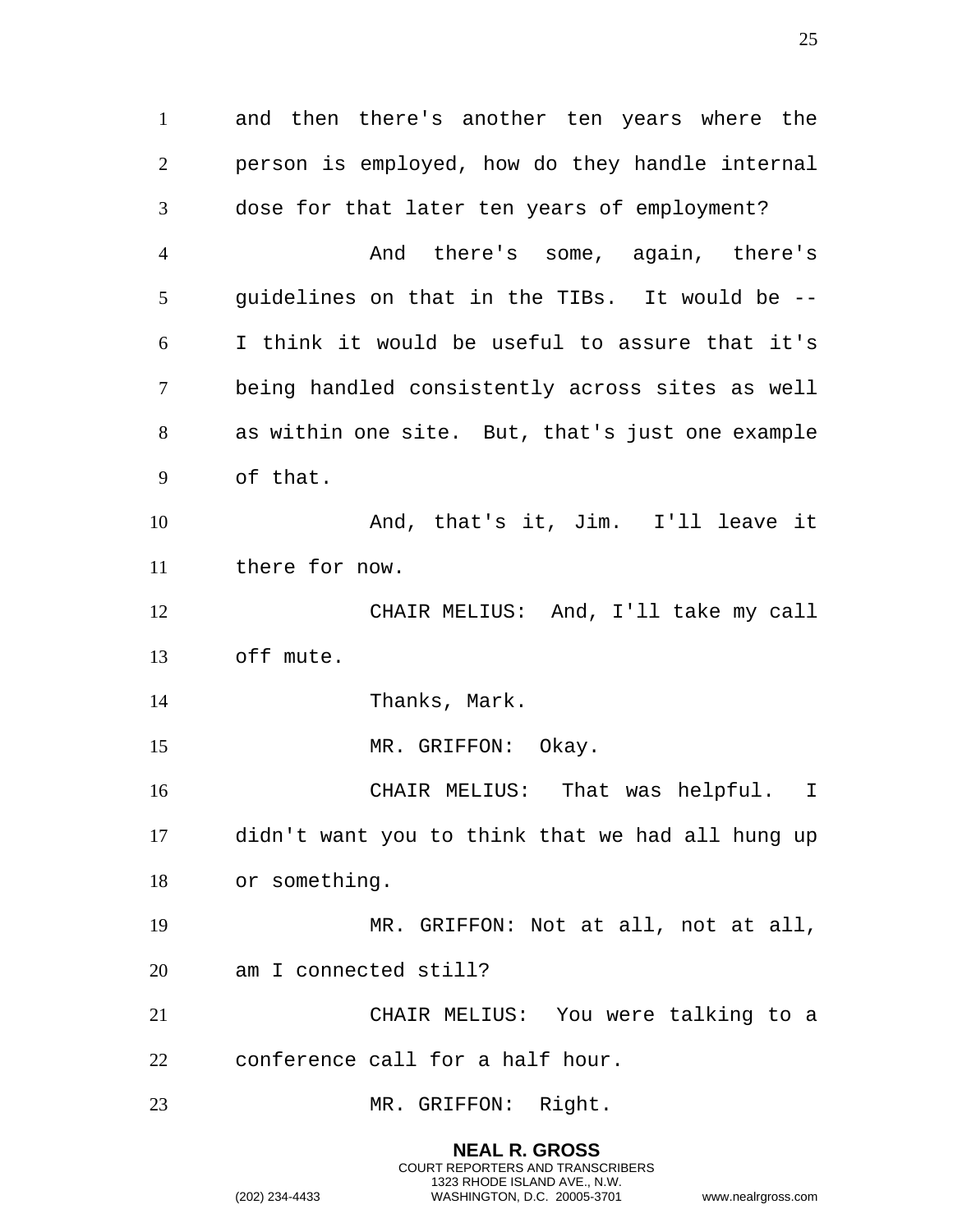CHAIR MELIUS: Twenty minutes, whatever.

 No, I mean, what struck me about your report and things like this is, you know, how complicated this all is. And, so, how do we pick the priorities, where to look and so forth and make those, you know, useful to the program. 8 And, again, not in a way that -- not to sort of catch fault with ORAU or NIOSH in terms of what they're doing, but just, you know, assuring that things, you know, are being done appropriately and are there ways of improving the program going forward. So, anybody else on the Work Group have questions, comments at this point? MR. GRIFFON: Jim, can I make one more comment just before you open it up? Is that okay? 18 CHAIR MELIUS: Yes, sure. MR. GRIFFON: I just wanted to say that, you know, the other thing, and it is within the body of my report, but I want to emphasize it here is that, this is my opinion anyway, I think the focus on any assessment that's done here

> **NEAL R. GROSS** COURT REPORTERS AND TRANSCRIBERS 1323 RHODE ISLAND AVE., N.W.

(202) 234-4433 WASHINGTON, D.C. 20005-3701 www.nealrgross.com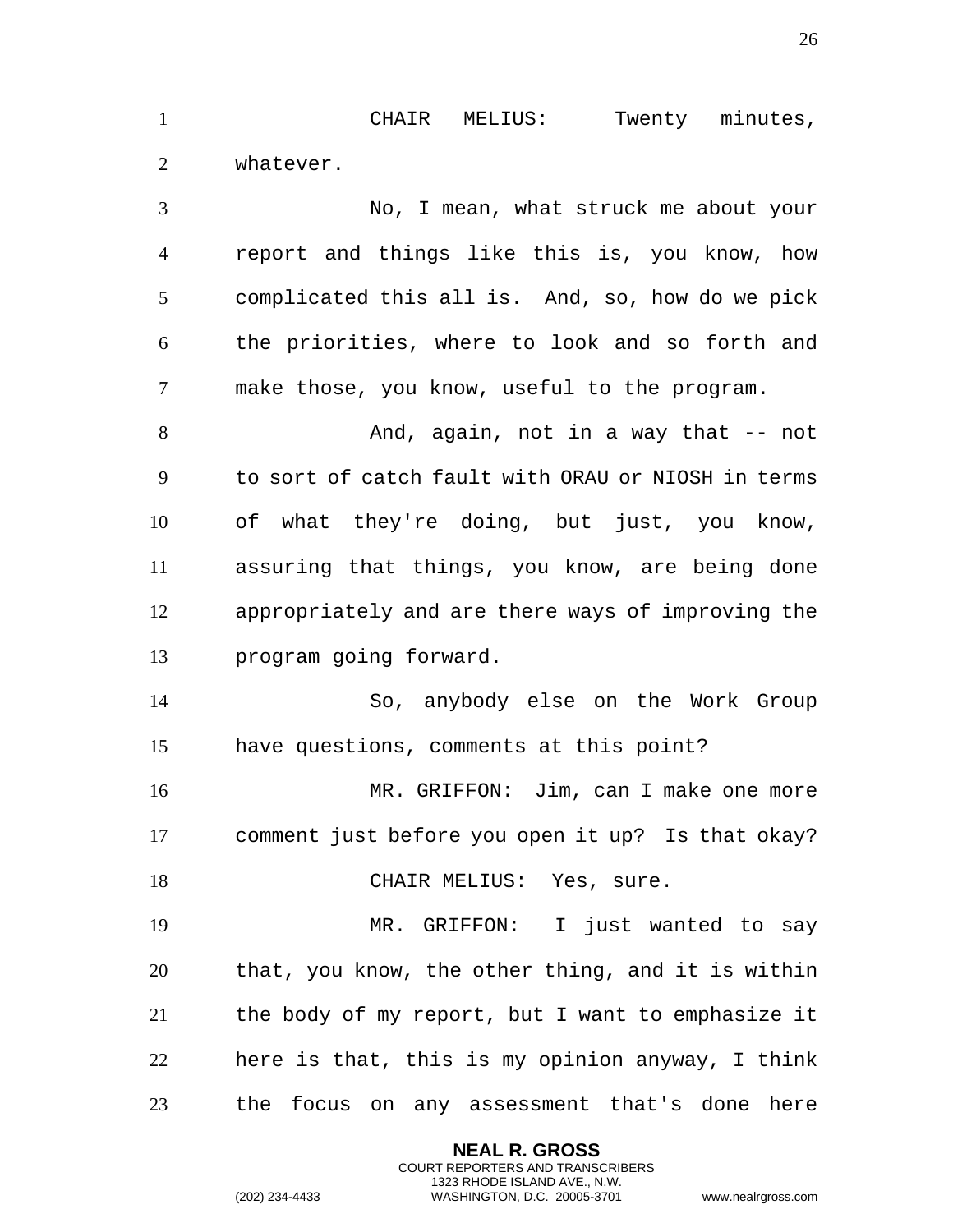should be on improving the system and assuring consistency, not to try to question or red flag any individual dose reconstructor.

 You know, like this dose reconstructor A is always not conservative and this one is always doing it conservative, you know.

 So, I believe this shouldn't be in any way looking at sort of the, you know, results that way, but more of the process so that, if, you know, as I looked at these DR Guidance, the guidelines for Savannah River have evolved over, I think, I forget, more than seven or eight different versions of the DR Guidelines.

 And, it's clear in through my review and through discussions with ORAU and NIOSH that there is very much a team approach so that when they run into one of these, you know, questions on professional judgment, they don't just do it in isolation and try to, you know, they will bring it back to the team sometimes and, you know, say how do I handle this.

22 And, the SRS group, especially, it seems that the site level group gets together and

> **NEAL R. GROSS** COURT REPORTERS AND TRANSCRIBERS 1323 RHODE ISLAND AVE., N.W.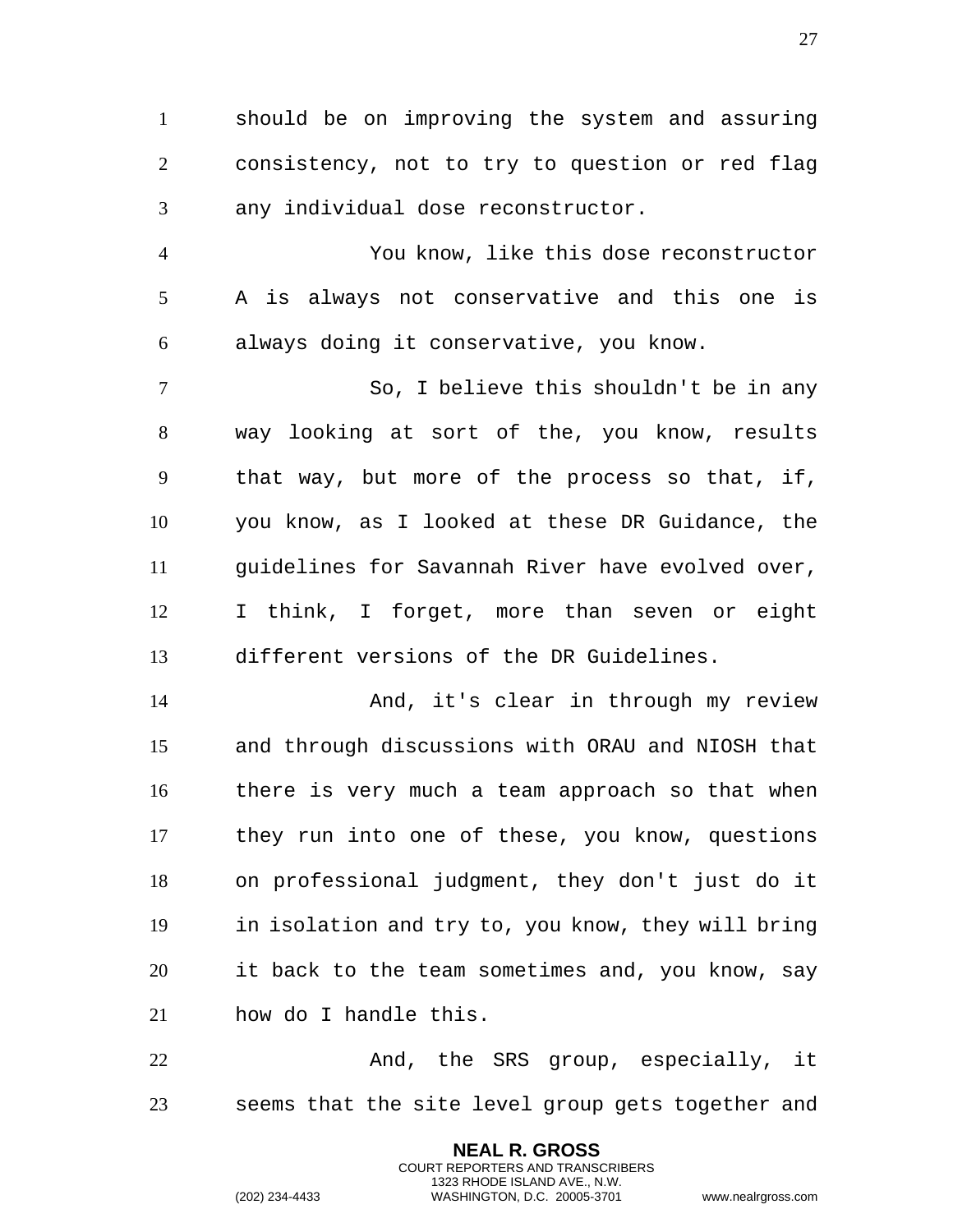shares these, you know.

| $\overline{2}$ | And then, often, that'll -- that may              |
|----------------|---------------------------------------------------|
| 3              | result in, I think, and that's why some of these  |
| $\overline{4}$ | guidelines evolve, is that they run into these    |
| 5              | questions and then they say, okay, let's add that |
| 6              | to the guidelines to be as prescriptive in        |
| $\tau$         | certain areas as we can.                          |
| 8              | Now, you know, the other point I think            |
| 9              | that's important is, you know, this is            |
| 10             | professional judgment. On some level, you can     |
| 11             | only get so prescriptive. So, then the way might  |
| 12             | be to, you know, fix other parts of the QA.       |
| 13             | You know, maybe, you know, for these              |
| 14             | certain areas we need, you know, to assure        |
| 15             | there's a, you know, the double peer review or    |
| 16             | whatever, that sort of thing.                     |

17 And, but I think there is -- they've done a lot in terms of this sort of shared approach I think helps to ensure consistency.

 The workbook certainly, over the years, has evolved so that you, you know, there's a lot of prescriptive information in there that makes sure the dose reconstructor does it a

> **NEAL R. GROSS** COURT REPORTERS AND TRANSCRIBERS 1323 RHODE ISLAND AVE., N.W.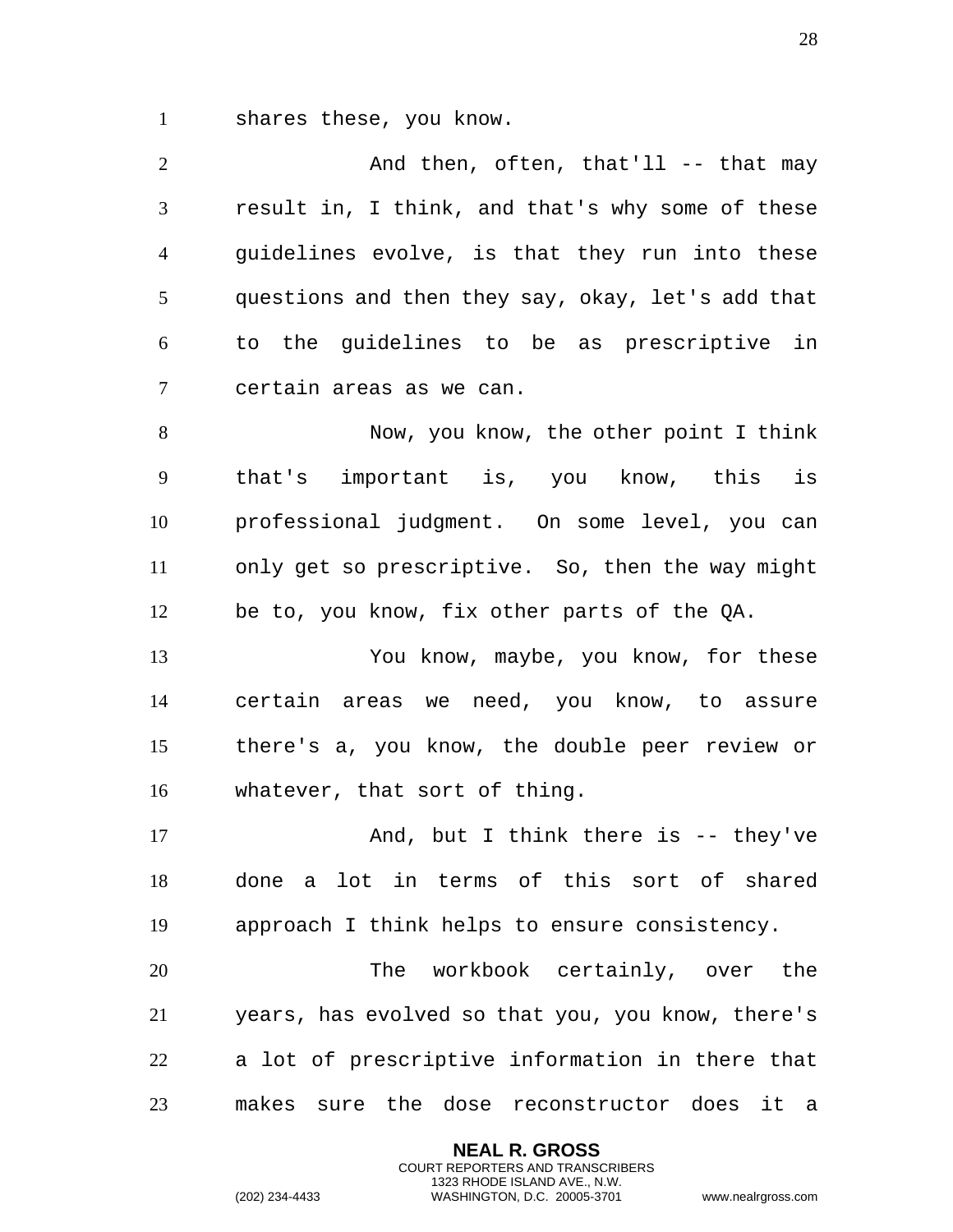certain way, given certain up front assumptions, a lot of fields then are almost auto filled, you know.

 So, that's a good thing, that's the good work that's been done over the years.

 So, anyway, I just -- the only reason I mention that is because I know there's a source of discussion on one of the Subcommittees, I think it was the Dose Reconstruction Subcommittee.

11 MEMBER KOTELCHUCK: That's correct, yes.

 MR. GRIFFON: Was, you know, do we really want to get into the questioning someone's professional judgments?

 And, I say no, that's my opinion. I think this should be focused on the process and what can we find out that may help to add better instructions or better, you know, better QA process, whatever. It's not about comparing individuals' work.

So, anyway, that's all, that's it.

**NEAL R. GROSS** COURT REPORTERS AND TRANSCRIBERS 1323 RHODE ISLAND AVE., N.W.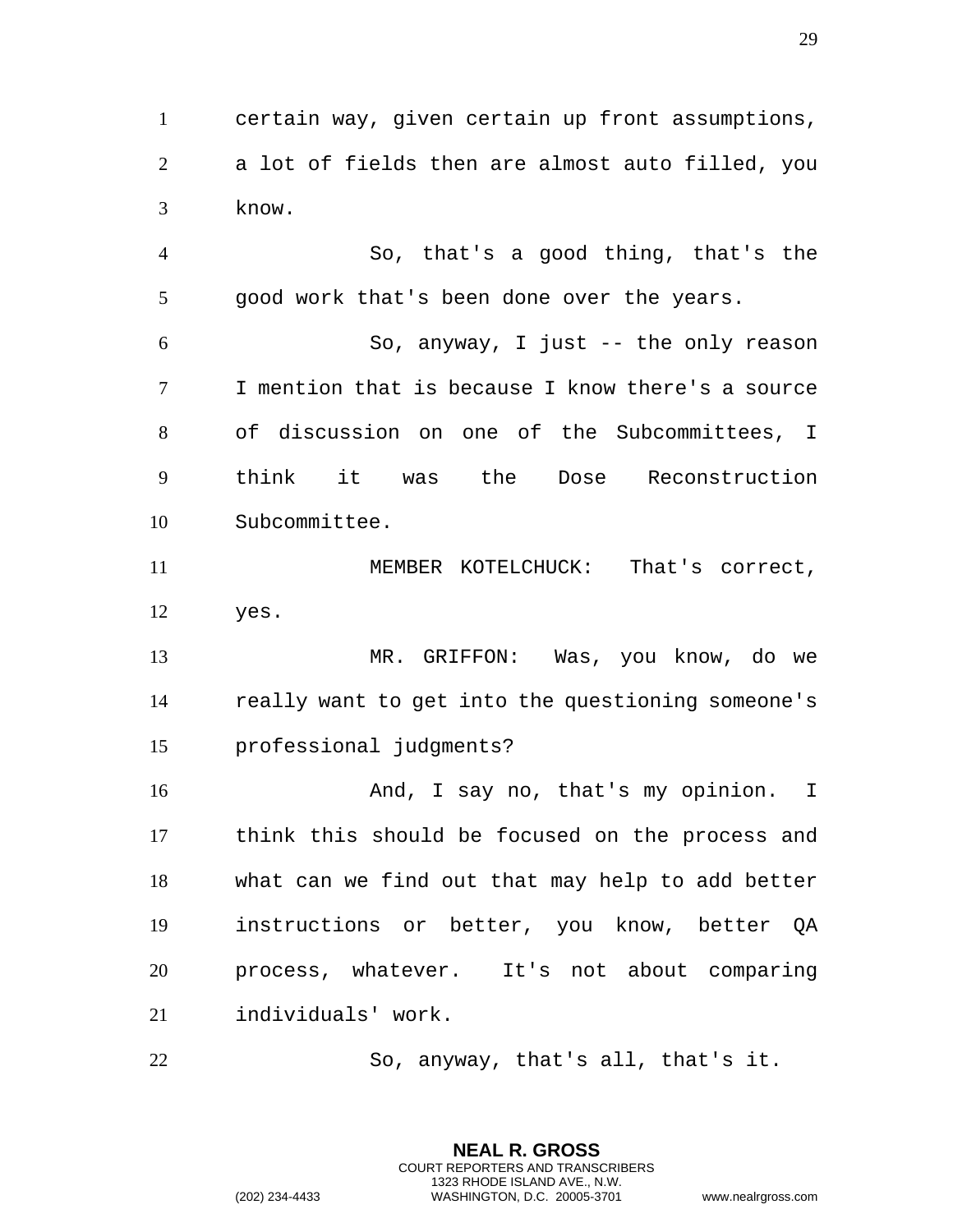**Path Forward and/or Work Group Recommendations** 

## **for Dose Reconstruction Case Reviews**

CHAIR MELIUS: See, I'm not sure I agree with you on that, Mark, in the sense that I agree that we're not here to try to, you know, evaluate each dose reconstructor at ORAU. 7 But, we do have to look at those -- I mean, it is legitimate to look at are those professional judgments made, you know, consistently so that, you know, a claimant gets treated the same as the other. And, if, you know, they were working side by side and had similar histories and so forth and so that. And, again, I expect that they are doing that because I think the process is pretty good and robust. But, I think it's our job as the Advisory Board and what the legislation asked us to do is to confirm that and do that. But, then, if we find that there's inconsistency, then it's up to the program to figure out why and to do that. And, I suspect that maybe there would be a need for

> **NEAL R. GROSS** COURT REPORTERS AND TRANSCRIBERS 1323 RHODE ISLAND AVE., N.W.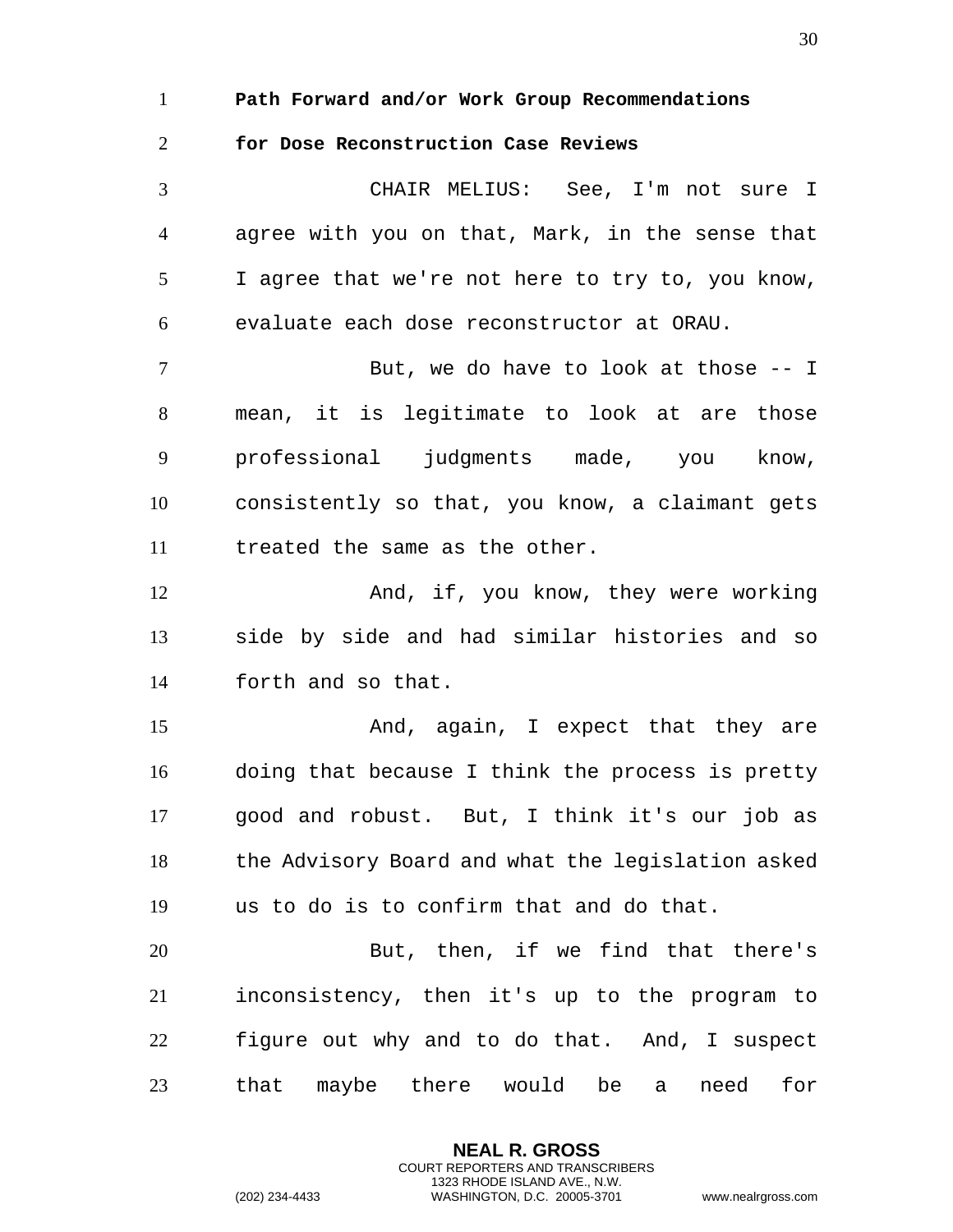clarification or more -- better guidelines or whatever.

 But, that's not, you know, it is a complicated process and -- MR. GRIFFON: Yes, okay, yes. CHAIR MELIUS: -- we're not expecting everything to match up perfectly either. I mean, it can't, it's not the nature of the information that people have to work with. And, we have to recognize that at the same time. 11 They have limited information and, therefore, they have to make judgments. 13 MR. GRIFFON: Yes, okay. CHAIR MELIUS: So, I think that's -- MEMBER ZIEMER: Good point. CHAIR MELIUS: Yes, Paul? MEMBER ZIEMER: Yes, good point. 18 18 If I could make some comments as well. First of all, let me say hello to Mark, I know - - I'm aware he's attended a number of meetings recently. But, since I haven't been able to travel, I haven't seen him since he left the Board. So, good to have you back, Mark, working

> **NEAL R. GROSS** COURT REPORTERS AND TRANSCRIBERS 1323 RHODE ISLAND AVE., N.W.

(202) 234-4433 WASHINGTON, D.C. 20005-3701 www.nealrgross.com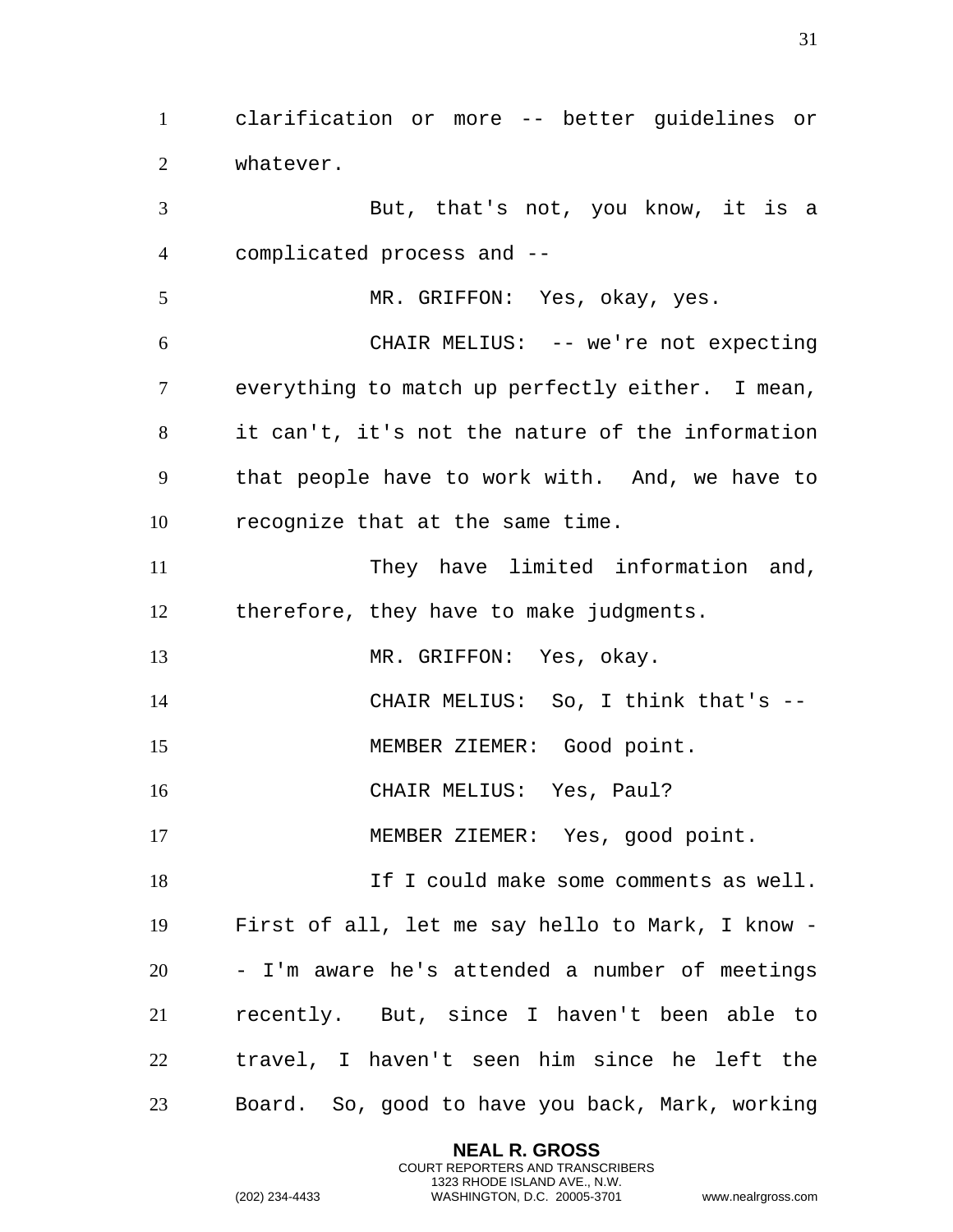on this.

I've appreciated all the work you've done on this particular report. Several items that struck me, I think, worth pursuing, not just the recommendations per se, but related to them. 7 The issue of the internal quidance documents on the major sites and the possibility of them impacting doses more significantly than one might otherwise guess. 11 11 I think you've raised this, sort of as a point, and I think that one is worth pursuing as well. The impact of the changes in the internal guidance documents versus the changes in the basis documents as well. **Another** one I thought was worth pursuing was the use of the time lines. Mark, you provided a lot of details on dose reconstruction that I wasn't even personally aware of. I thought I knew pretty well how things were done, but the time line thing struck me. It sounded like it's done at some

> **NEAL R. GROSS** COURT REPORTERS AND TRANSCRIBERS 1323 RHODE ISLAND AVE., N.W.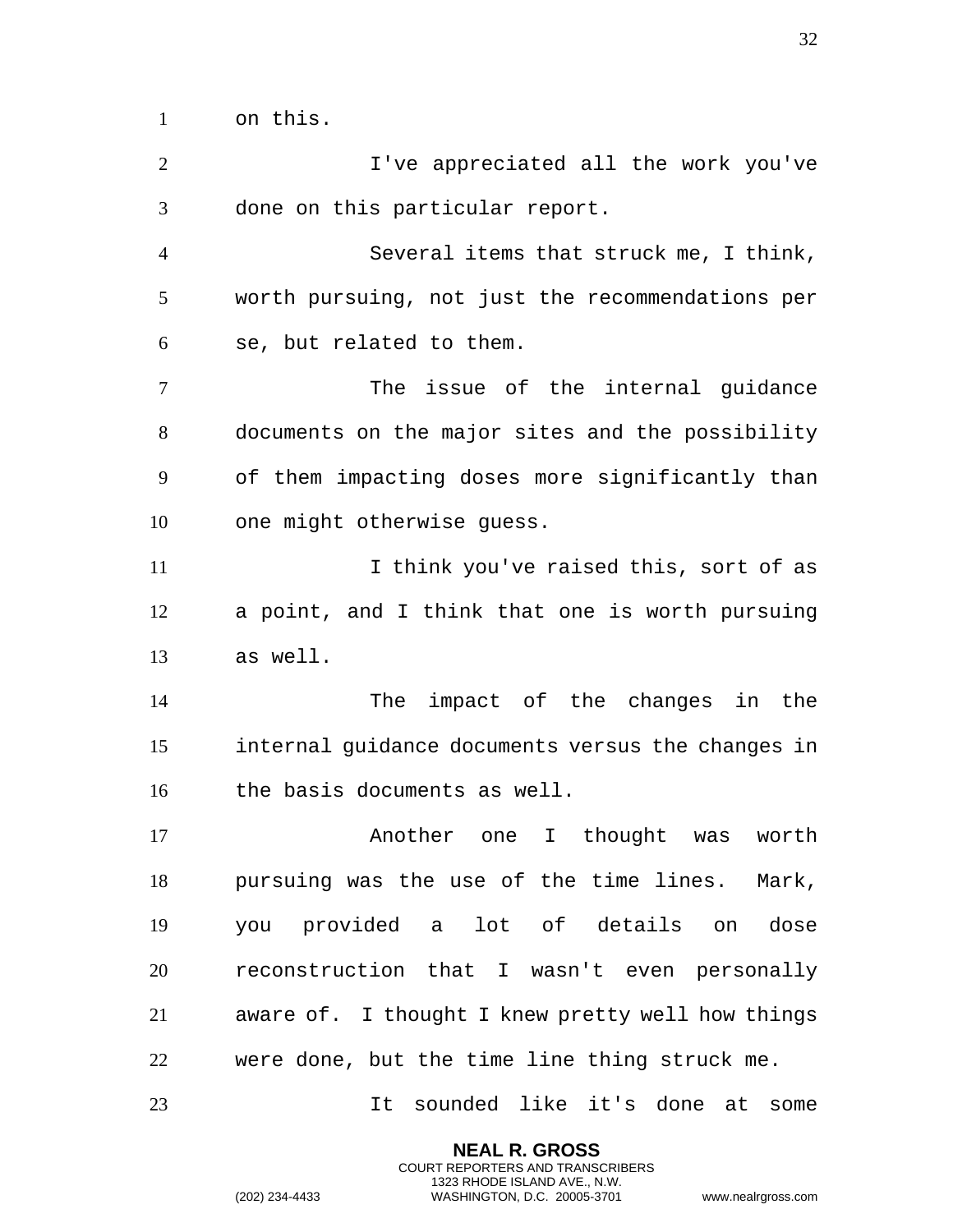sites and not at others. And, perhaps that was not the case, but it seemed like you were raising that question. And, it seemed to me that was another one worth pursuing.

5 The other thing I wanted to mention, of course, you raised a lot of things that related to how dose reconstruction is done at Savannah River. And, it seems to me that we do need to - - and you did some inter-comparisons of some of the different issues there.

 I think it's also important that we think about inter-comparing several of the major sites to look for those kind of consistencies in approaches where the -- where we have either the guidance documents or Technical Basis Documents.

 I know we're trying to be consistent on that and we have a number of documents that cut across all of the sites. So, the consistency across the sites on these kind of judgmental things I think is going to be important.

21 The other thing I'm going to mention, this is one thing that I'm always picking on and that is, editing. I guess I'll ask, is NIOSH

> **NEAL R. GROSS** COURT REPORTERS AND TRANSCRIBERS 1323 RHODE ISLAND AVE., N.W.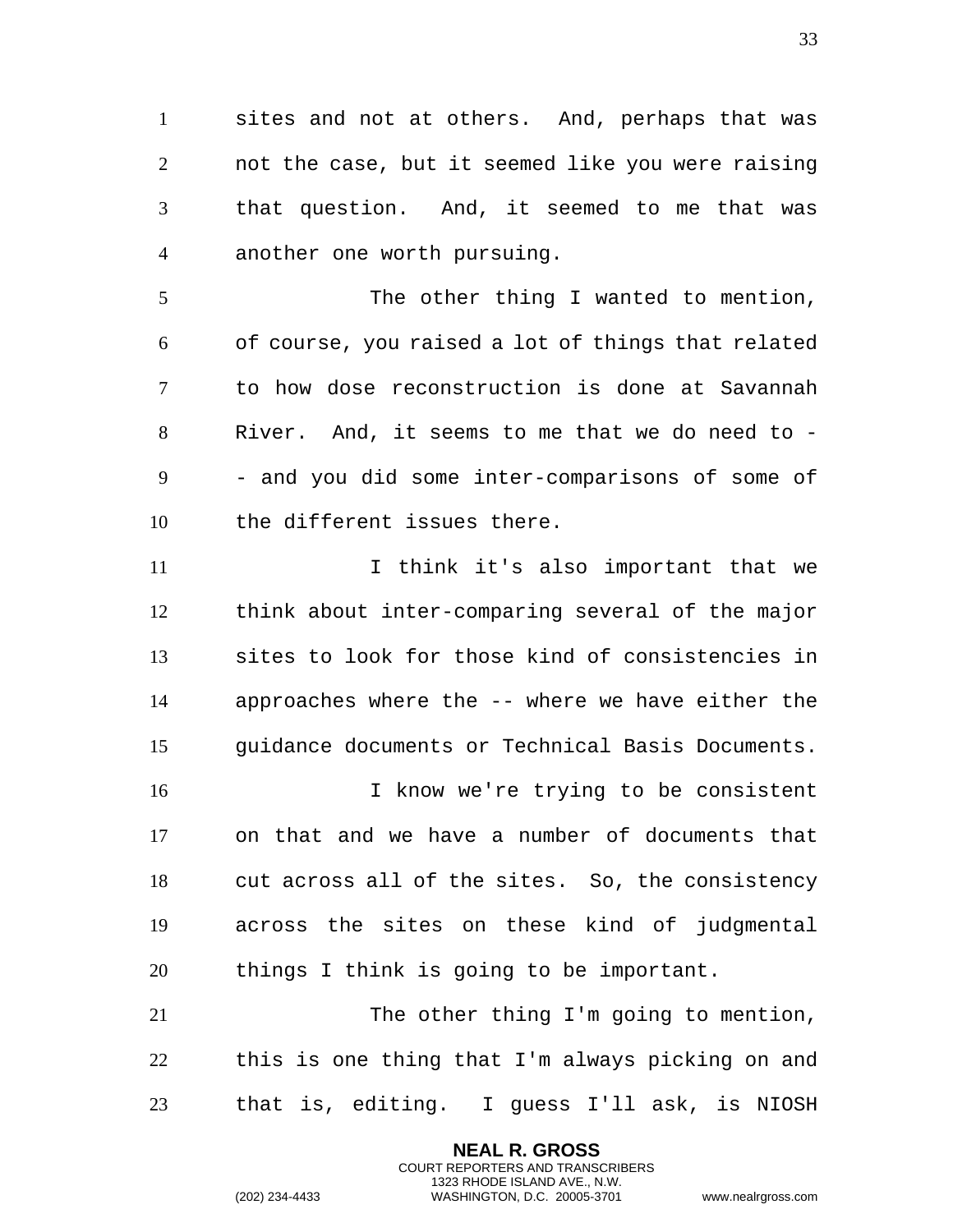going to edit the report when your draft is at some point, Mark? When I say edit, I'm not talking about editing the technical content so much as the sort of things I also look for like: "data was," "data were," use of "howevers." I didn't see any dangling participles, so I'm okay there. But, who does the editing on these things? MR. GRIFFON: I think we should stop there, Paul. You didn't see any dangling participles. MEMBER ZIEMER: I should stop there? CHAIR MELIUS: Mark, now that you're off the Board, you're like this open season so - - MR. GRIFFON: Yes, I know. I haven't talked to Stu, but even after I submit it -- MEMBER ZIEMER: Well, there's just some -- MR. GRIFFON: I'm not an editor. MEMBER ZIEMER: -- regular editing that I think will need to be done. And, I don't

> **NEAL R. GROSS** COURT REPORTERS AND TRANSCRIBERS 1323 RHODE ISLAND AVE., N.W.

(202) 234-4433 WASHINGTON, D.C. 20005-3701 www.nealrgross.com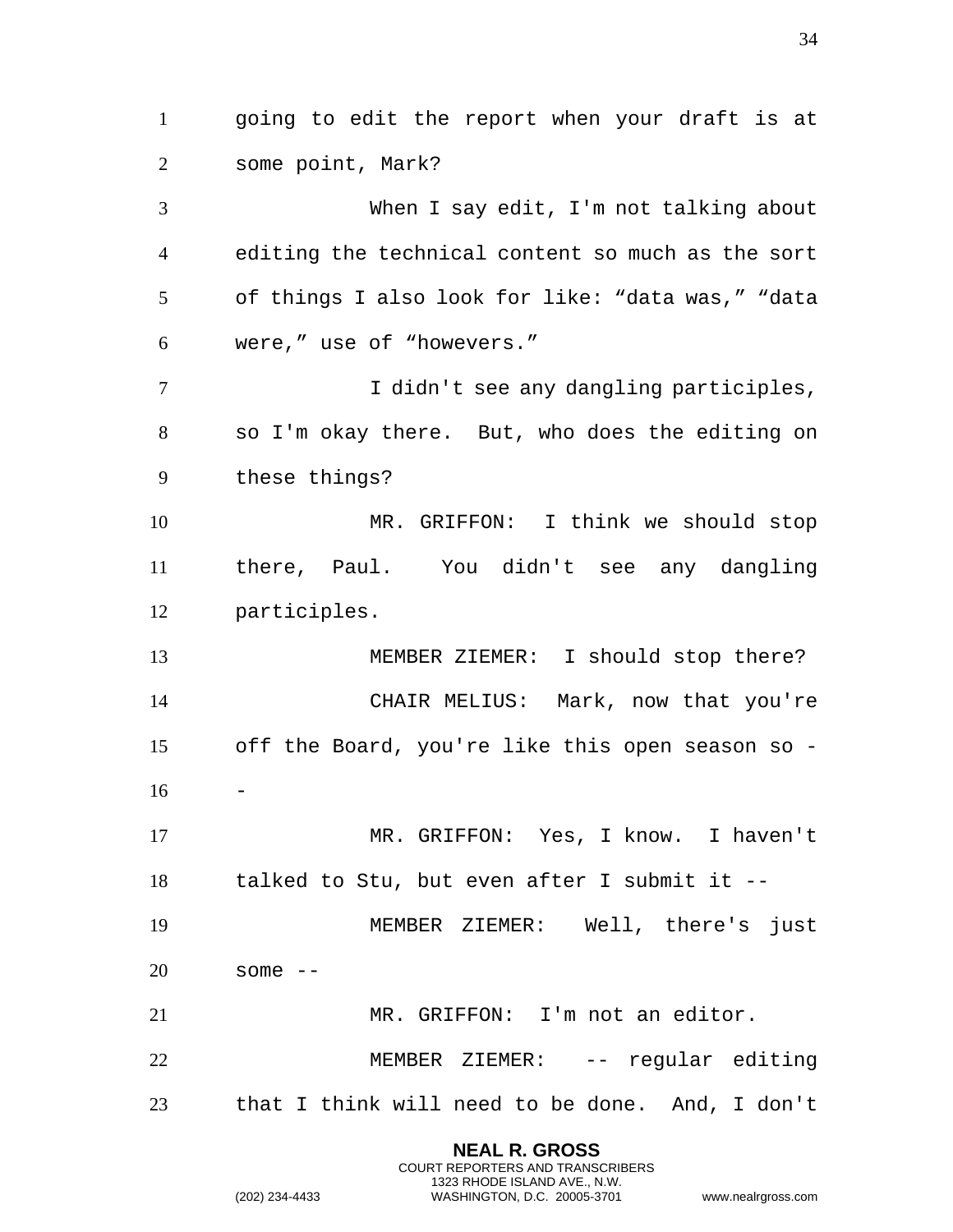want to have to do it on this length of a report myself, but I wondered if NIOSH is going to do that?

 Then the other thing I assume we're going to hear from ORAU and NIOSH on the recommendations to make sure that if you or we have misunderstood what's being recommended or if they're already doing these that they clarify that.

 So, those are the comments, my initial comments on it. But I appreciate all the work that was done on it. I think it's a good report. 13 MR. GRIFFON: Thank you, Paul. And, it's good to hear you and I hope I see you in -- you're going to be in Albuquerque, I hope.

 MEMBER ZIEMER: I won't be for medical reasons. So, I'll be on the phone.

18 MR. GRIFFON: Good to hear from you, yes, thank you, Paul.

CHAIR MELIUS: Any other -- Dave?

Yes, go ahead.

 MEMBER KOTELCHUCK: First, I thought overall, it was a very good report. And, it

> **NEAL R. GROSS** COURT REPORTERS AND TRANSCRIBERS 1323 RHODE ISLAND AVE., N.W.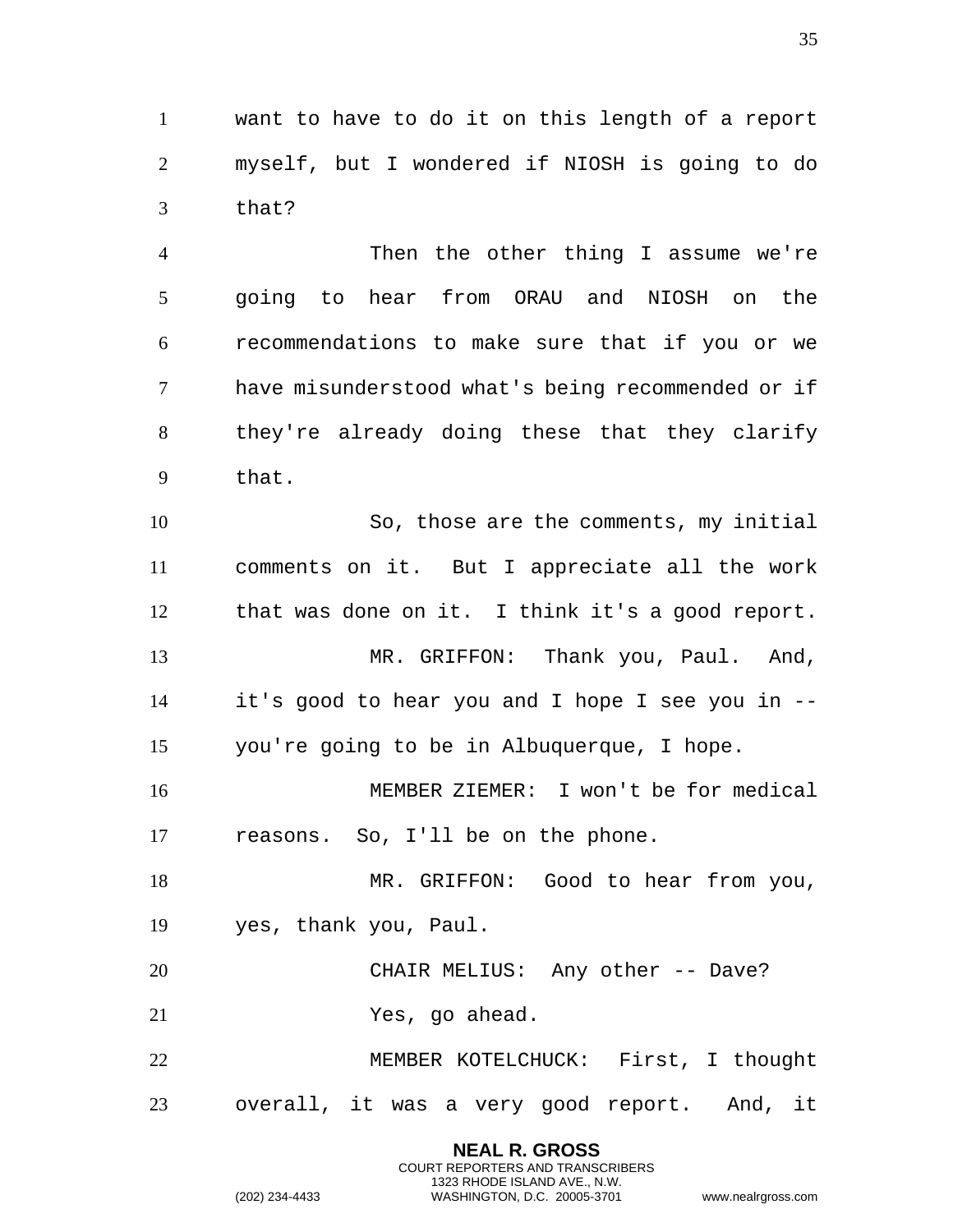helped clarify the confusion I think when we first discussed this in the Dose Reconstruction Review Subcommittee, that it's not a question of one professional looking at another professional and questioning them.

 But, what you suggested was that there's a percentile group and there are programmatic issues.

9 And, in a way, what you've showed many of them, and I'm -- I'll talk about specific things later -- but, it seems to me that the programmatic dose reconstruction judgments can - 13 - we can use the -- we can focus on those and use those either to narrow the scope of personal professional judgments or give better guidance to the persons doing the dose reconstruction so that there's a more limited -- better guidance for them.

 So, it was quite useful and convincing to me of the importance and value of this effort. And, when we later as we talk about specific items, I'll have some suggestions about things I would like to look at among the very

> **NEAL R. GROSS** COURT REPORTERS AND TRANSCRIBERS 1323 RHODE ISLAND AVE., N.W.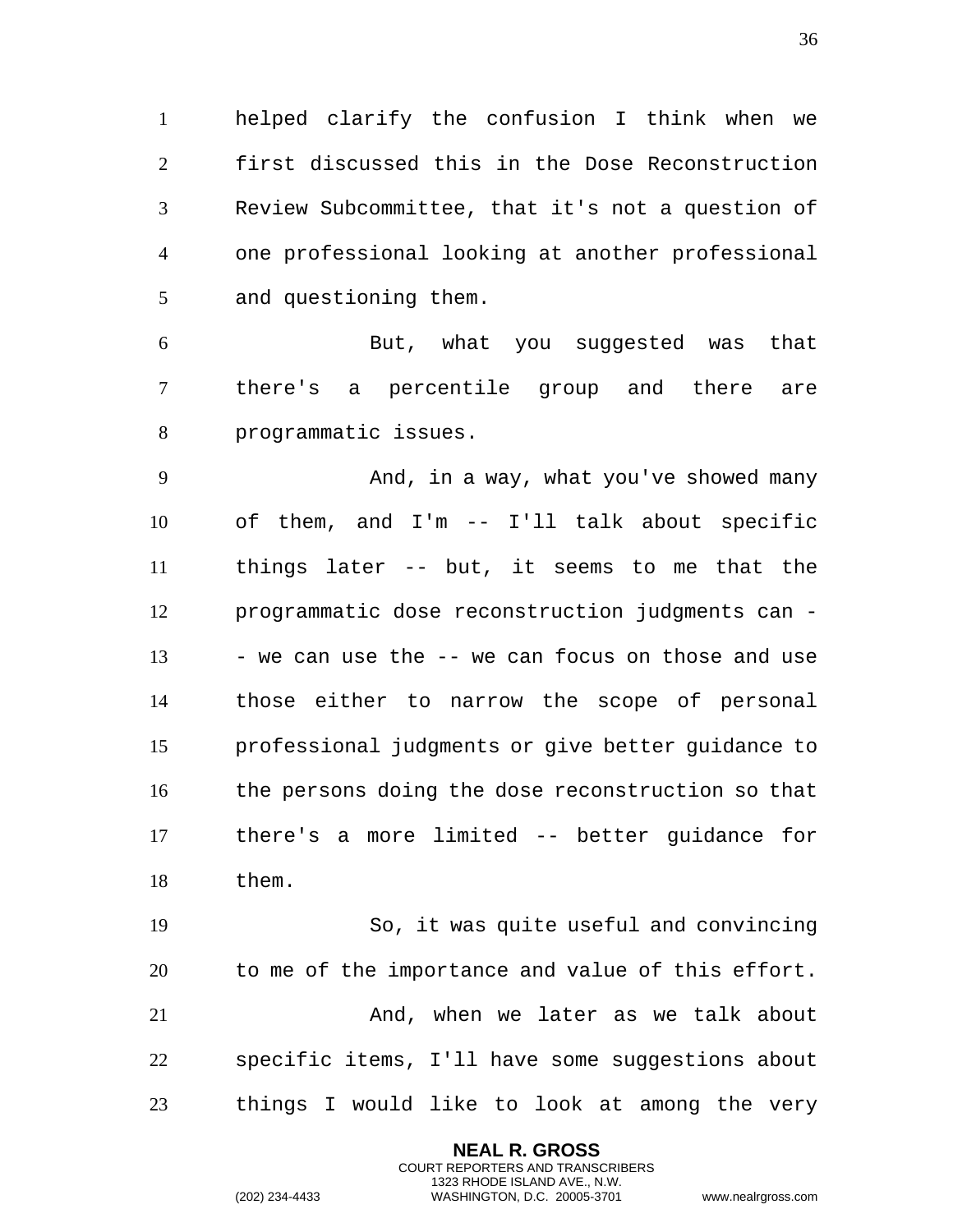many different kinds of suggestions that you made. Thank you. MR. GRIFFON: Thank you, yes, thank you. CHAIR MELIUS: Anybody else? (No audible response.) CHAIR MELIUS: I would just weigh in. I think, at least in major areas, think in a similar fashion. And, I guess what -- and I think we've talked about this before, we sort of have this higher level procedure, TIB Review process and Site Profiles and so forth. 15 And then, sort of -- and then we have this, you know, individual case reviews and it's these, you know, guidance documents and other things that are sort of in between that don't always get done that you sort of translate the higher level document down to, you know, how do you -- how should dose reconstruction be done at an individual site. And, again, there's this dynamic,

> **NEAL R. GROSS** COURT REPORTERS AND TRANSCRIBERS 1323 RHODE ISLAND AVE., N.W.

(202) 234-4433 WASHINGTON, D.C. 20005-3701 www.nealrgross.com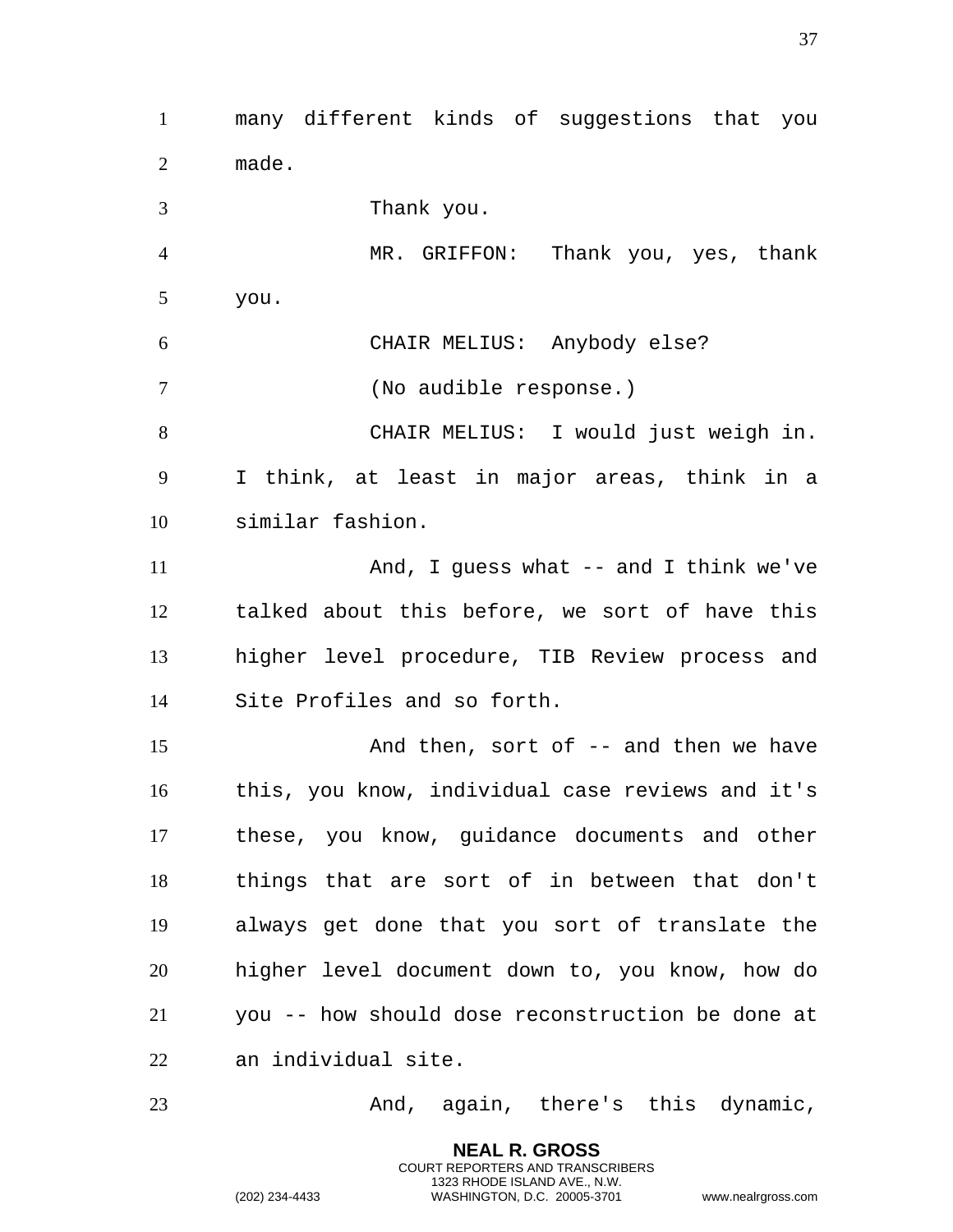these sites are complicated and, you know, it's important that they -- these internal guidance documents be sort of flexible and can be updated relatively quickly.

 At the same time, I think we need to think about, at what point do we, you know, review some of them or review -- how do we chose which ones that need to be reviewed and how do we also look at this issue of consistency across the different sites.

 Or, how maybe some of the higher level documents are being applied at those sites. And are the, you know, are they all being done in a, you know, appropriate fashion?

 So, I think that's sort of one task in sort of how to approach it is complicated.

17 17 I think the other one that I think that you brought up in yours is, I guess, I think they're related issues.

 One is sort of the initial interviews that the claimants go through and how that information is used and so forth.

And then, you -- closely related to

**NEAL R. GROSS** COURT REPORTERS AND TRANSCRIBERS 1323 RHODE ISLAND AVE., N.W.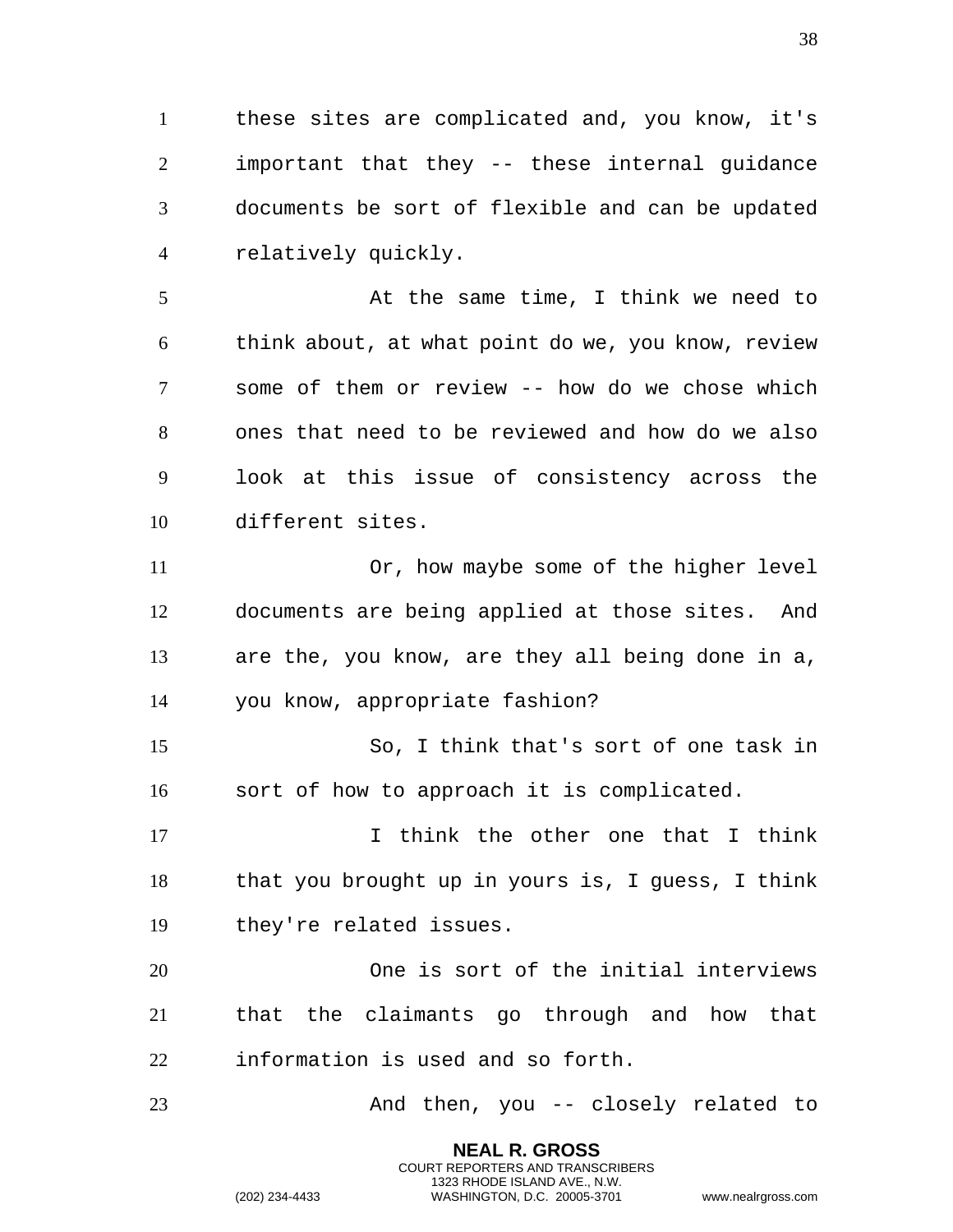that is how do we get a handle on, which always seems to be the most problematic area for people -- so claimants understand it is this whole issue of, you know, individual incidents and so forth, many of which are I think we found to be very poorly documented at many of the sites.

 And so, the dose reconstructor is sort of left with, you know, limited information and limited documentation and trying to figure out what the potential exposure was.

 And again, it's hard to say just how important it is overall, but certainly can be important in individual cases. And, obviously, it's further complicated by the fact that many of our claimants have died and, you know, the family is the claimant and have less information about the site.

 So, I think that's another area we need to explore of doing things and sort of doing some sort of evaluation or study of the CATI interviews I think may be, you know, a focus study would may be one way of approaching that.

So, that was another idea that I sort

**NEAL R. GROSS** COURT REPORTERS AND TRANSCRIBERS 1323 RHODE ISLAND AVE., N.W.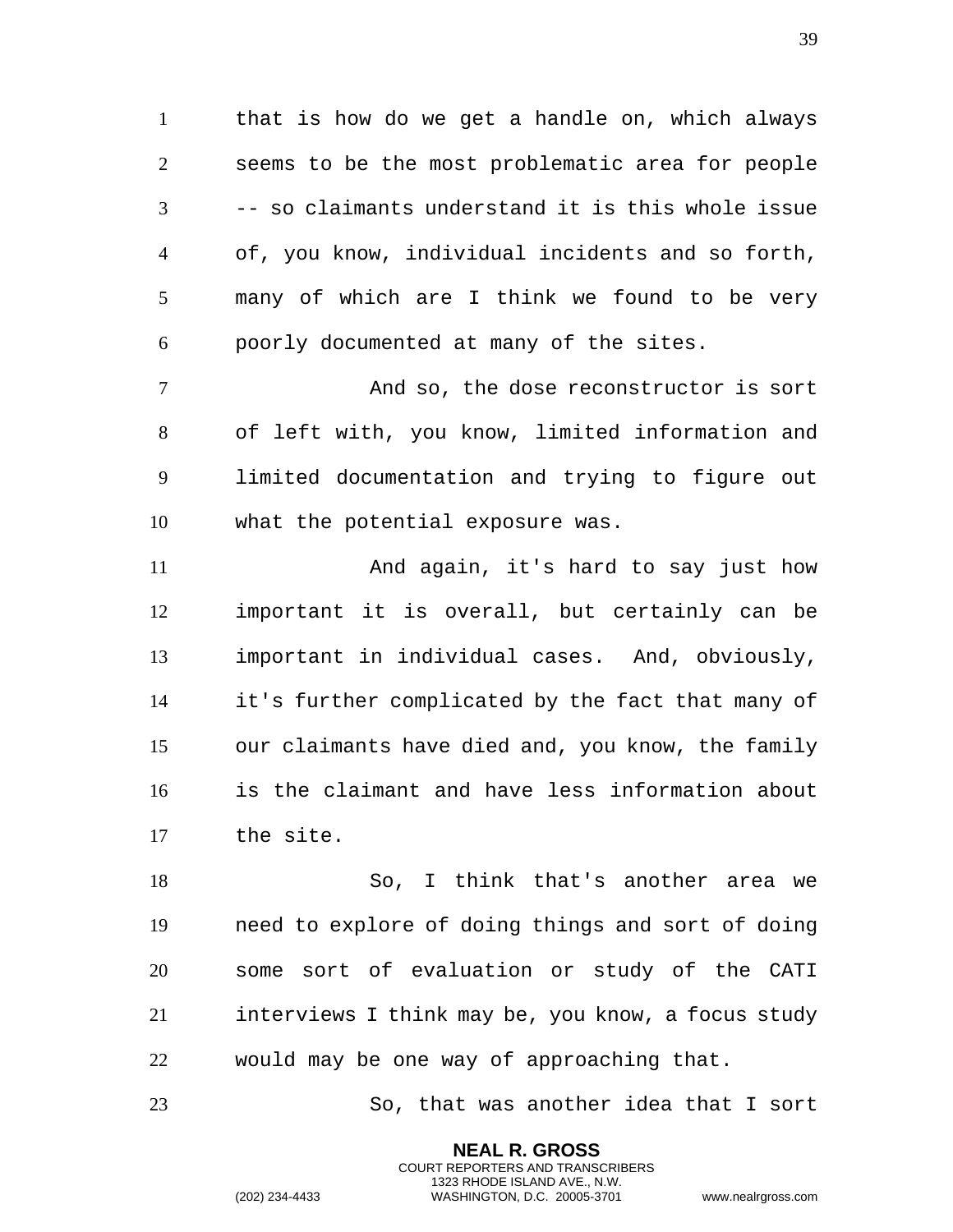of liked that you had raised, Mark.

 MR. GRIFFON: Yes, no, I think -- and I agree that it's -- and, I mean, it's a very fair point to say that you'd review many of the CATIs and a lot of them, even though they mentioned incidents, there is very little to help the dose reconstructor to go on.

 They often don't have dates or areas or, you know. So, it does make it challenging.

 But, I am curious whether, in aggregate -- so, yes, we at least put out the idea of perhaps a partial, you know, look at this at one of the sites to determine if there's any usefulness in aggregate data in this regard.

 CHAIR MELIUS: Yes, it would be both aggregate data and then, this may be a pipe dream on my part, but it's sort of, you know, maybe one of those incidents was documented.

MR. GRIFFON: Right.

 CHAIR MELIUS: You know, some sort of exposure evaluation, whatever did take place. And so, you know, maybe that information could be helpful. It wouldn't be in the individual's, you

> **NEAL R. GROSS** COURT REPORTERS AND TRANSCRIBERS 1323 RHODE ISLAND AVE., N.W.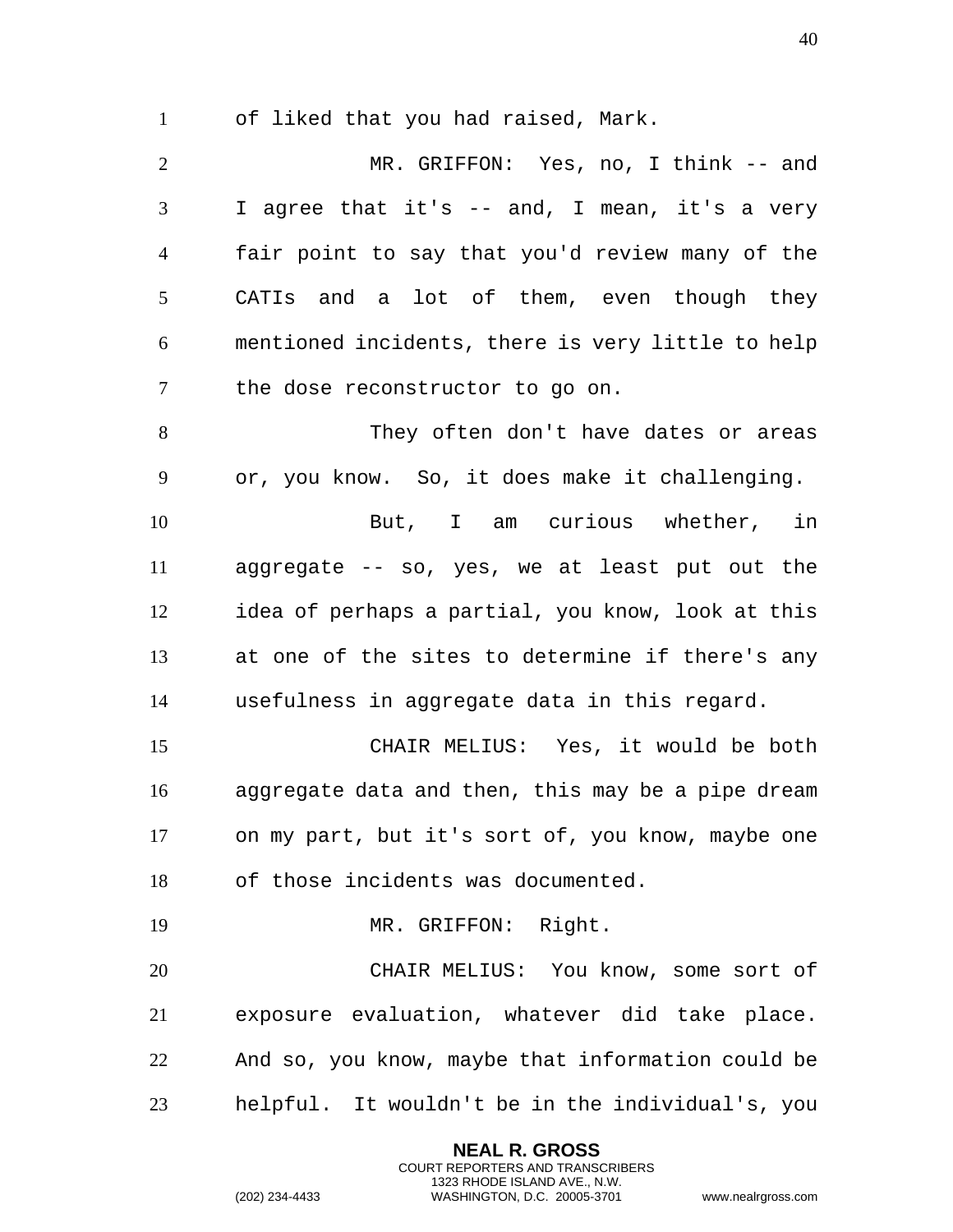know, you'd have to track it down in the aggregate and then see if it would apply to other reports of incidents from people.

 MR. GRIFFON: Oh yes, I see what you're --

 CHAIR MELIUS: Or areas, you know, that kind of thing. And, again, it may be -- I may be, you know, maybe wishful thinking on my part, but --

 MR. GRIFFON: That would -- that might be challenging to piece together, but I know I reviewed several cases where there were mentions in the CATI of skin contamination and in the dose reconstruction report, the dose reconstructor found in a DOE record some, you know, instances where the person had been contaminated.

17 And, in some cases, they even did a, you know, a more detailed skin exposure, you know, focus using a VARSKIN code, they were able to do.

 Because they actually had contamination numbers, you know.

CHAIR MELIUS: Yes.

**NEAL R. GROSS** COURT REPORTERS AND TRANSCRIBERS 1323 RHODE ISLAND AVE., N.W. (202) 234-4433 WASHINGTON, D.C. 20005-3701 www.nealrgross.com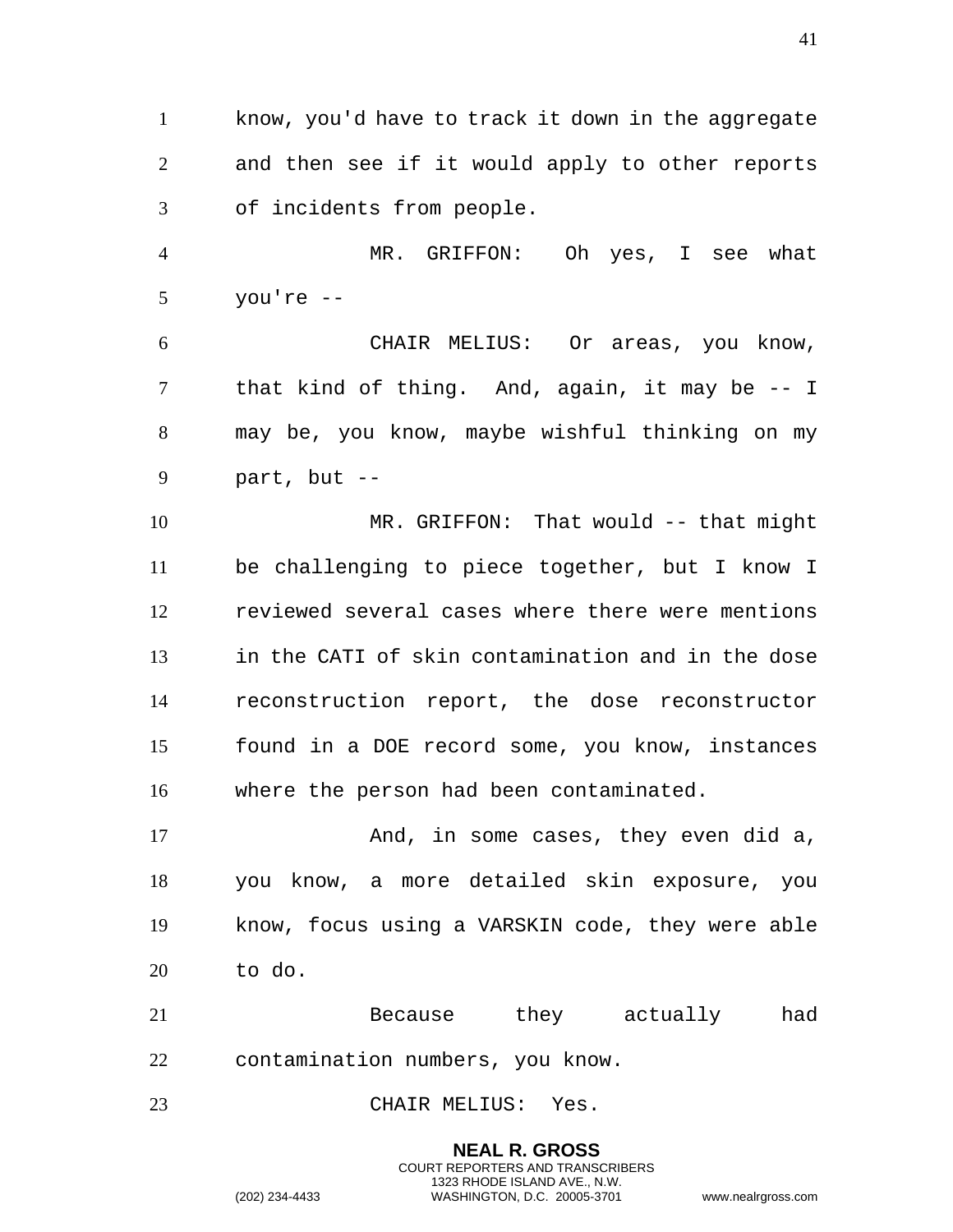**NEAL R. GROSS** MR. GRIFFON: They could do a dose to a certain area of the skin or whatever. But, yes, piecing the CATIs together with the DOE records, yes, might be a challenge. But, I know what you mean. Yes, that was my hope also in one of the incidents that I actually mention in here, you know, with a Californium, not an incident, but work that the person was doing with the Californium source, and mentioned in the, I think, Section 9, the other work or other incidents or, you know. 12 And, you know, the question is, were other people involved in that work or in that area where they could have got similar exposures. And, this might help shed light on some of those things. 17 MEMBER KOTELCHUCK: Dave? 18 CHAIR MELIUS: Yes? MEMBER KOTELCHUCK: I want -- I have trouble getting my hands around the entire report. And I had hoped or assumed that today, what we might do would be to set a few priorities of issues that we think are fairly major and worth

> COURT REPORTERS AND TRANSCRIBERS 1323 RHODE ISLAND AVE., N.W.

(202) 234-4433 WASHINGTON, D.C. 20005-3701 www.nealrgross.com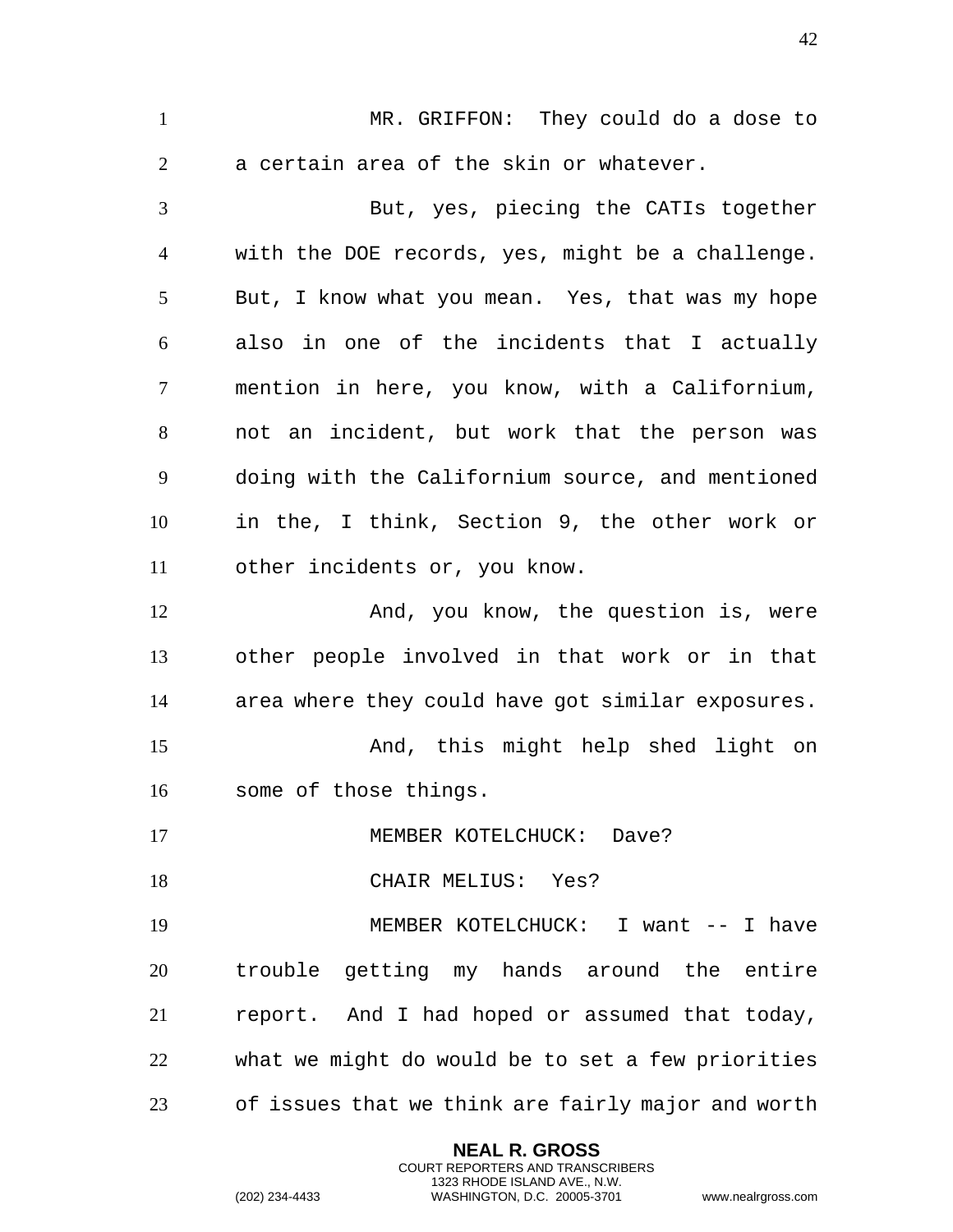the initial assessment.

2 And then go ahead and have, if you will, a series of our Working Group meetings to go over whole portions and to discuss some portions in detail about internal exposure, external, CATI, et cetera as well as some of the items raised in the SC&A report that Rose did earlier which do not quite overlap. They are specific issues rather than a broader statement of issues. So, to me, I mean, I wish -- I would hope we could maybe set a few priorities today or to recommend to the Board. CHAIR MELIUS: But what I was going to, I mean, that was a similar plan, but it was a little bit different than what you're suggesting, Dave. 18 MEMBER KOTELCHUCK: How's that? CHAIR MELIUS: Was that, I really think it's important that the Board get as much involvement from the Board as we can on this effort. It's an important function of the

> **NEAL R. GROSS** COURT REPORTERS AND TRANSCRIBERS 1323 RHODE ISLAND AVE., N.W.

(202) 234-4433 WASHINGTON, D.C. 20005-3701 www.nealrgross.com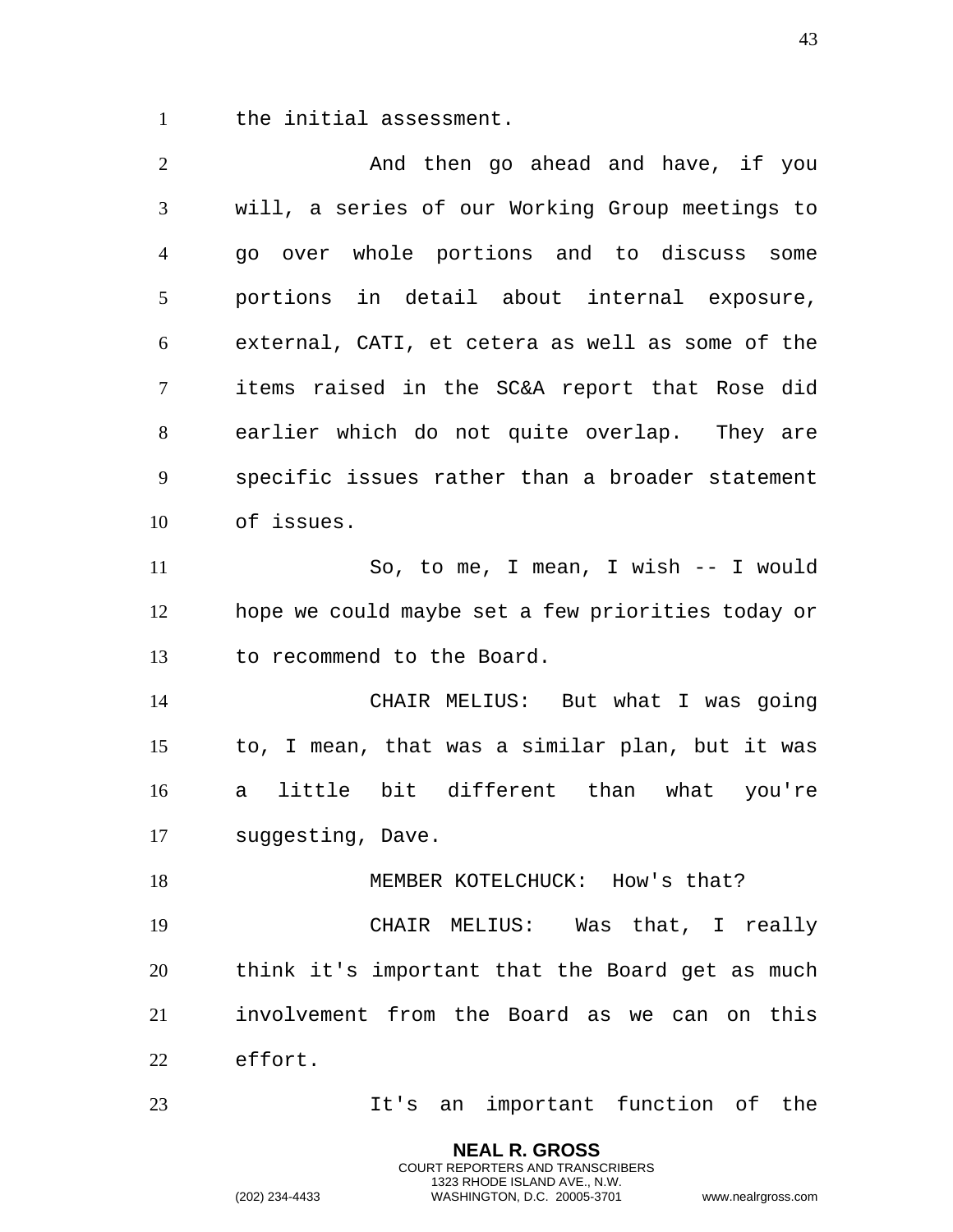Board to do, how we do individual case reviews and how we approach this.

 So, what I was going to do was for -- after Mark does his presentation in Albuquerque is do a quick PowerPoint that would list some of those ideas that came out of it and get, you know, people's thoughts on -- Board Members thoughts on, you know, what are good, what are bad, where do we start? Are there other ideas they have? MEMBER KOTELCHUCK: Well, that sounds good to me. CHAIR MELIUS: Yes, and if you want to email me some of your thoughts beyond what's involved or Rose's report or what you think are priorities within that, I'll include those. MEMBER KOTELCHUCK: I can do -- I'd be very glad to. 18 CHAIR MELIUS: Yes. MEMBER KOTELCHUCK: I can just say one line off coworker data. CHAIR MELIUS: Yes. MEMBER KOTELCHUCK: Fifty or the 95th percentile, which have a major impact on the PoC.

> **NEAL R. GROSS** COURT REPORTERS AND TRANSCRIBERS 1323 RHODE ISLAND AVE., N.W.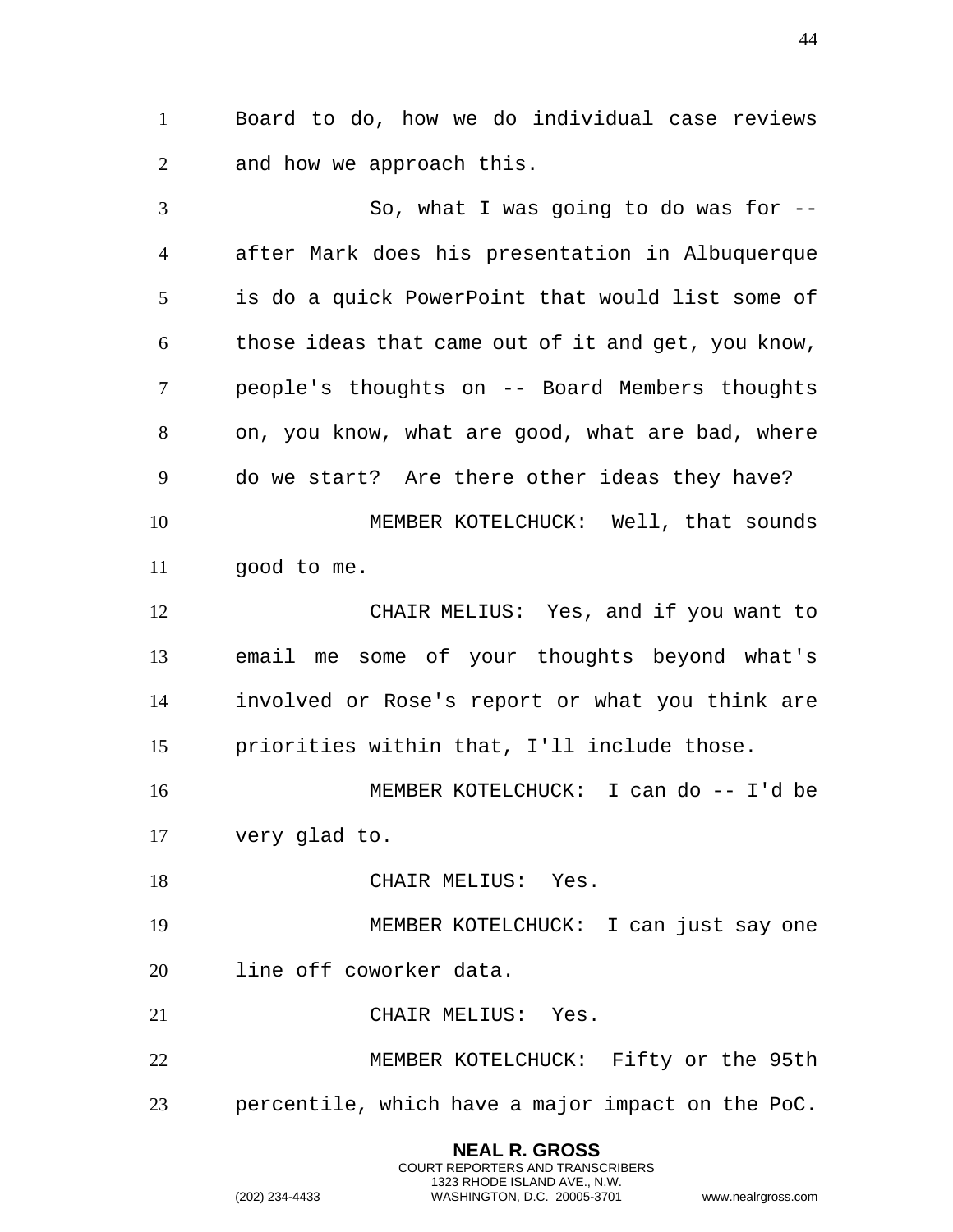But, yes, and I perhaps have a few others I'll email you.

 MR. GRIFFON: That's very good, Dave. And, I would just say, I think I did compare, I mean, it's not necessarily all the same issues that SC&A covered, but I -- in the front end of this report, it -- I tried to put them in broader terms. But, if you get back into the Savannah River section, I think you'll see that a lot of these same things that the specifics about coworker data, about in vivo versus in vitro or the combination thereof. 14 14 I mean, some of the same things, I did. MEMBER KOTELCHUCK: Okay, good, good. MR. GRIFFON: Yes, yes, yes. I just felt it was, you know, it was -- I made it broader statements on the front end for discussion purposes, yes. 21 MEMBER KOTELCHUCK: That's right, okay, good, good. And I'll look at that a little more carefully, too.

> **NEAL R. GROSS** COURT REPORTERS AND TRANSCRIBERS 1323 RHODE ISLAND AVE., N.W.

(202) 234-4433 WASHINGTON, D.C. 20005-3701 www.nealrgross.com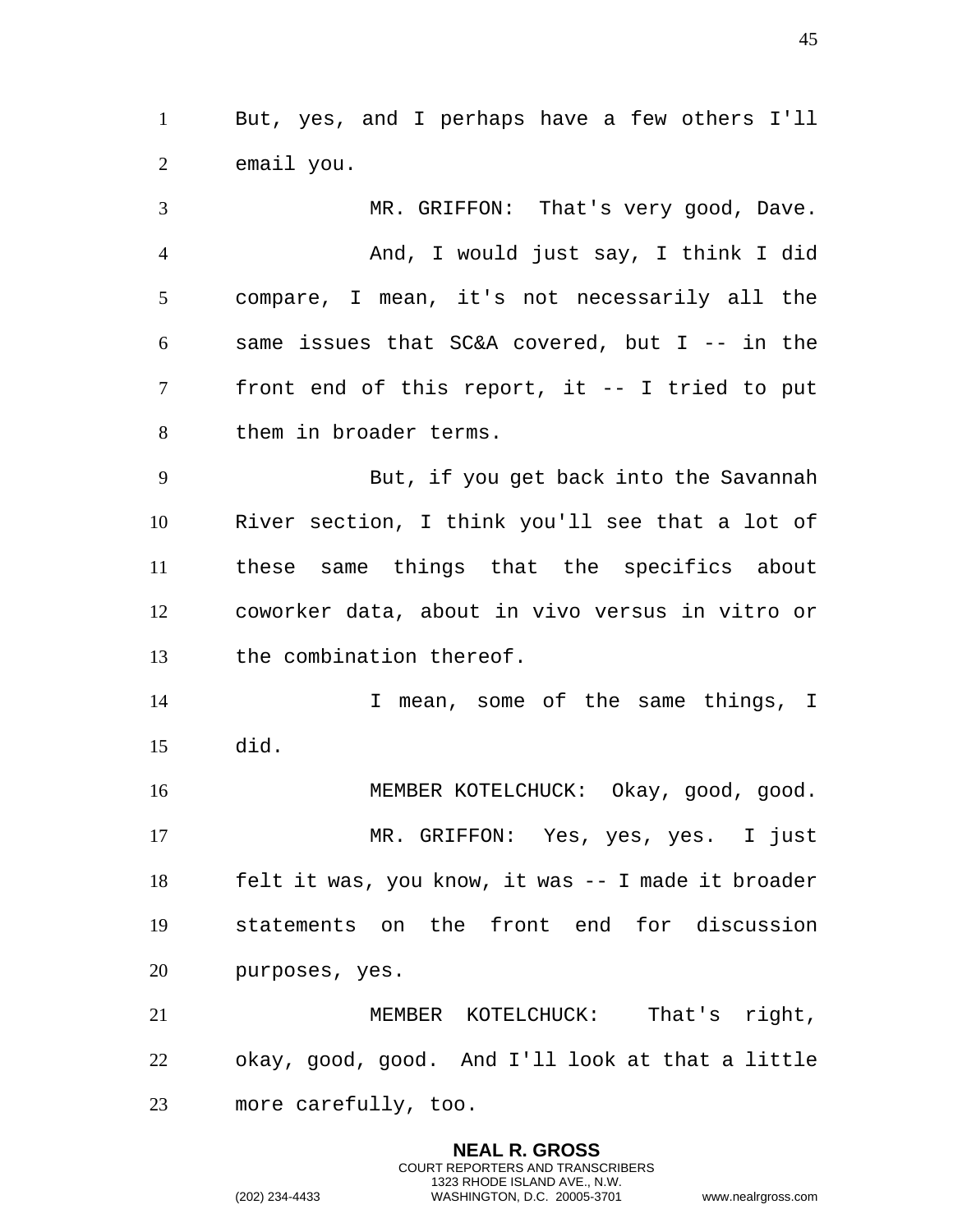| $\mathbf{1}$   | MR. GRIFFON: Oh sure.                             |
|----------------|---------------------------------------------------|
| $\overline{2}$ | MEMBER KOTELCHUCK: In preparation for             |
| 3              | the meeting.                                      |
| $\overline{4}$ | CHAIR MELIUS: Yes, and it is a lot                |
| 5              | to sort through.                                  |
| 6              | MR. GRIFFON:<br>And I also, in the                |
| 7              | PowerPoint I'm putting together now for the       |
| 8              | meeting in a couple weeks, I'm trying, I'm still  |
| 9              | working on it, but I'm trying to put a table that |
| 10             | sort of gives the broad category and then some of |
| 11             | the specifics and also making a slide that's      |
| 12             | readable for the audience.                        |
| 13             | You know, so but I'm trying to do some            |
| 14             | of that. And I think you're right, I think there  |
| 15             | are some maybe that, you know, the Board may want |
| 16             | to start on as priorities and that might also     |
| 17             | allow you to fine tune the review approach.       |
| 18             | I know in reviewing transcripts from              |
| 19             | past meetings, there was some question about how  |
| 20             | to do these assessments, too.                     |
| 21             | And I think that's going to $-$ I think           |
| 22             | you guys are going to have to get involved with   |
| 23             | that.                                             |

**NEAL R. GROSS** COURT REPORTERS AND TRANSCRIBERS 1323 RHODE ISLAND AVE., N.W.

(202) 234-4433 WASHINGTON, D.C. 20005-3701 www.nealrgross.com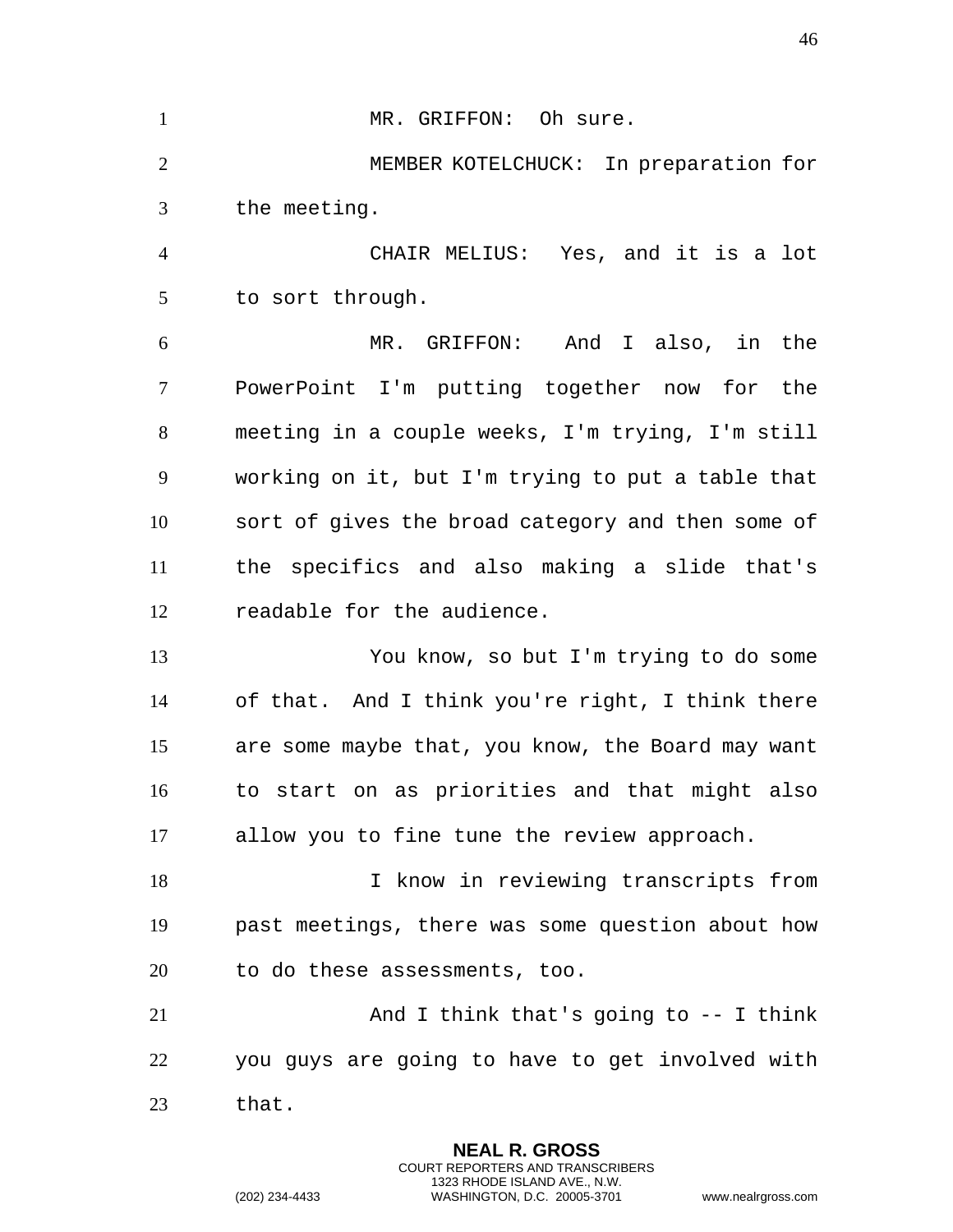1 But I'm less concerned about, because I thought I remembered seeing some discussion about, well, we have to have, in order to do a review like this, we have to have people that worked in the exact same areas and did the exact same job and did the, you know. 7 And, I'm less convinced of that. I think if we focused on issues and then focused on is the guidance sufficient to make -- is the decision making process consistent rather than we're not looking to compare exact answers, but rather is the decision making process consistent? 13 11 If not, is the guidance -- can the guidance be improved or can other parts of the system improve? That's sort of my look at this. MEMBER KOTELCHUCK: Yes, that would be helpful. Okay. CHAIR MELIUS: And, I would just add to that as one sort of the idea is one is, you know, there may be some preliminary work we need to do just to see if some of these ideas are

> **NEAL R. GROSS** COURT REPORTERS AND TRANSCRIBERS 1323 RHODE ISLAND AVE., N.W.

feasible. Which sites they're feasible at and so

(202) 234-4433 WASHINGTON, D.C. 20005-3701 www.nealrgross.com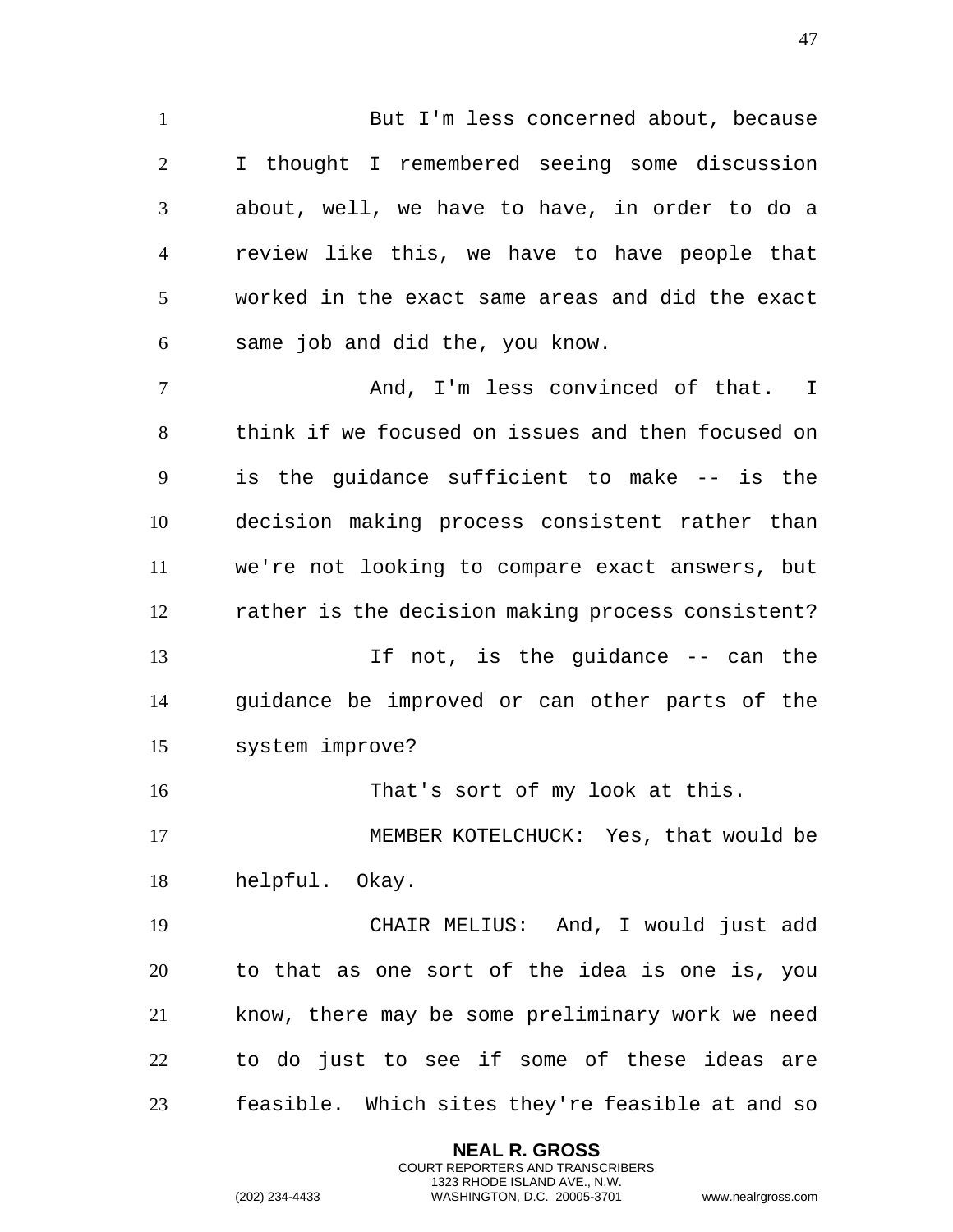forth.

 So, that's one reason we may want to get started on some sort of separate evaluations that would just sort of, you know, be sort of pilots or whatever, studies to let us see if it makes sense to do.

 I think the other thing they could think about is how do we prioritize the, you know, what we focus on and what we do.

 And I think you mentioned in your report the, Mark, but, I mean, it makes no sense to spend a lot of time on, you know, trivial exposures, I mean, just, you know, if something isn't going to be important in terms of, you know, upping the dose or what happens to a claimant.

 Then, you know, we shouldn't be spending a lot of effort trying to get consistent, you know, perfect consistency in the evaluation of that particular exposure and nor should we fault ORAU or NIOSH for, you know, taking that into account in terms of how they focus as much as they do with the sort of the over estimates, under estimates and, you know,

> **NEAL R. GROSS** COURT REPORTERS AND TRANSCRIBERS 1323 RHODE ISLAND AVE., N.W.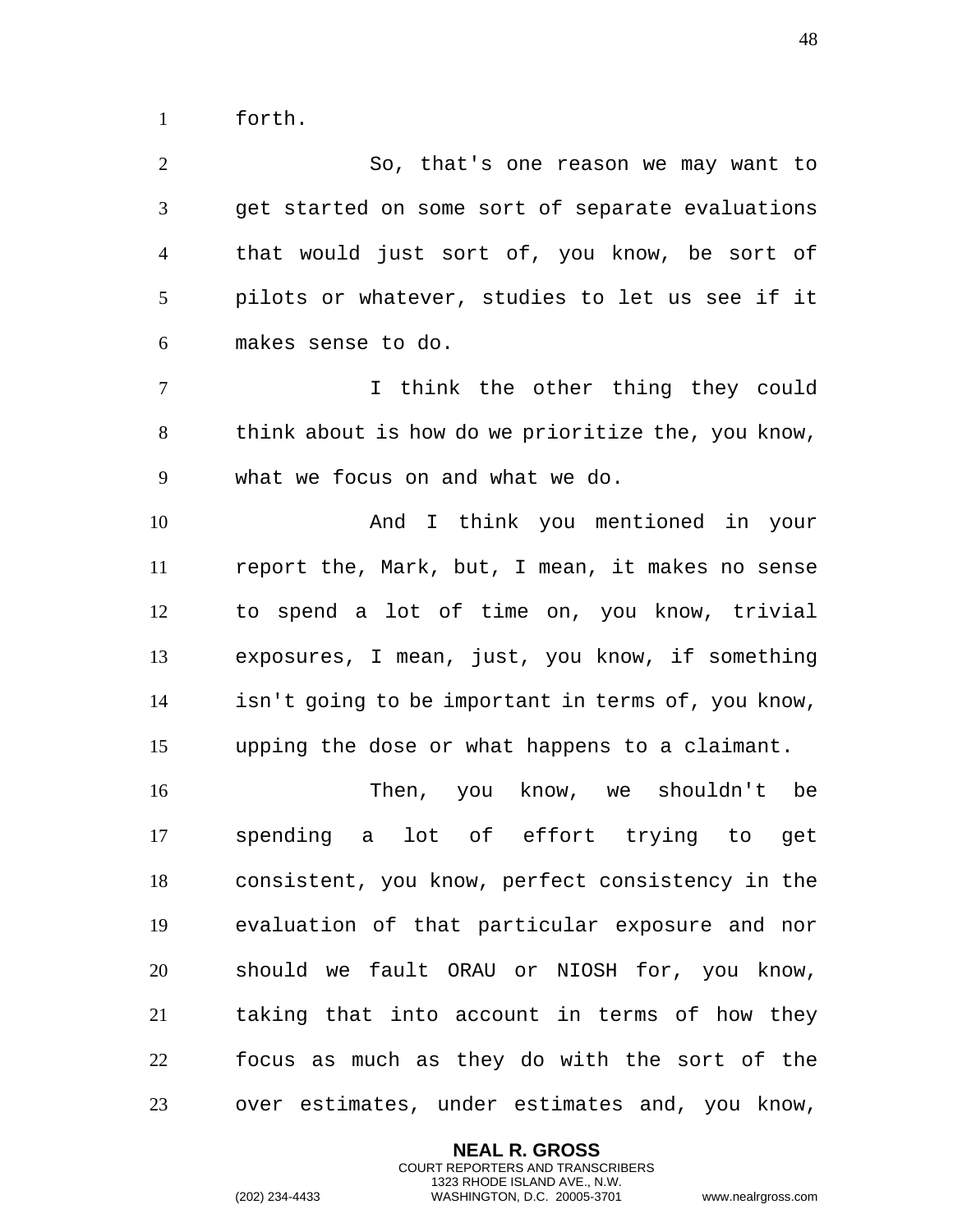best estimate approach for dose reconstruction. So, I think, you know, do we just focus on best estimate cases or, you know, it may depend on how evaluations are done and so forth. So, I think it's another thing to keep in mind, again, it makes no sense to do something that's not going to really even be meaningful and, you know, just makes -- we can make a recommendation that would make, you know, more work for NIOSH and ORAU and not really be very meaningful in terms of the actual dose reconstruction. MR. GRIFFON: Yes, I totally agree with that, yes. CHAIR MELIUS: Stu, do you have any comments? MR. HINNEFELD: Well, nothing particularly earth-shaking. I guess I am interested in sort of a kind of a consensus priority on recommendations for -- to be pursued here. 22 Because there are a number of recommendations in the report and, some probably

> **NEAL R. GROSS** COURT REPORTERS AND TRANSCRIBERS 1323 RHODE ISLAND AVE., N.W.

(202) 234-4433 WASHINGTON, D.C. 20005-3701 www.nealrgross.com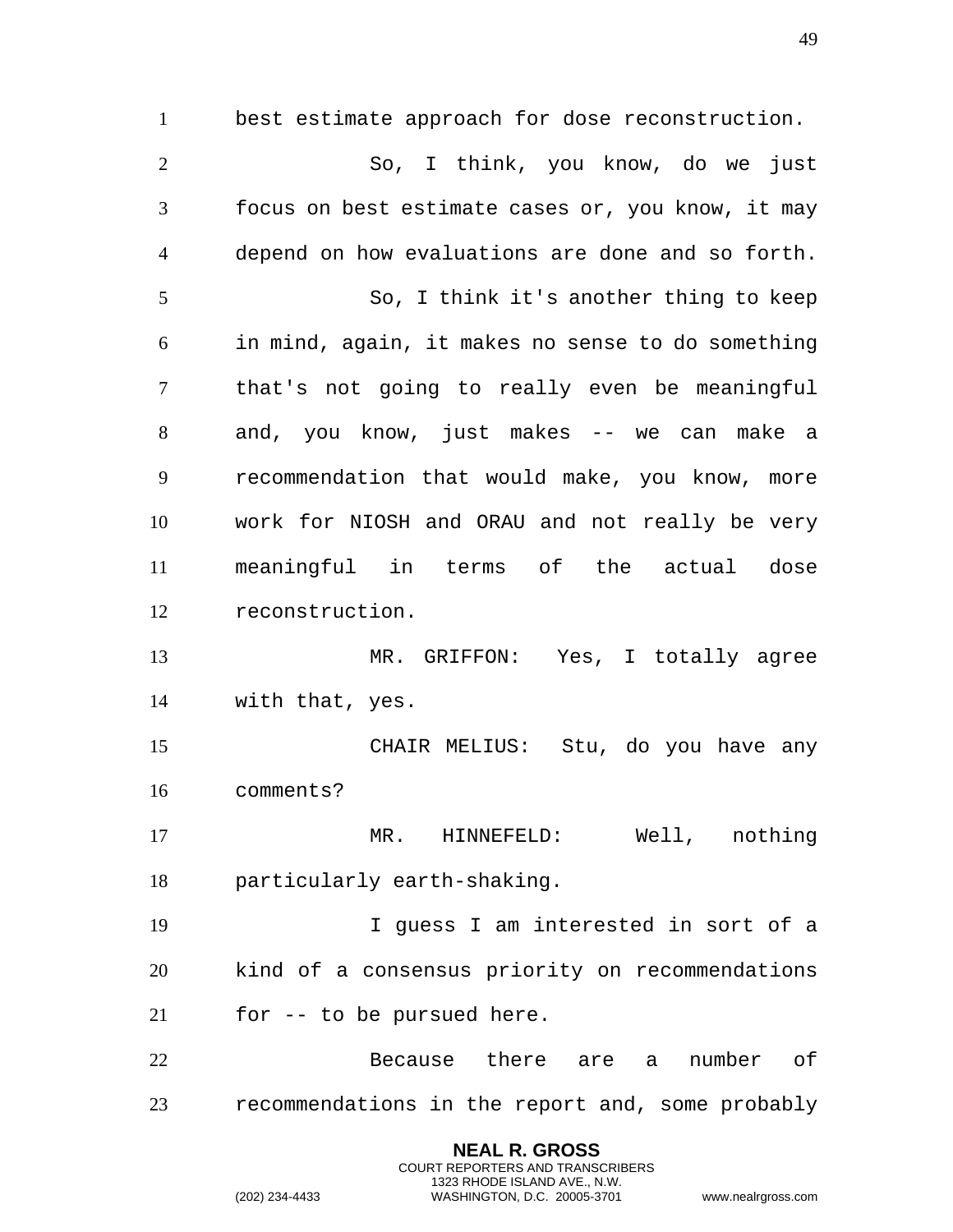more work-intensive or effort-intensive than others.

 And, I'm -- every time, you know, my view of, you know, additional recommendations and additional work means that, doing -- embarking on that work can supplant some of the other work we're doing. I think we'll continue to keep up with

 dose reconstructions, but it would supplant site research work that is also, of course, takes a long time.

 So, I'd like to be selective in terms of the recommendations that we really engage in and try to, you know, essentially take on. So, that's one aspect.

 And, we've not really had a particular discussion with ORAU yet about how we view the various efforts required for these various recommendations. So that would be part of the consideration also.

 So, that's kind of my overriding approach to Mark's report is that I thought that I have no particular complaint with any of the

> **NEAL R. GROSS** COURT REPORTERS AND TRANSCRIBERS 1323 RHODE ISLAND AVE., N.W.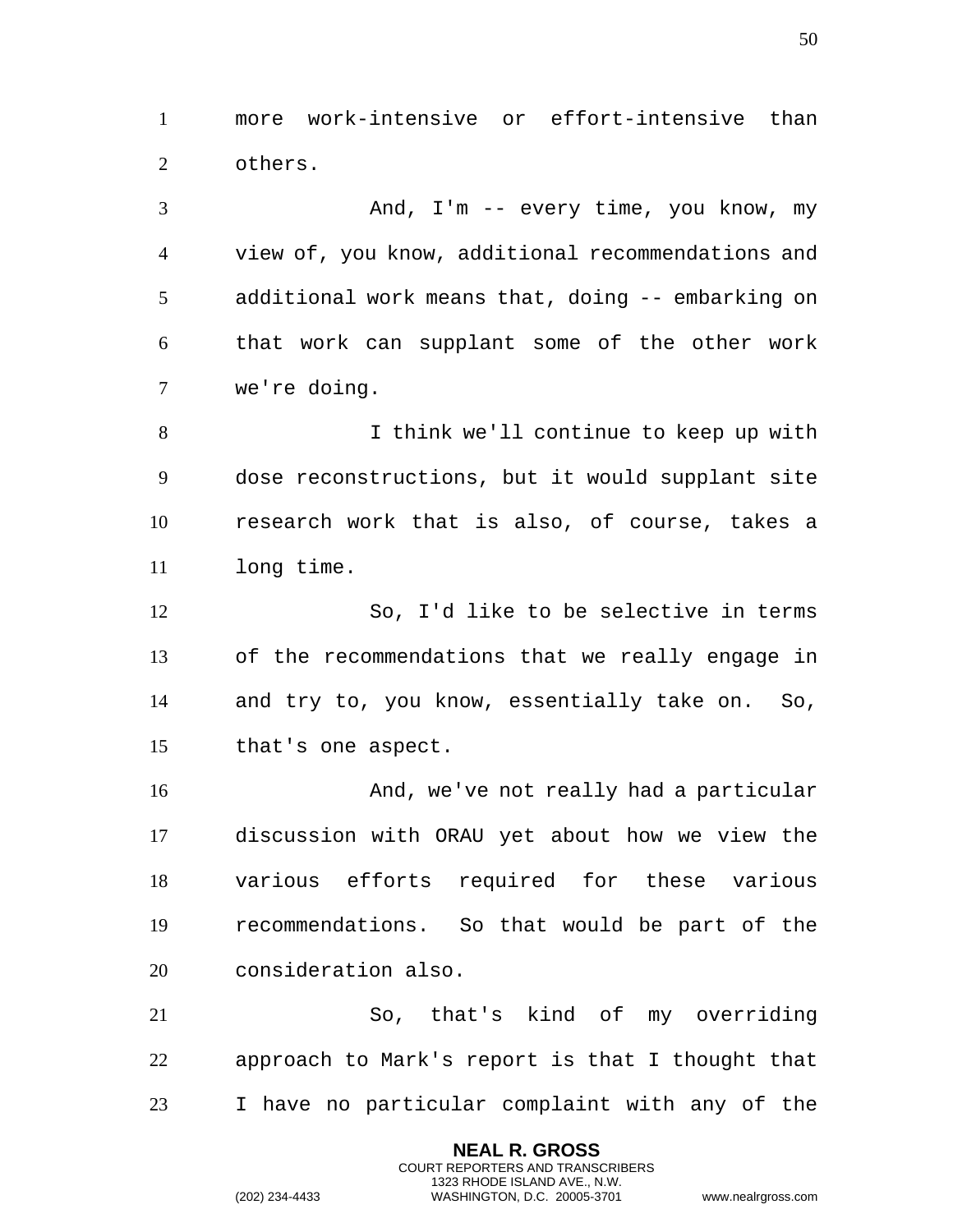recommendations that he made. I just felt like we have to balance recommendations that come from that report with our already relatively full inbox.

 And then, as to Paul's question about who will edit the report, we can certainly give that a shot. You know, if Mark wants us to do that.

 We didn't attempt to edit this when Mark delivered it. I just sent it on to the Work Group or to Ted to distribute to the Work Group. 12 So, we can certainly take that on if you would like. I think ORAU might actually have better technical editors than we do. We may farm it out to them.

 MR. GRIFFON: Yes, I'm certainly happy with that. Like I said, I realized after issuing it that I read through and found many edits on my own. So --

 MR. HINNEFELD: Well, we'll let Mark start, how's that sound? We'll let Mark start editing.

MR. GRIFFON: Yes.

**NEAL R. GROSS** COURT REPORTERS AND TRANSCRIBERS 1323 RHODE ISLAND AVE., N.W. (202) 234-4433 WASHINGTON, D.C. 20005-3701 www.nealrgross.com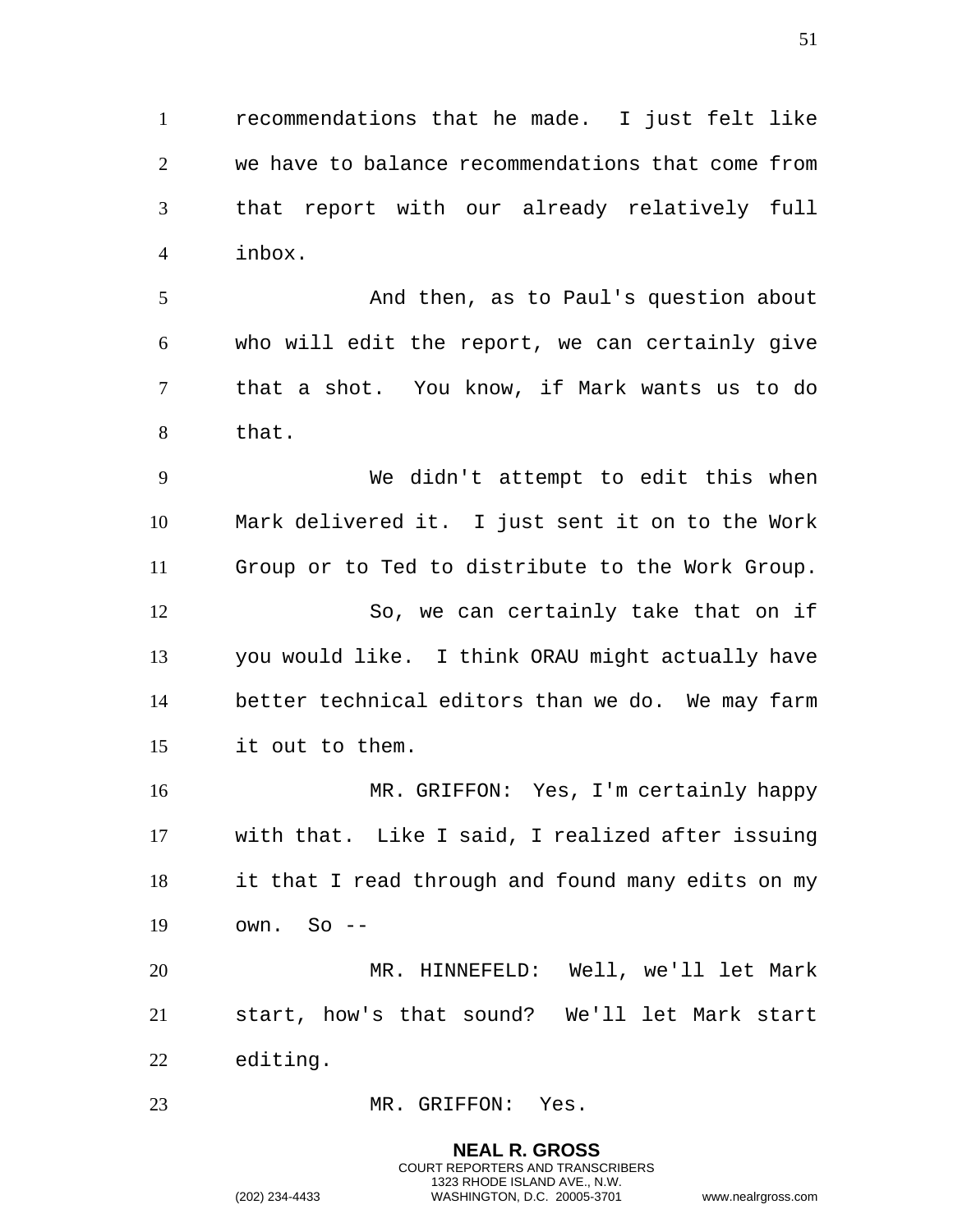CHAIR MELIUS: You just got assigned, Mark. MR. HINNEFELD: I keep -- I have to keep reminding myself, he works for me now. CHAIR MELIUS: Yes, I know, I know. Along the lines of what you were saying, Stu, I think the other thing that's important is we sort of -- some of the recommendations pertain sort of less to the Board and more to you. 11 MR. HINNEFELD: Exactly. CHAIR MELIUS: And then, sort of -- but sort of also want to avoid, you know, duplication in terms of -- needless duplication, unnecessary duplication in terms of the work we're doing and as we pursue this. So, if you're already, you know, working on it or that's on your list to get done at some point, it makes no sense. And hopefully, at the same time, where we can supplement with work and divide it up appropriately. 22 Again, recognizing that we have certain different responsibilities here. You,

> **NEAL R. GROSS** COURT REPORTERS AND TRANSCRIBERS 1323 RHODE ISLAND AVE., N.W.

(202) 234-4433 WASHINGTON, D.C. 20005-3701 www.nealrgross.com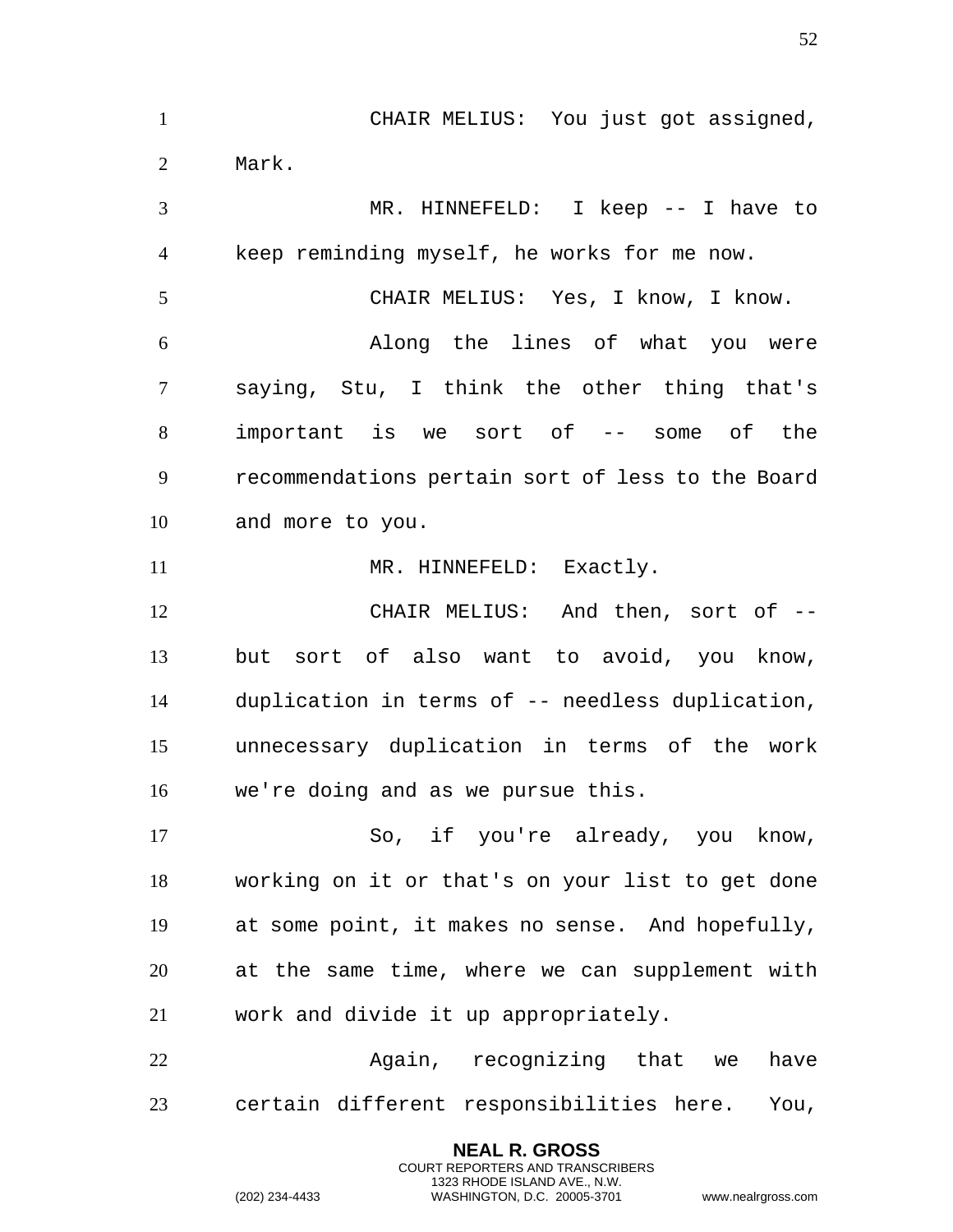you know, run the program and manage it and us to, you know, be sort of the quality, you know, independent quality check on it that Congress asked us to be. So, do that as part. Let's see, Dave, John or whoever else is on, John Stiver? MR. STIVER: I was on mute there. 8 CHAIR MELIUS: Yes. MR. STIVER: I know John Mauro had a few things he'd like to talk about if given the chance to weigh in here. DR. MAURO: Oh yes, hi. Hello, everyone. I did put together a -- this is John Mauro -- by the way, I did carefully read the main body of Mark's report and just a couple of quick observations. One, I was very impressed that Mark would operate up in the stratosphere, understanding the big picture and then down in the weeds, really getting down there and going - - and bouncing back and forth, tried to come to grips what I believe to be a herculean task to

> **NEAL R. GROSS** COURT REPORTERS AND TRANSCRIBERS 1323 RHODE ISLAND AVE., N.W.

```
(202) 234-4433 WASHINGTON, D.C. 20005-3701 www.nealrgross.com
```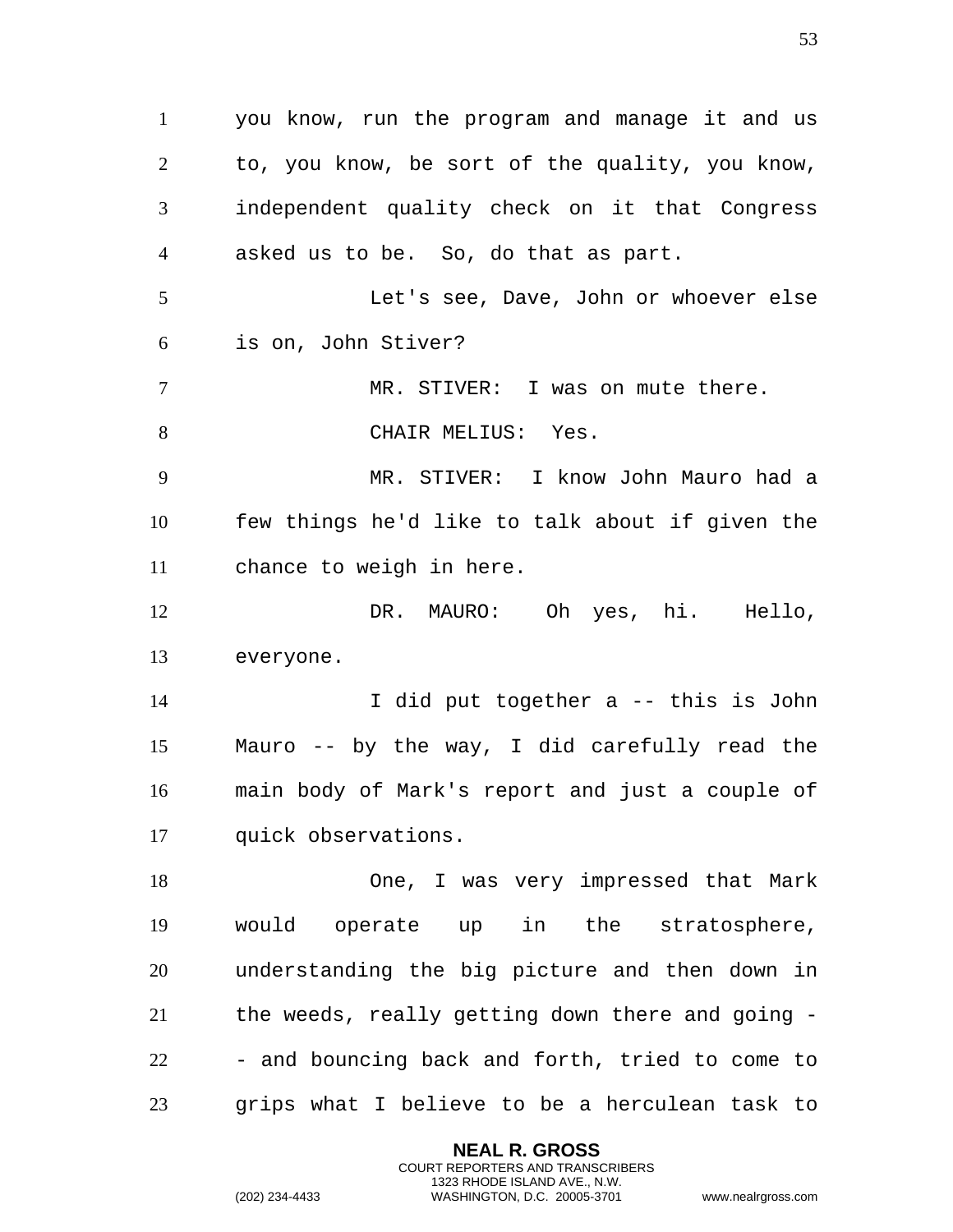try to find out, you know, get your arms around ensuring consistency.

So, I just wanted to have a positive statement. And, like Mark, I've been around for a while and watched the program mature. And I've been listening.

7 And I sent out a memo of what my notes were. I had some notes as I was reading Mark's report. And I forwarded them on to John just -- and the other members of our team just for food for thought.

But, John, am I correct, did you forward anything on to Ted regarding those five or six items that I sort of jotted down? I saw a memo that you may have passed that on.

MR. STIVER: Yes, yes, I did. I sent it on to Ted, I think he passed it on to Dr. Melius.

19 DR. MAURO: Good.

CHAIR MELIUS: John, I was using it as my cheat sheet for -- so I could sound intelligent when Mark was --

(LAUGHTER)

**NEAL R. GROSS** COURT REPORTERS AND TRANSCRIBERS 1323 RHODE ISLAND AVE., N.W. (202) 234-4433 WASHINGTON, D.C. 20005-3701 www.nealrgross.com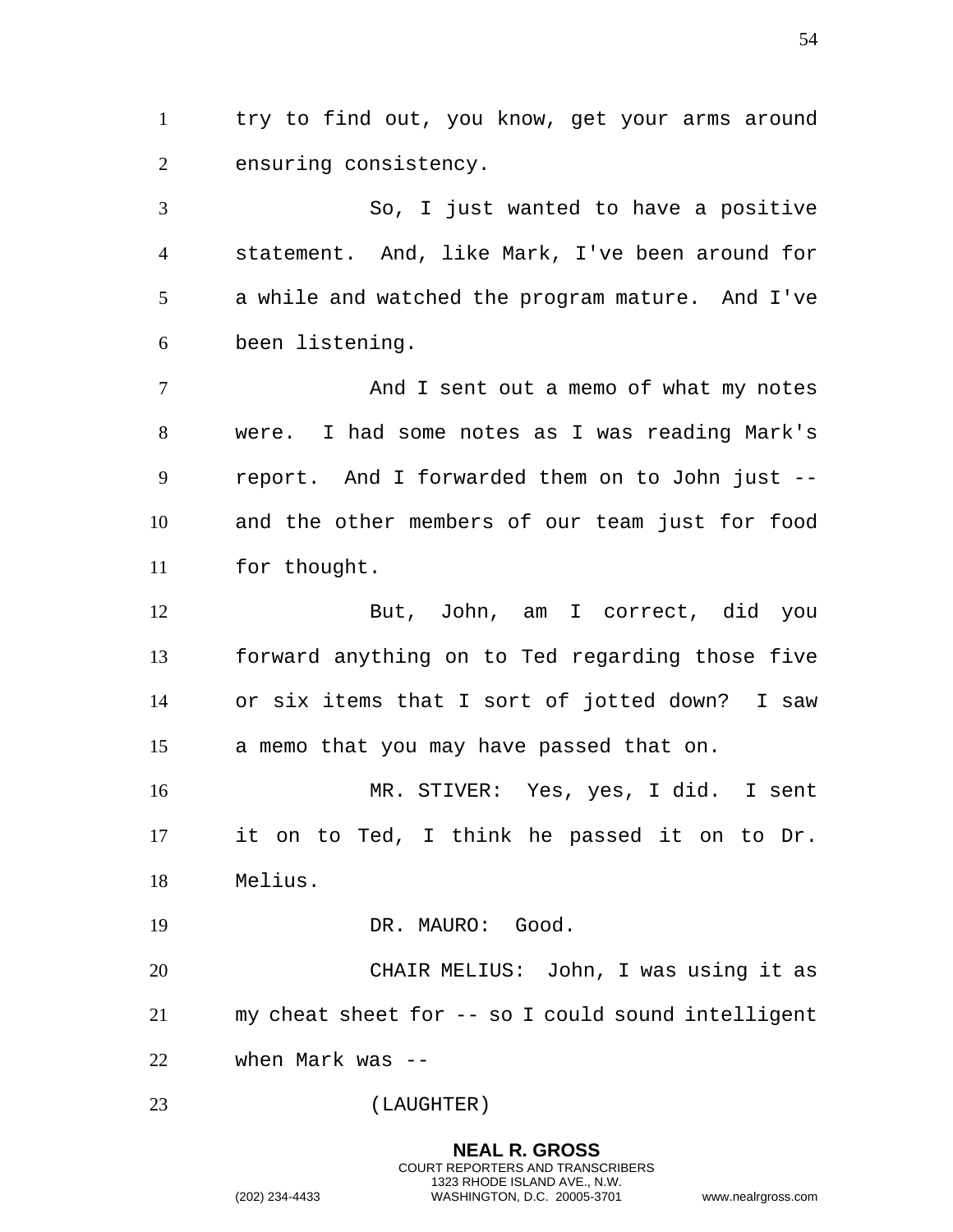1 CHAIR MELIUS: -- asking questions and making suggestions. But, it was helpful and I don't think there's a problem with forwarding it to the rest of the Work Group either. I wasn't sure if it had been or not, but then I realized that just before the meeting it hadn't been. So, I was keeping it as my private, you know -- DR. MAURO: Well, great, you found it useful. It was never intended to be other than internal to SC&A just to get us thinking about it at that level. Rather than go through some of those items and everyone, if you would, distribute them, you could make that part of the milieu of material covered. 18 I had a couple of thoughts listening very, very carefully to Mark and thinking about everything that we do. And I'm just going to put a couple of, you know, musings as was mentioned about some of these thoughts I have sometimes. You know, I have a couple of musings.

> **NEAL R. GROSS** COURT REPORTERS AND TRANSCRIBERS 1323 RHODE ISLAND AVE., N.W.

(202) 234-4433 WASHINGTON, D.C. 20005-3701 www.nealrgross.com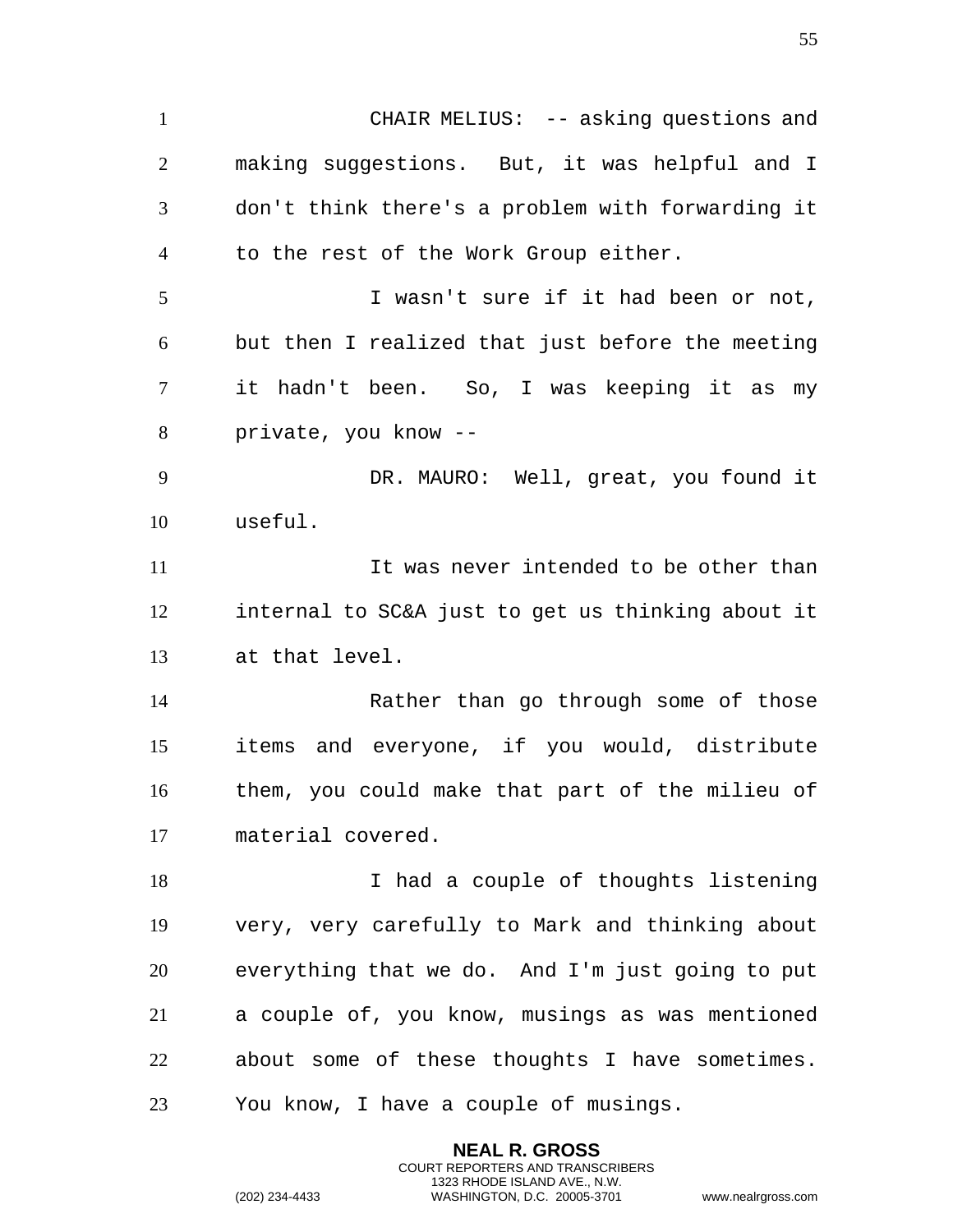It goes toward the actual DR documentation. And I'm envisioning a dose reconstructor doing his work and there's a very complex process.

5 And I learned more about it by reading Mark's report. We don't always see behind the curtain. Mark takes a look behind the curtain and understand the richness of the -- and complexity of the process at an even higher level 10 than I thought that I understood.

But one thought I had is when -- while I was reading Mark's report, I said, you know, all said and done, if there are places where there are problems, it either has to do with a quality assurance question or a judgment question.

And, of course, Mark's report focused on judgments and consistencies in judgments.

So, I was thinking and, you know, and I think after our reviews and how we make them and we have findings and then we try to resolve findings.

22 But the thought I had is two things. One is, when the DR is being done, one of the

> **NEAL R. GROSS** COURT REPORTERS AND TRANSCRIBERS 1323 RHODE ISLAND AVE., N.W.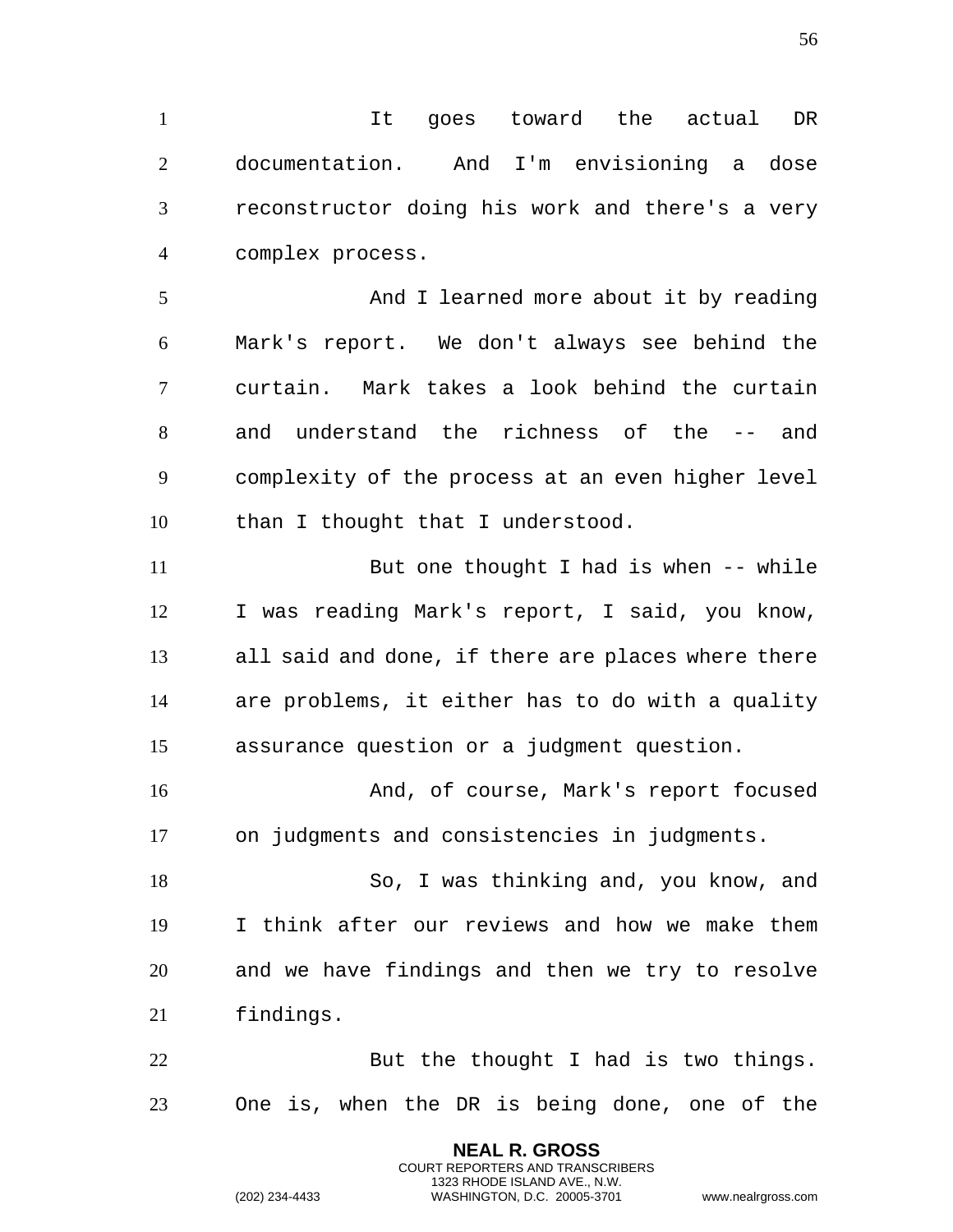things that the DR -- the person doing the dose reconstruction, the originator of the document, to keep track of where he has made a judgment.

Now, the judgment is sort of interesting in that it's a judgment on how he interprets the guidance.

Now, of course, if you have a workbook, there is no judgment.

But there are times when a judgment is being made interpreting how the particular OTIB, Site Profile, OTIB, applies to this problem. And so, he makes the judgment that if, and this falls in an interesting area, he's making a judgment of the degree to which how he's going to use that guidance for this particular problem.

And so, I think that's a judgment call. I think that should be written down, kept track of.

And the other place is where the dose reconstructor truly has a situation where he had to come up with a fix for how am I going to deal with a particular scenario, exposure scenario, that might be associated with an accident or some

> **NEAL R. GROSS** COURT REPORTERS AND TRANSCRIBERS 1323 RHODE ISLAND AVE., N.W.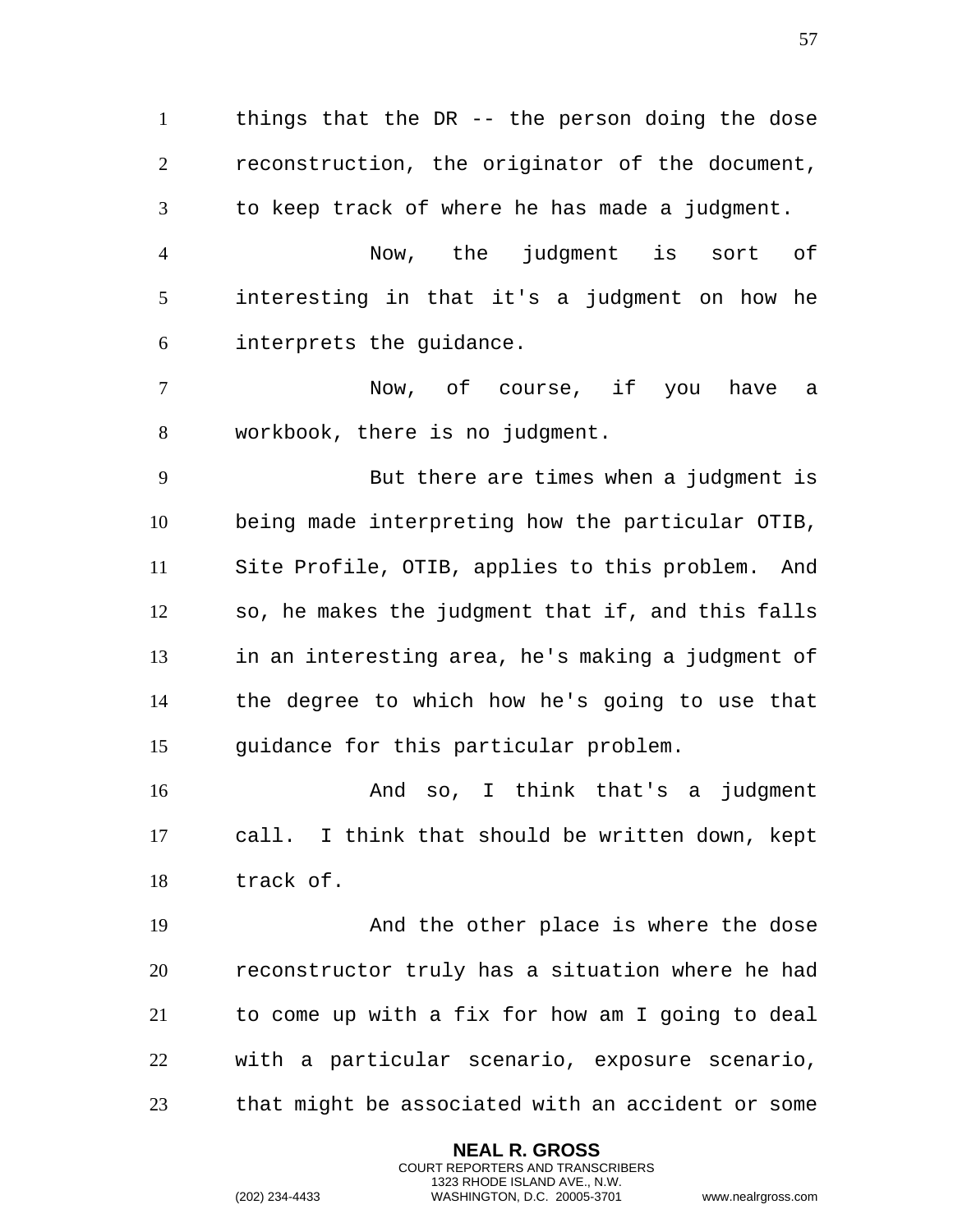unusual circumstance.

By the way, we just encountered that in how to deal with an issue working on Metals and Controls which sort of led me to think about this.

So, there are two kinds of judgments that are made. One, and it goes toward the way Mark defined an individual professional judgment and then the judgment that's made programmatically. And I agree with that dichotomy.

12 But I think the way you bring that down to where the rubber meets the road is really a process. How do we capture a process that, in some regards, is somewhat creative?

You know, you try to make as strict, very disciplined process, but we all know that individual dose reconstruction is really dealing with each person, interestingly enough, trying to be -- deal with them on a case by case basis but in a way that's very consistent.

And so, my first thought, just to lead you folks to this is perhaps while the dose

> **NEAL R. GROSS** COURT REPORTERS AND TRANSCRIBERS 1323 RHODE ISLAND AVE., N.W.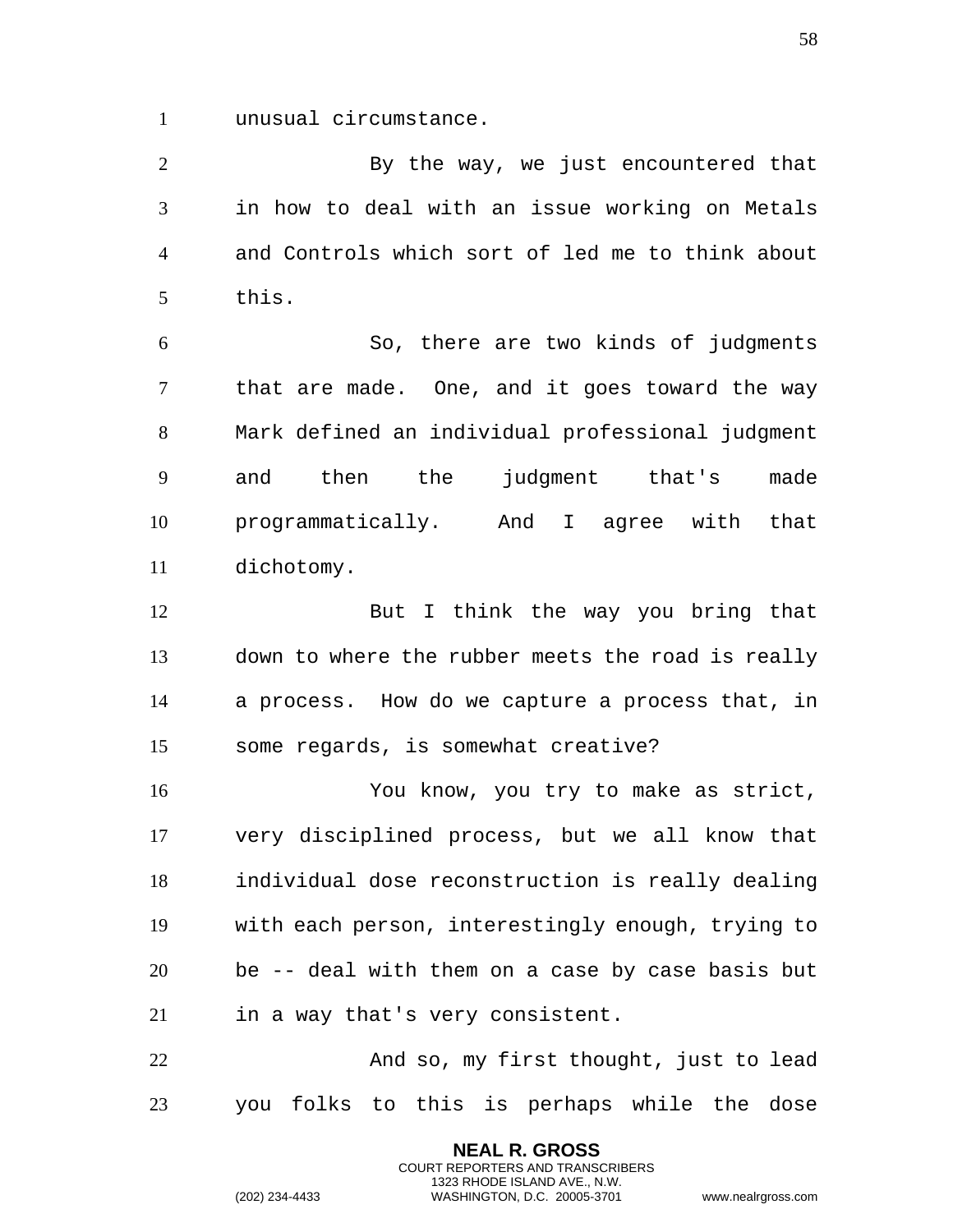reconstructor is performing his dose reconstruction, he documents where he feels I have to -- I found myself in a place where I needed to make a judgment and how to interpret and apply a particular OTIB or in a place where he has to actually come up with something new like we recently had to do with Metals and Controls.

So, that actually makes it into the actual DR report. And that'll create a platform that will allow people to be introspective about consistency and almost force it. Granted, it requires additional work.

And I'm going to flip real quick now on SC&A's end when we do a review. We start off, and we still do, have findings.

17 And, in a way, maybe there's another way to think about this, go back to a process.

Maybe the reviews should be a discussion of the -- where we feel that maybe a judgment was made either in applying or interpreting the existing guidance where -- that needs to be discussed.

> **NEAL R. GROSS** COURT REPORTERS AND TRANSCRIBERS 1323 RHODE ISLAND AVE., N.W.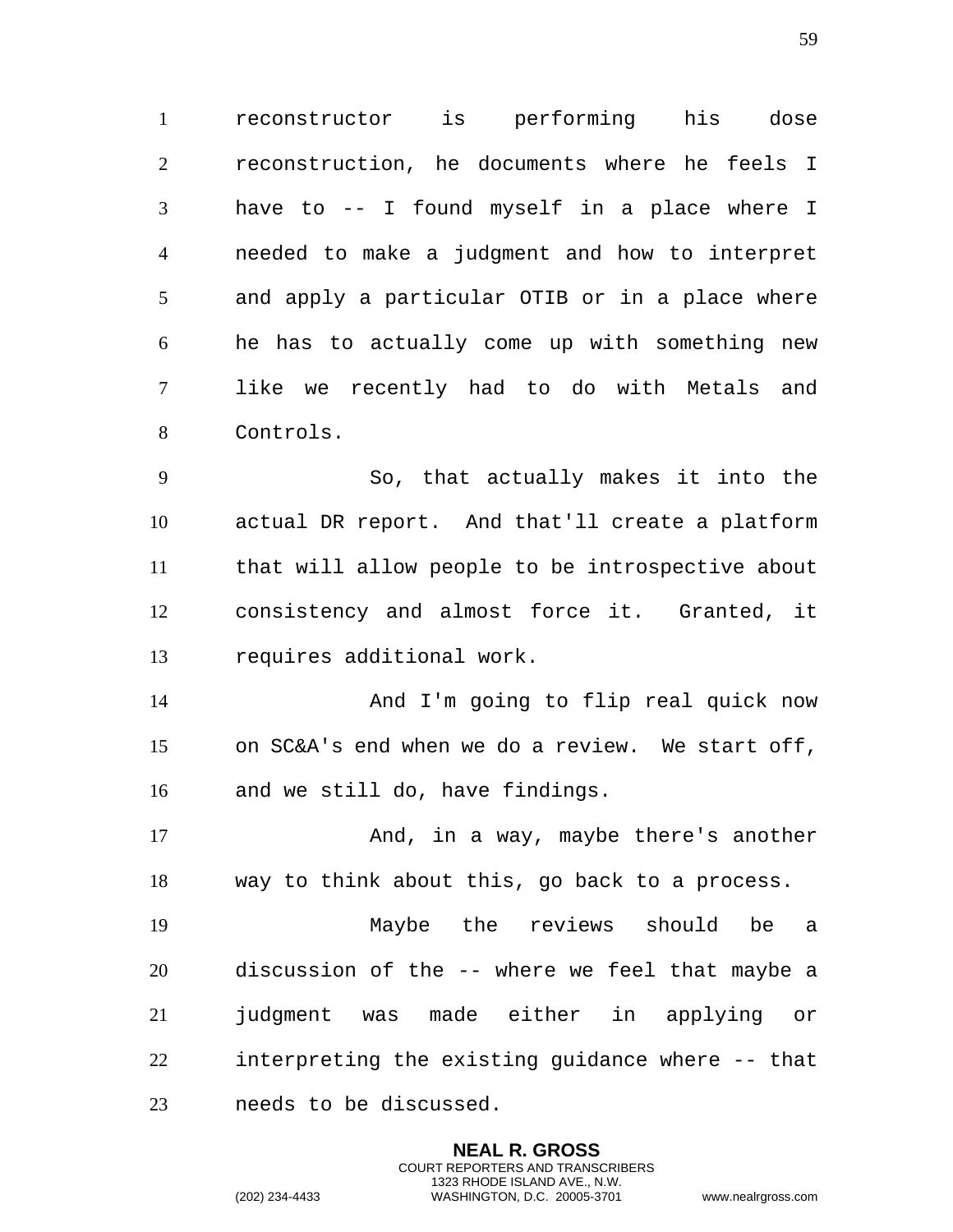Or, where something new is invented to solve a particular problem. And, we look at that. So, it's no longer a matter of findings, it becomes a matter of the judgments that we made and the degree to which they are consistent and that we interpret and any -- and the perspective that we might have on those 8 judgments that are being made. This is sort of like an extemporaneous thoughts that came to mind as Mark was describing his report, his excellent report. And I hope that it just sort of helps to stir the pot a little bit. CHAIR MELIUS: Thank you, John. Actually, you made me think of one other area of where this process could look at is, I think one of the other things a dose reconstructor may run into, and I'm sure he does or he or she does quite often, is they really just don't have adequate information to base a judgment on or they're basing it on very little information.

Some of that's just, you know, the

**NEAL R. GROSS** COURT REPORTERS AND TRANSCRIBERS 1323 RHODE ISLAND AVE., N.W.

(202) 234-4433 WASHINGTON, D.C. 20005-3701 www.nealrgross.com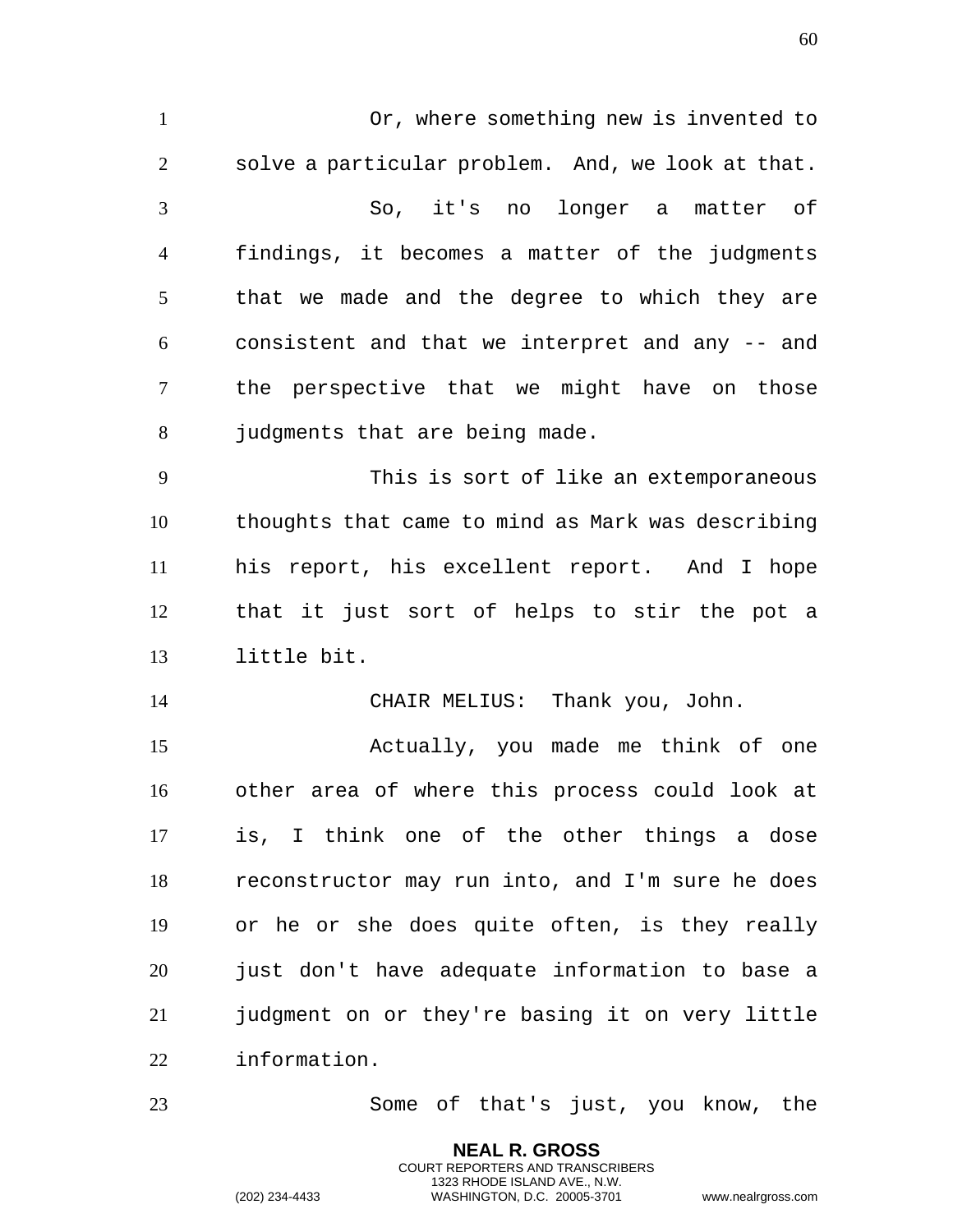nature of the DOE sites and record keeping and so forth.

But some of them may be programmatic that there isn't enough information and whatever documentation on a particular exposure or part of a facility or whatever just hasn't been retrieved yet or whatever.

8 And that will be another, I think, interesting thing to try to document. Is that - - so one would think where you had less information, it's more wide open. You're going to have less consistent results because there's more judgment involved.

And I guess you can narrow the consistency by making a, you know, a guestimate in applying that for every person in that similar situation.

18 But, it would also be a way of sort of feedback in terms of what, you know, what further information needs to be looked for. Because it may very well be available and just hasn't been a priority or whatever.

Again, it may not be a very important

**NEAL R. GROSS** COURT REPORTERS AND TRANSCRIBERS 1323 RHODE ISLAND AVE., N.W.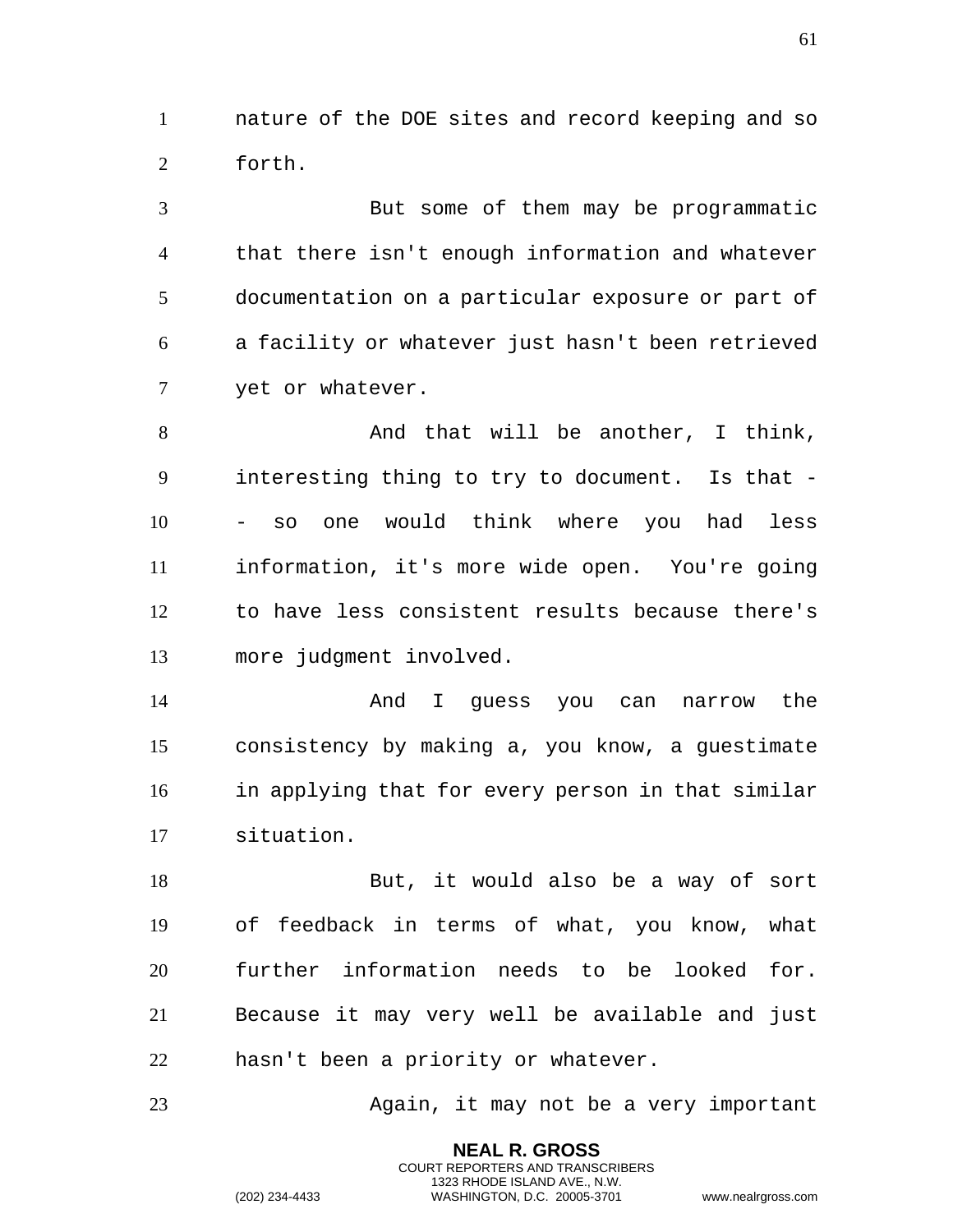exposure, but where it is or where it could have a significant impact on people working in that area under dose reconstruction, it would be, I think, important to note that and so forth. Much as the way, you know, SC&A, I think you just mentioned, John, would do it -- when you're doing your reviews, you note that as a problem. But, it's also, I think, you know, some cases it may be more a solvable problem than we think because we just assume that the information is just missing and has already been looked for or whatever. Just one more aspect to sort of think about in terms of this process. MR. GRIFFON: I just have a comment, Jim, on John's comments. 18 Thank you, John, for your input. I do -- I think what John was discussing in his first part is sort of captured in what I was saying as this time line. It goes a little further. There may be a better term for it, but it's sort of a roadmap to the case, you

> **NEAL R. GROSS** COURT REPORTERS AND TRANSCRIBERS 1323 RHODE ISLAND AVE., N.W.

(202) 234-4433 WASHINGTON, D.C. 20005-3701 www.nealrgross.com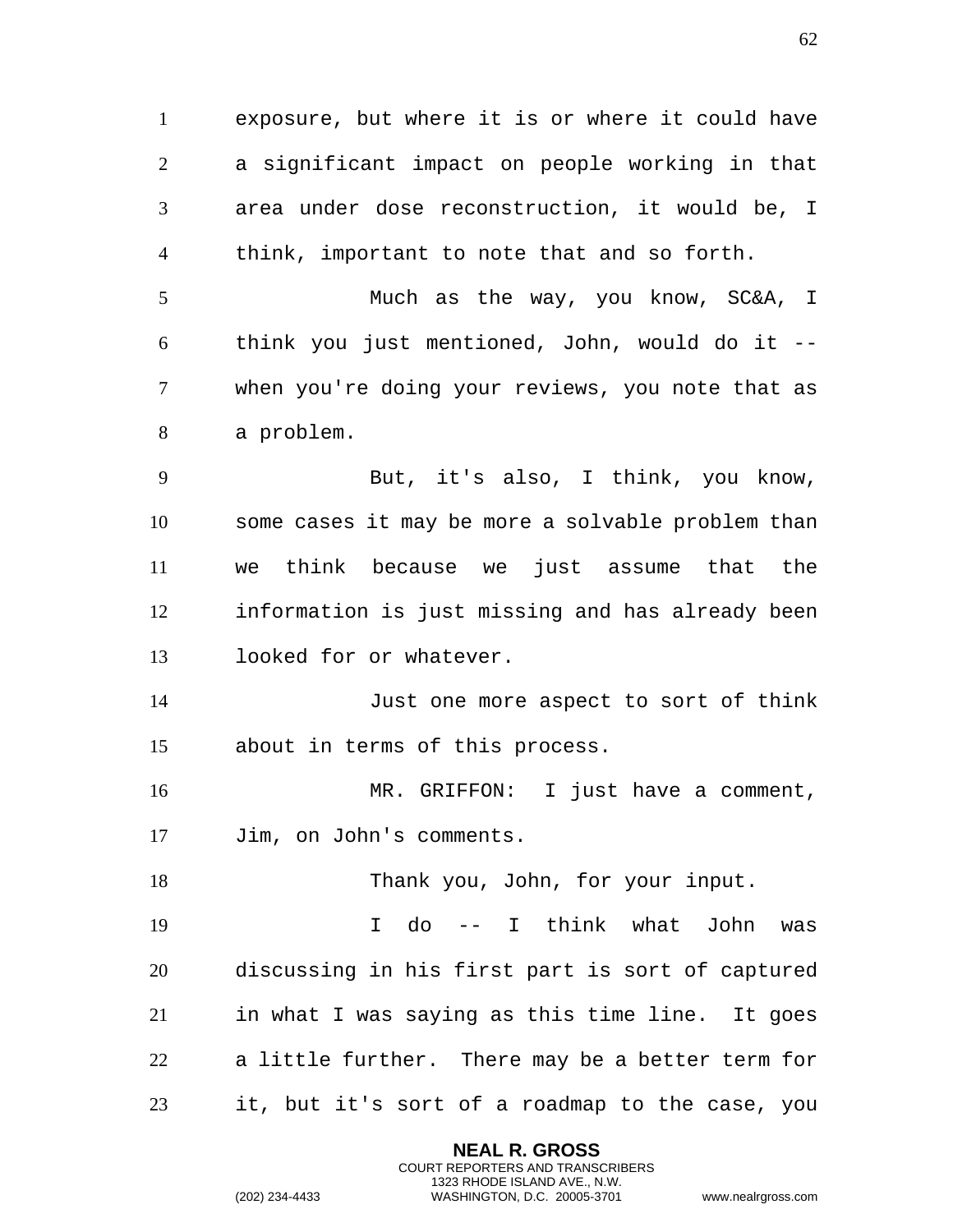know, that so that --

2 And, I mean, I really appreciated something in the Hanford document that was developed. That says that the supplied time line, a time line should be used for most -- all but the simplest of dose reconstructions since they help the DR ensure consistent and systematic dose reconstructions, assure all information is considered, provide a final check of completion. They also help the PR, the peer review, understand the DR's approach. And I think that's a critical point in these judgment things. The better that it's outlined in the case file, it'll be a lot more efficient when a peer review is done. I think in the past on the Dose Reconstruction Subcommittee, where we start

looking at a case wondering exactly why neutrons weren't assigned in this time period. And, you know, it was sort of a best guess of what the dose reconstructor was doing with that, you know, for that particular situation.

Whereas, if the judgments had been

**NEAL R. GROSS** COURT REPORTERS AND TRANSCRIBERS 1323 RHODE ISLAND AVE., N.W.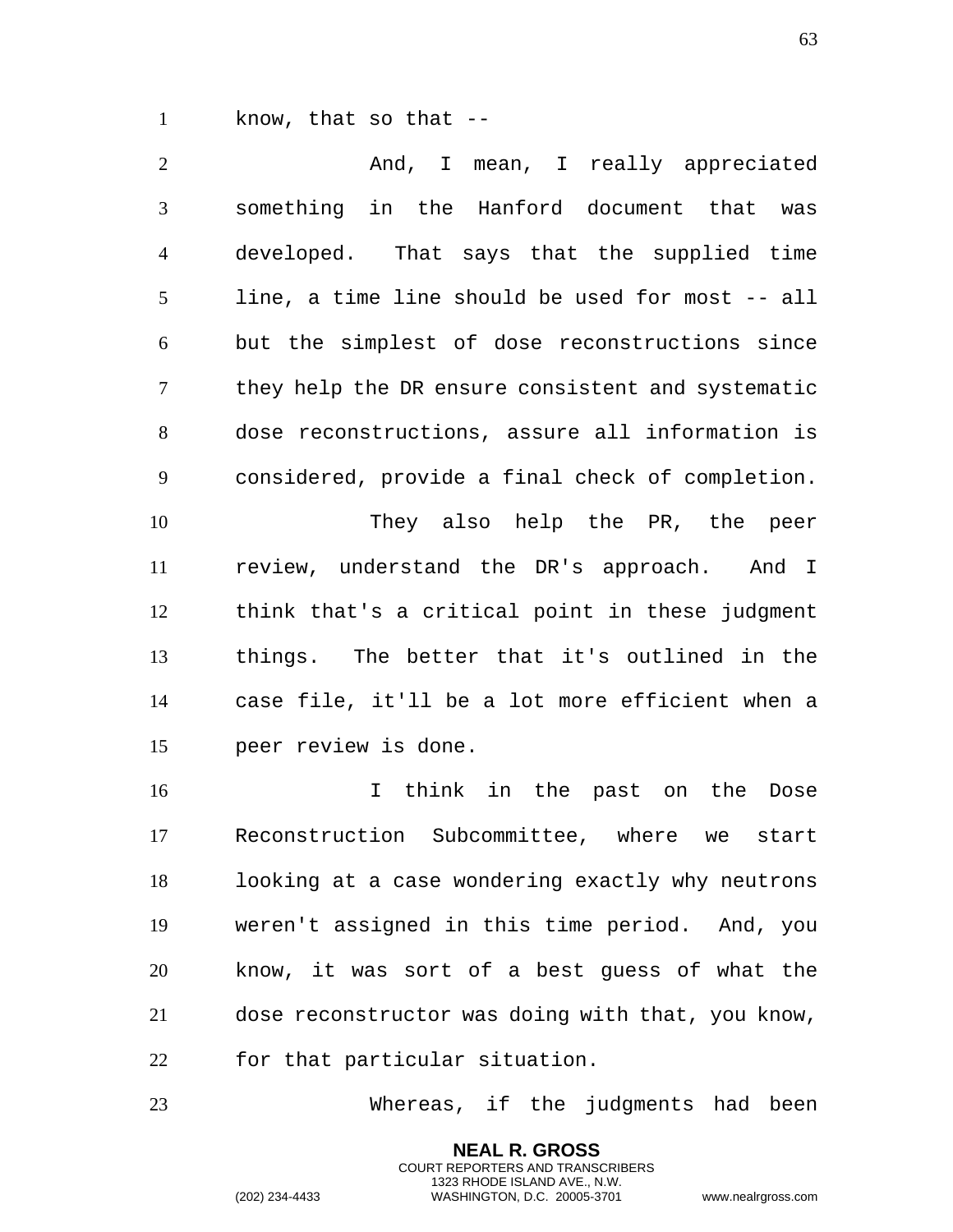detailed like John said, it would allow for efficient external review. It would also help in the internal peer review and they could capture these things and perhaps, you know, tighten up consistency before it ever gets to a Board review.

7 So, anyway.

CHAIR MELIUS: Good. Thanks, Mark.

9 Any other comments from SC&A?

10 (NO RESPONSE)

CHAIR MELIUS: Comments or musings? MR. STIVER: Nothing from me, I don't know if Kathy --

14 DR. MAURO: No, that's it. But --this is John -- if you can circulate those thoughts that I had, that would be good, just it keeps everyone engaged.

18 MEMBER KOTELCHUCK: And I appreciate that.

20 DR. MAURO: Sure, thank you.

MR. KATZ: Jim, I'll send them around to the rest of the group.

CHAIR MELIUS: Okay, thanks, good, to

**NEAL R. GROSS** COURT REPORTERS AND TRANSCRIBERS 1323 RHODE ISLAND AVE., N.W.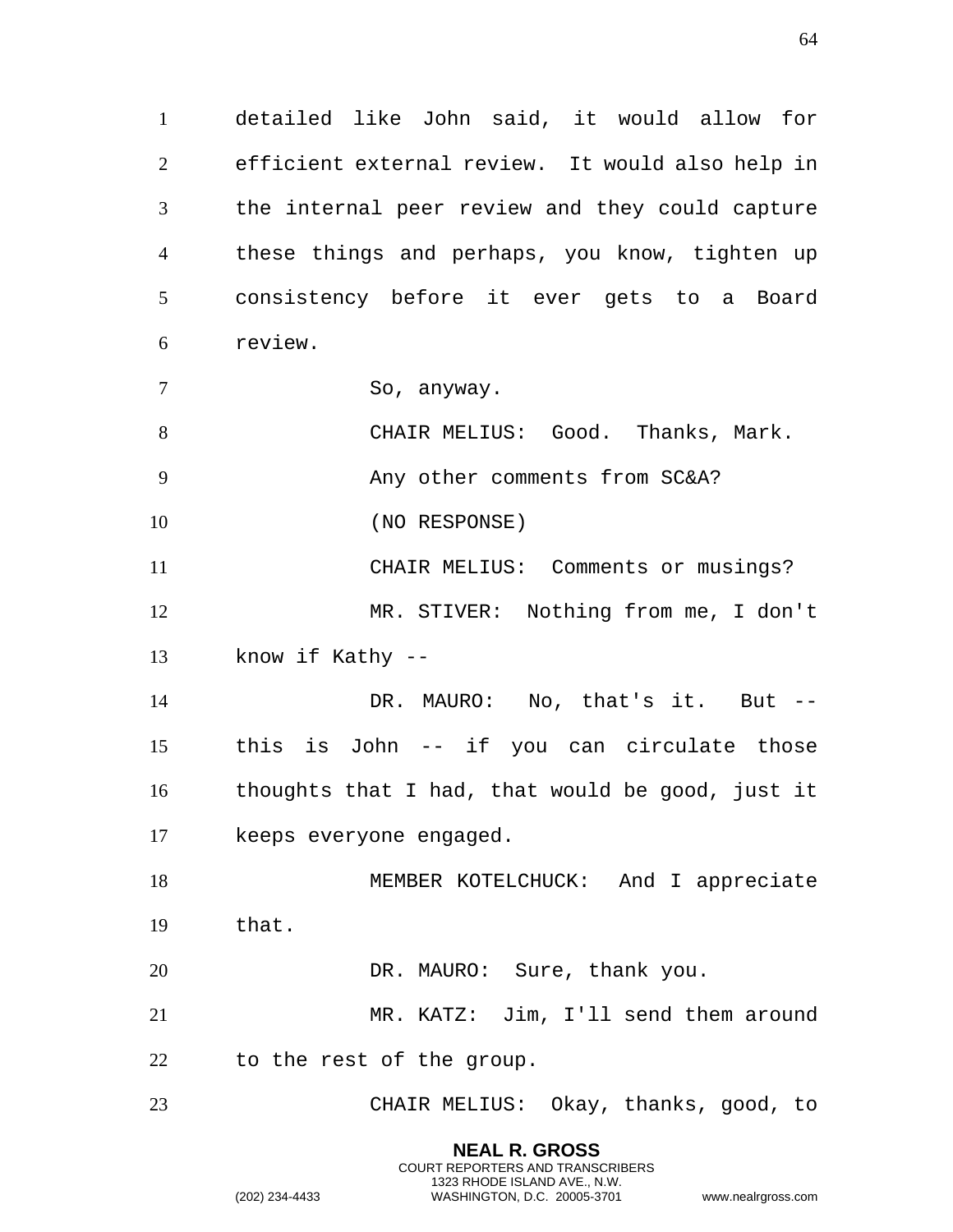that.

| $\overline{2}$ | Well, unless there are further                    |
|----------------|---------------------------------------------------|
| 3              | questions for Mark at this point or other         |
| $\overline{4}$ | recommendations, what I think we'll plan is -- at |
| 5              | least what I'm proposing we do is, I'll put       |
| 6              | together a short set of PowerPoint slides that    |
| $\tau$         | can be presented, you know, sort of listing a     |
| 8              | number of these ideas we've talked about are      |
| 9              | included in the report.                           |
| 10             | But, that will -- I will present that             |
| 11             | following Mark's presentation. And then, we can   |
| 12             | -- use that as sort of as a basis for discussion  |
| 13             | during the meeting.                               |
| 14             | And then, and again, I think we'll                |
| 15             | come back to another Work Group meeting probably  |
| 16             | after the first of the year to discuss where we,  |
| 17             | you know, try to pin down a little bit more where |
| 18             | we go and so forth.                               |
| 19             | Does that sound reasonable to                     |
| 20             | everybody?                                        |
| 21             | MEMBER KOTELCHUCK: Yes.                           |
| 22             | CHAIR MELIUS: And, so well good.                  |
| 23             | And, then, as I said, Dave will be                |
|                | <b>NEAL R. GROSS</b>                              |

COURT REPORTERS AND TRANSCRIBERS 1323 RHODE ISLAND AVE., N.W.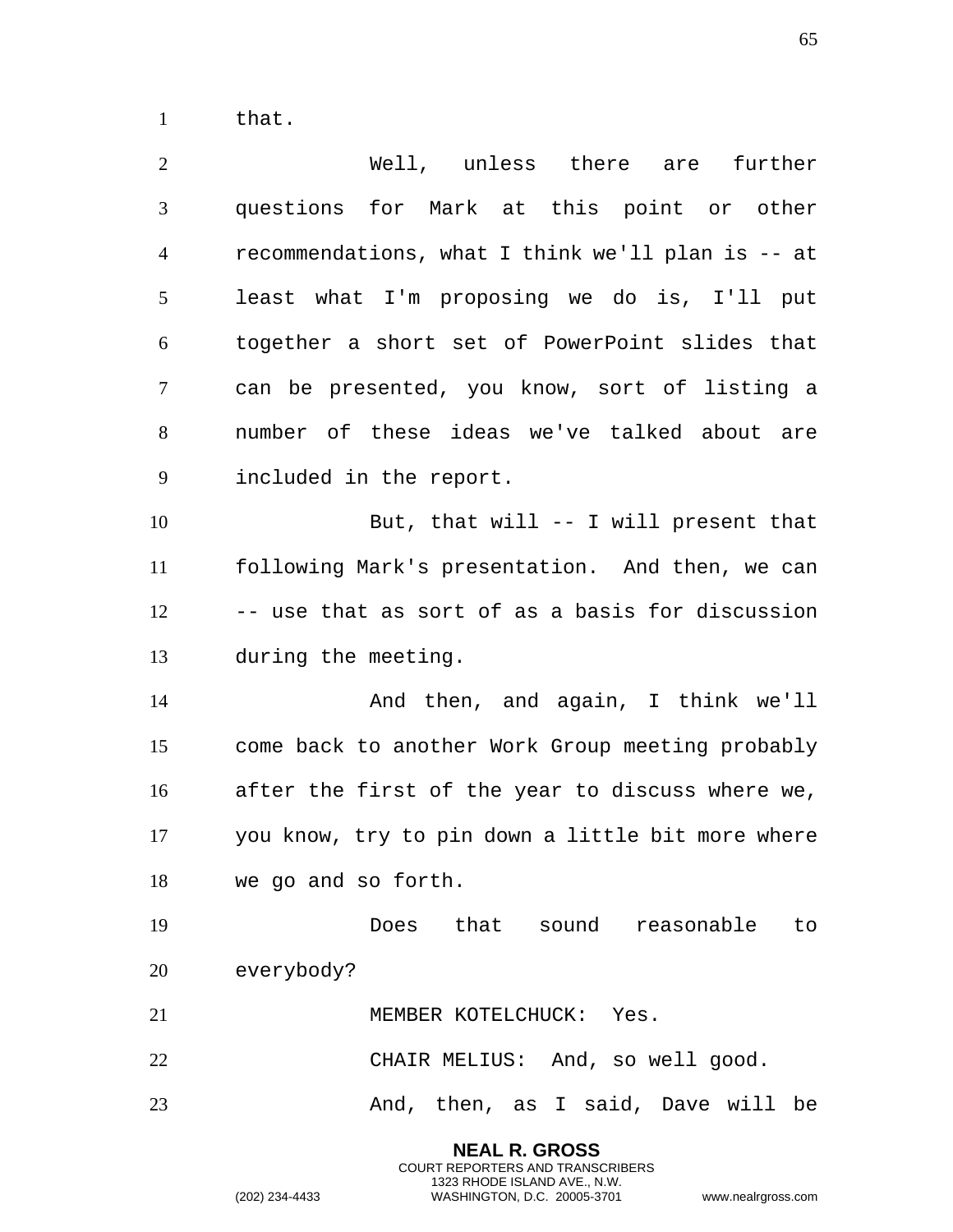presenting, I guess, before Mark. So, on -- sort of an update on the dose reconstruction review and where that stands. So, I think that'll provide a good background for the discussion also.

MEMBER KOTELCHUCK: Yes.

CHAIR MELIUS: I think that's where we all are. Well, most of us have been sort of divorced from the dose reconstruction review process while you've been catching up on the backlog. So, it'll be good to remind us all of what's going on.

MEMBER KOTELCHUCK: Right. Well, we have our new categorization of the cases for review has been very helpful in speeding us up and doing a good job, I hope.

CHAIR MELIUS: That's what I've been hearing.

19 MEMBER KOTELCHUCK: Yes.

CHAIR MELIUS: Okay, no further discussion, I think we can close the meeting. Ted, do you have any final words?

MR. KATZ: No, I don't, but thanks

**NEAL R. GROSS** COURT REPORTERS AND TRANSCRIBERS 1323 RHODE ISLAND AVE., N.W.